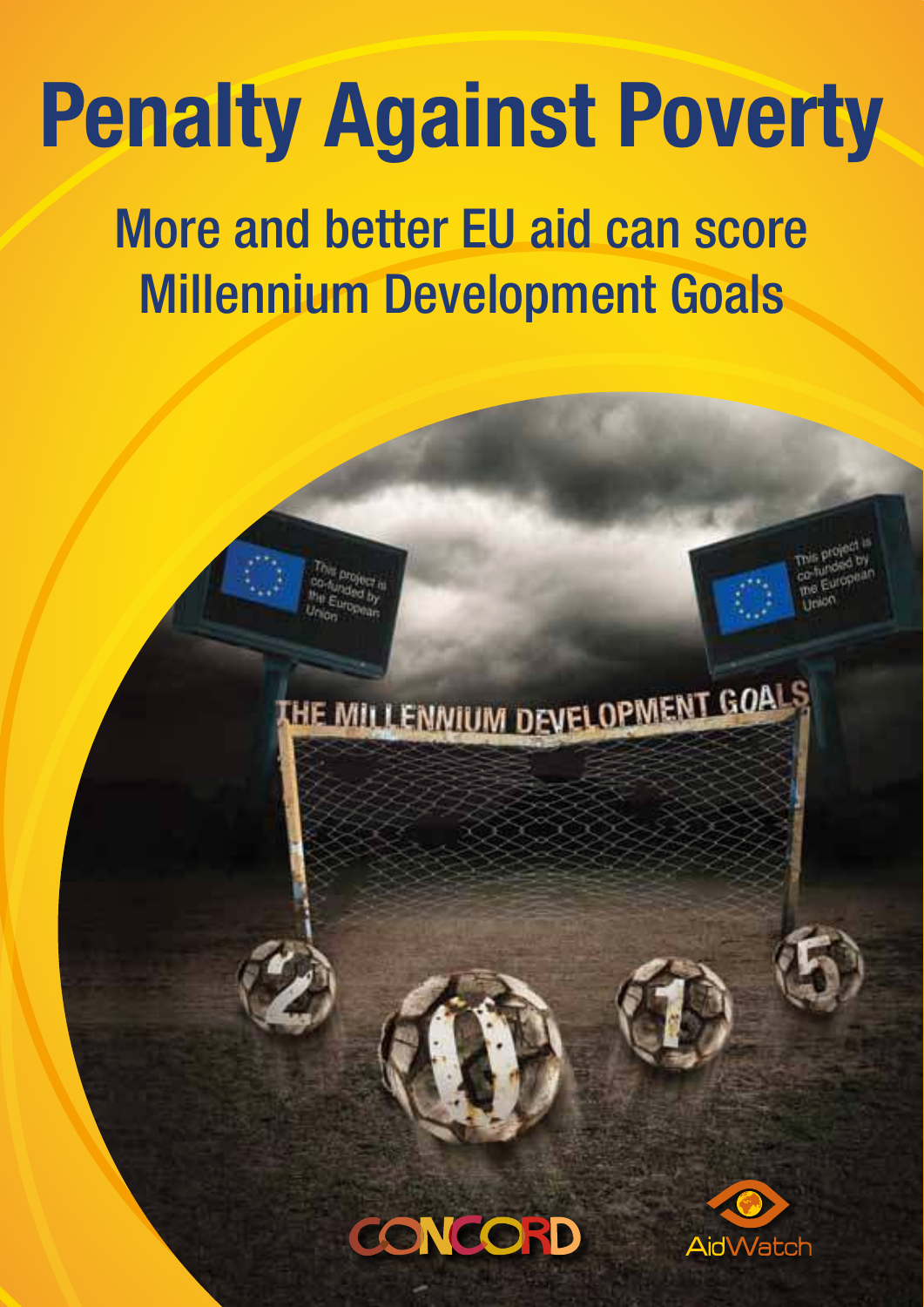#### • About this report

This is the ifth year that development NGOs from all 27 EU countries have come together through the AidWatch Initiative to produce this report, under the umbrella of CONCORD.

CONCORD is the European confederation for Relief and Development NGOs. Its 24 national associations and 18 international networks represent over 1,600 NGOs which are supported by millions of citizens across Europe. CONCORD members are listed on the back page of the report. CONCORD leads reflection and political actions and regularly engages in dialogue with the European institutions and other civil society organisations. It is part of the Global Call to Action against Poverty, Open Forum for CSO Development effectiveness, and Spring Alliance. Find out more about CONCORD on www.concordeurope.org.

This report is the result of a collective effort. The overview chapter has been written by Javier Pereira, the country pages have been drafted in cooperation with the relevant national NGO platforms and the overall coordination has been ensured by Javier Pereira and Alessandro Bozzini at CONCORD.

#### • European AidWatch Initiative

This report is part of a broader range of work being undertaken by European development NGOs, to monitor and advocate on European aid under the aegis of the CONCORD AidWatch Initiative. AidWatch activities include lobbying and advocacy in Brussels and in European Union (EU) member States, annual and policy specific seminars, capacity building for NGOs across Europe and ongoing research on EU aid.

For more information on AidWatch, please contact the AidWatch Coordinator Alessandro Bozzini abozzini@concordeurope.org.

### • Acknowledgements

The production of this report has been made possible by the efforts of NGO coalitions across the EU, listed on each country page. The AidWatch Advocacy and Report groups have also played active roles in the production of the report. These groups are made up of the following individuals representing their organisations:

Alessandro Bozzini and Agnès Philippart, CONCORD secretariat; Gideon Rabinowitz, UKAN; Louisa Vogiazides, Eurostep; Anne-Catherine Claude, ActionAid International; Ester Asin-Martinez, CARE; Caroline Kroeker, WorldVision; Evelin Andrespok, AKÜ; Federico Pirzio-Biroli, Publish What You Fund; Katia Herrgott, Coordination SUD; Soledad Briones, CONGDE; Brigitta Jaksa, HAND; Laust Leth Gregersen, CONCORD Denmark; Iacopo Viciani and Luca De Fraia, ActionAid Italy; Ales Kranjc Kuslan, Ekvilib Institute; Marcin Wojtalik, IGO; Mario Gerada, SKOP; Bodo Ellmers and Nora Honkaniemi, EURODAD; Nicolas Mombrial, Oxfam International; Niina Pitkänen, KEPA; Peter Sörbom, CONCORD Sweden; Rebecca Steel, TRIALOG; Wiske Jult and Ineke Adriaens, 11.11.11; Aoife Black, Trócaire.

More information available on: www.concordeurope.org

Design and layout by: Altitude – Brussels: http://www.altitude.be Cover image by arccomms.co.uk

Cover page concept: Chris Coxon, ActionAid and Roeland Scholtalbers, CIDSE

# **CONTENTS**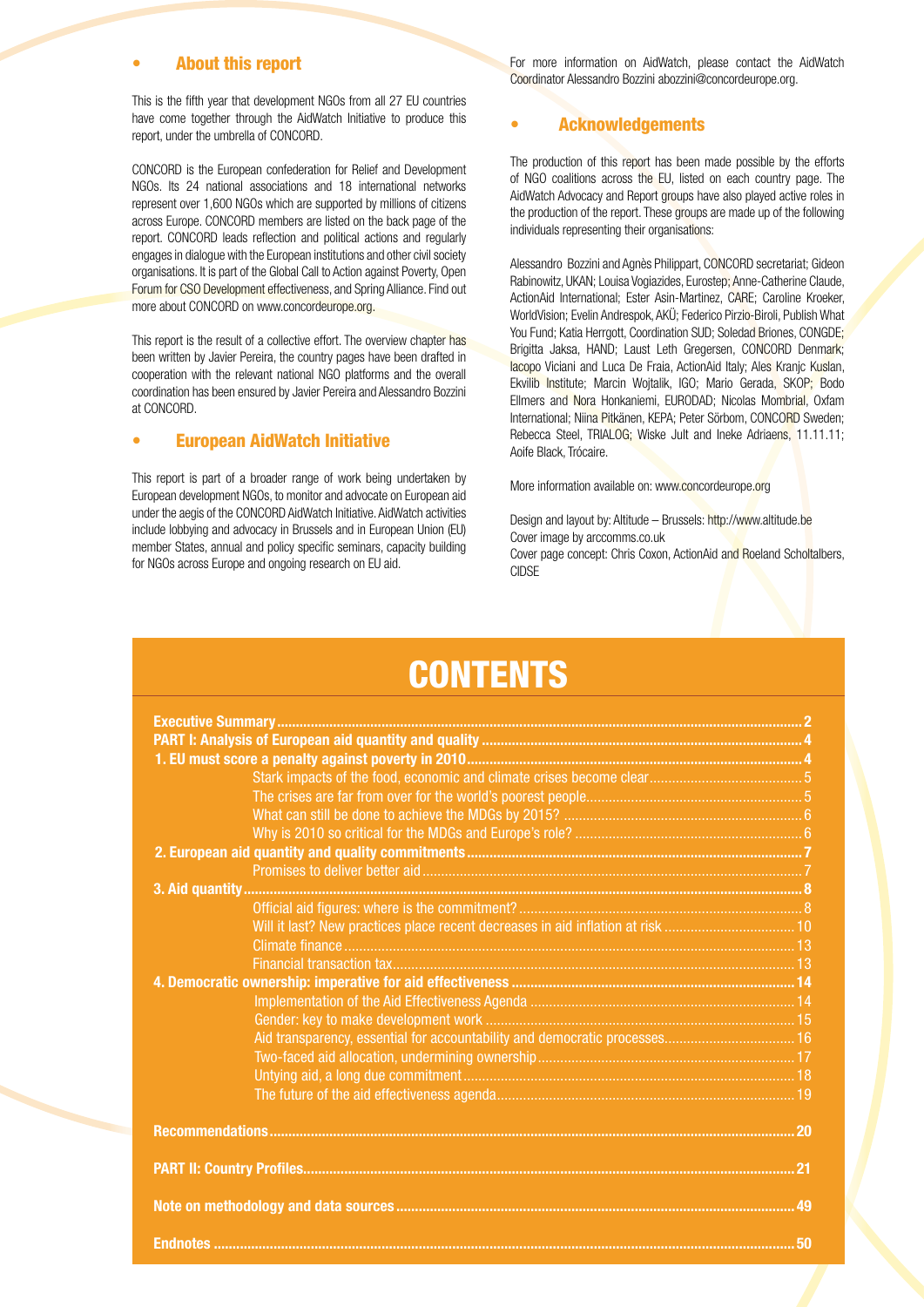# Penalty Against Poverty

More and better EU aid can score Millennium Development Goals

> European NGO confederation for relief and development



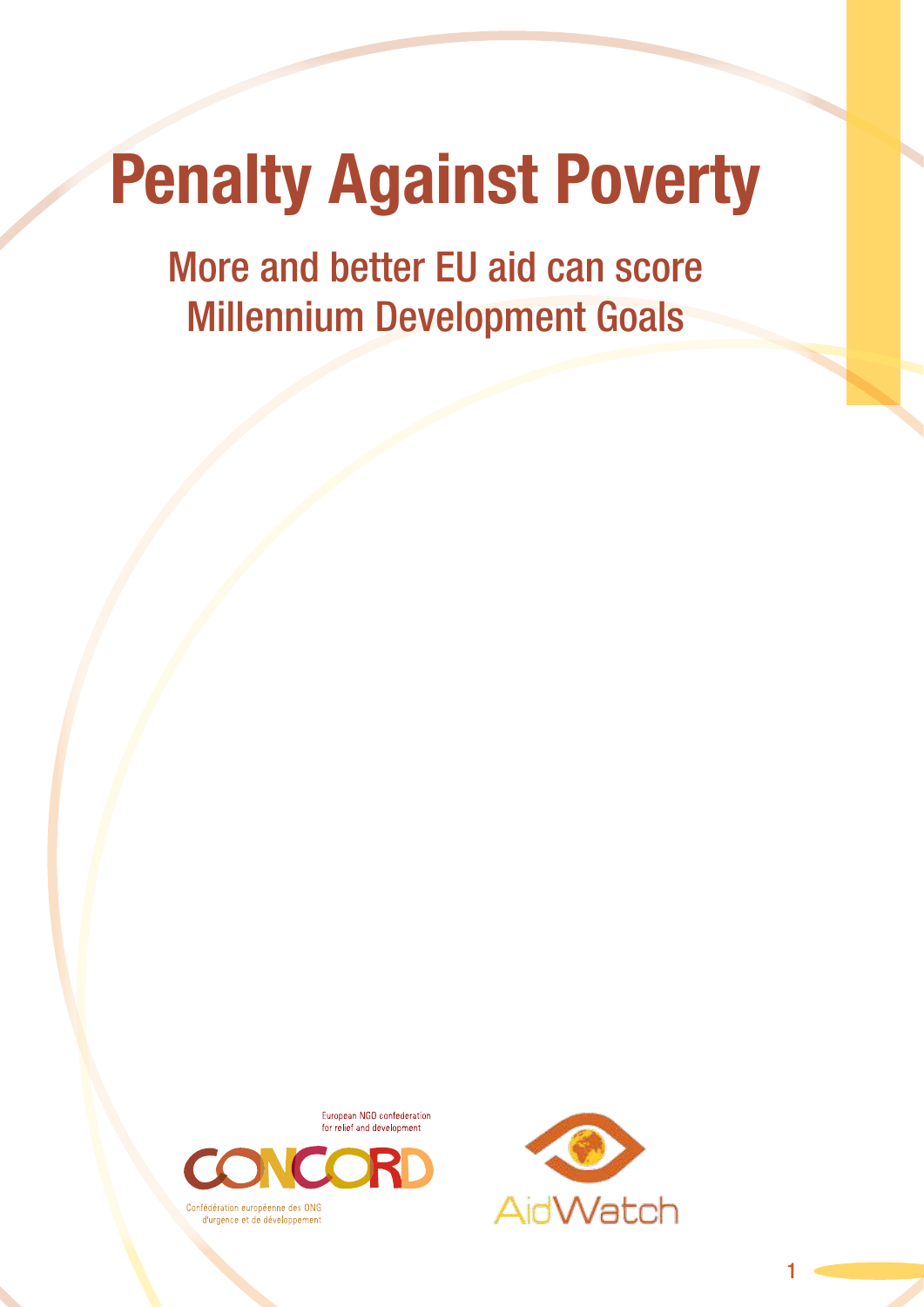# Executive Summary

This year's annual AidWatch Report comes at a critical moment in the complex and ever changing struggle to eradicate poverty and inequality worldwide. In September this year, a UN Summit will be held to assess progress towards the MDGs. Sitting here in mid-2010, with the food and economic crisis having raged for much of the last 3 years, the MDGs are now an even more distant prospect and the UN Summit needs to find a way to avoid these Goals being missed. In the UN Secretary General's words: "With five years to go to the target date of 2015, the prospect of falling short of achieving the Goals because of a lack of commitment is very real. This would be an unacceptable failure from both the moral and the practical standpoint."

 $\star$ 

For the past four years, AidWatch has tracked the EU's progress towards achieving its aid quantity and quality commitments. On aid quantity, EU Member States have pledged to give 0.7% of EU GNI as development aid by 2015 and an interim target of 0.56% of EU GNI by 2010. This commitment was made by the EU as part of its contribution to providing suficient inancing to help reach the UN Millennium Development Goals (MDGs).

We understand that aid alone cannot eradicate poverty and solve development challenges, but we know it can make an important contribution to these efforts. It is currently the most flexible source of financing for many of the poorest countries as they deal with the impacts of the economic crisis; it has played an important role in getting at least 30 million extra children into school in sub-Saharan Africa since 2000; and coordinated aid to support sector strategies - an approach encouraged by the aid effectiveness agenda - is delivering significant impacts in sectors such as health and agriculture. Given these and potential future achievements, the disappointing progress of EU member states on aid quantity and quality in 2009 illustrated in this report is a major threat to these EU's development ambitions.

This report shows that aid levels stagnated in 2009 and are well short of promised levels for 2010. In 2009, aid decreased from €50bn in 2008 to €49bn. Despite the drop in absolute numbers, aid in % of GNI increased in 16 out of the 27 European countries, reaching an average 0.42% in 2009 (up from 0.40% in 2008). However, in most cases the advances are small and reflect the fact that EU economies contracted due to the economic crisis rather than a real effort to increase aid levels. Figures in constant prices show that in reality ODA only rose in 13 European countries: Hungary (23.1%), Romania (17.5%), France (16.9%), United Kingdom (14.6%), Poland (13.4%), Finland (13.1%), Cyprus (11.7%), Belgium (11.5%), Sweden (7.4%), Slovenia (7.1%), Denmark (4.2%), Lithuania (2.4%) and Luxembourg (1.9%). Conversely, signiicant falls were registered in the other

14 EU Member States, including several EU-15 countries. The worst performers include: Austria (-31.2%), Italy (-31.1%), Ireland (-18.9%), Slovakia (-17.8%), Portugal (-15.7%), Bulgaria (-12.7%), Germany (-12.0%), Greece (-12.0%).

In addition, all evidence indicates that 2010 will not see significant improvements. According to official estimates, 2010 aid levels are expected to reach a maximum of 0.46% of the GNI, far from the 0.56% collective target and over  $€11$ bn short in terms of funding. Most of these shortfalls will be consequence of insufficient funding by Italy ( $\epsilon$ 4.5bn), Germany ( $\epsilon$ 2.6bn) and France (€800m).

Official aid figures, however, fail to capture the reality of European aid flows. In 2009, European countries reported €3.8bn of inflated aid as ODA, or almost 8% of the total figure. A breakdown of the data shows that €1.4bn was debt cancellation, €1.5bn student costs and almost €1bn was spent on refugees in donor countries. Once inflated aid is discounted from the officially reported ODA figures, aid levels drop to 0.38% of European GNI. If EU Member States continue the current trend and once inflated aid is discounted, EU countries will fall €19bn short of their promises in 2010. This is a significantly larger amount than the  $\epsilon$ 11bn shortfall official figures predict.

It is widely accepted that in order for development assistance to provide effective and sustainable support that responds to the needs of the poorest people it needs to be managed and directed by developing country institutions under close scrutiny from citizens. Ownership is therefore the central element of the Paris Declaration, the Accra Agenda for Action and other efforts to improve the effectiveness of aid.

Although important progress has been made in this area, this year's AidWatch Report shows that EU donors continue to fall well short of what is required. They all too often fail to provide sufficient support to women's, poor and marginalised groups; they remain un-transparent; they continue to impose excessive conditions on their aid that weaken democratic accountability; and they pursue non-development objectives with their aid. Moreover, EU governments have shown limited commitment to the Policy Coherence for Development agenda and there have also been efforts by some EU member states to redefine their aid commitments – through the Whole of Union approach – which we fear may result in less support to poor countries.

Some might say that given the huge impacts of the global economic crisis on Europe such disappointing trends in EU development support were inevitable, but this is simply not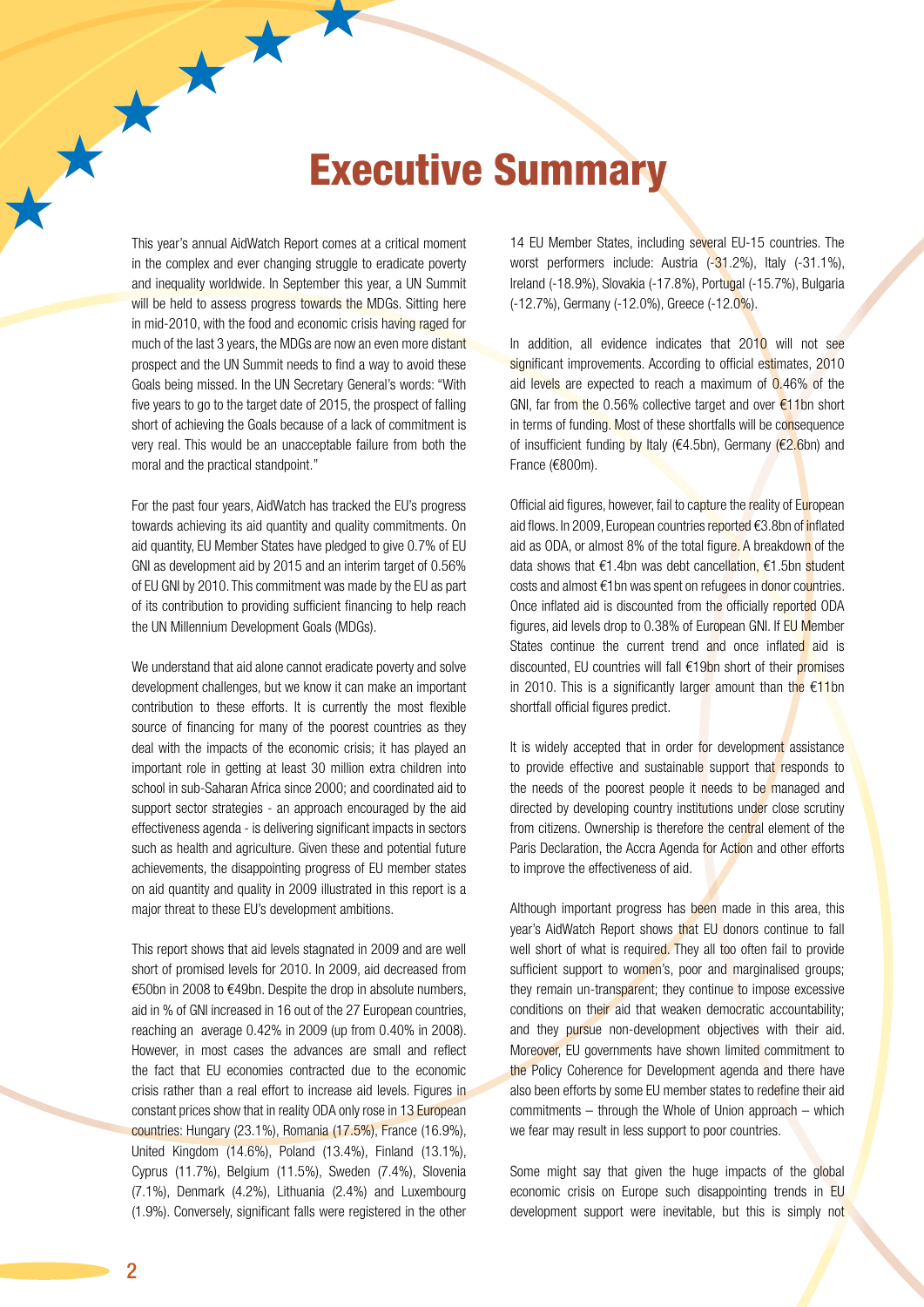true. With sufficient political will from the  $EU - as$  shown by their financial sector bailouts of  $€1$  trillion, equivalent to all aid delivered since 1960, and by the increases in ODA registered in some countries – an emergency development response could have been mobilised. Given that the economic crisis has now moved into its third year, EU member states should have done much more by now.

It is not too late for the EU to maximise its contribution to the MDGs and 2010 provides important opportunities for doing so, with the UN MDG Review Summit in September and important discussions taking place on the achievements of the Paris Declaration. If EU countries can use these fora to renew their commitments to meet their aid promises, to implement ambitious aid effectiveness reforms and use their other policies to better support development then a genuine development partnership will emerge that will help ensure that 2010 is remembered for our efforts to score the most important goals, the Millennium Development Goals.

The 1,600 organisations represented by CONCORD, the European Confederation for Relief and Development NGOs, call upon EU governments to take responsibility for leading the global call to increase aid quantity and quality through:

- **1.** Agreeing binding year on year timetables of aid increases required to meet the 2015 European aid quantity targets and demonstrate with regular financial reports how they are being implemented.
- **2.** Endorsing the European Commission call to implement a EU peer review mechanism at the Heads of State level and involving the European Parliament, in order to hold governments to account on their aid commitments.
- **3.** Ending inflation of aid budgets with debt cancellation, refugee and student costs; making climate finance additional to existing ODA targets; and stopping discussions on widening the definition of ODA to include other items such as security or migration as suggested by the Whole of the Union approach.
- 4. Implementing, on top of their aid quantity commitments, a financial transaction tax to help finance global public goods such as poverty reduction and climate change.
- **5.** Speeding up the implementation of the Accra Agenda for Action and Paris Declaration at the national level in consultation with developing countries; and putting in place an annual process for concrete monitoring of progress on Paris and Accra commitments.
- **6.** Embracing and promoting the concept of democratic ownership by going beyond measuring ownership through alignment, ensuring that the voices and concerns of citizens and parliaments are central to national development plans and processes and taking forward the following specific recommendations:
	- Gender: put gender equality and women's empowerment at the centre of development cooperation by supporting the implementation of the EU Gender Action Plan with financial and human resources, and taking stock of best practices in EU Member States.
	- Transparency: proactively increase the availability and accessibility of timely accurate and comparable information on development policy and practice. All European governments should sign up to the International Aid Transparency Initiative, and demonstrate how they will implement its commitments.
	- Untying aid and procurement: end all practices of formal or de facto aid tying and use developing countries own systems as the first option.
	- Aid allocation: ensure that no aid money is spent on activities which are not primarily focused on reducing poverty and that aid is not used to pursue donor foreign policy or commercial interests.
- 7. Demonstrating how all European policies are coherent with development objectives, including in the crucial areas of trade, climate change, migration and food security.

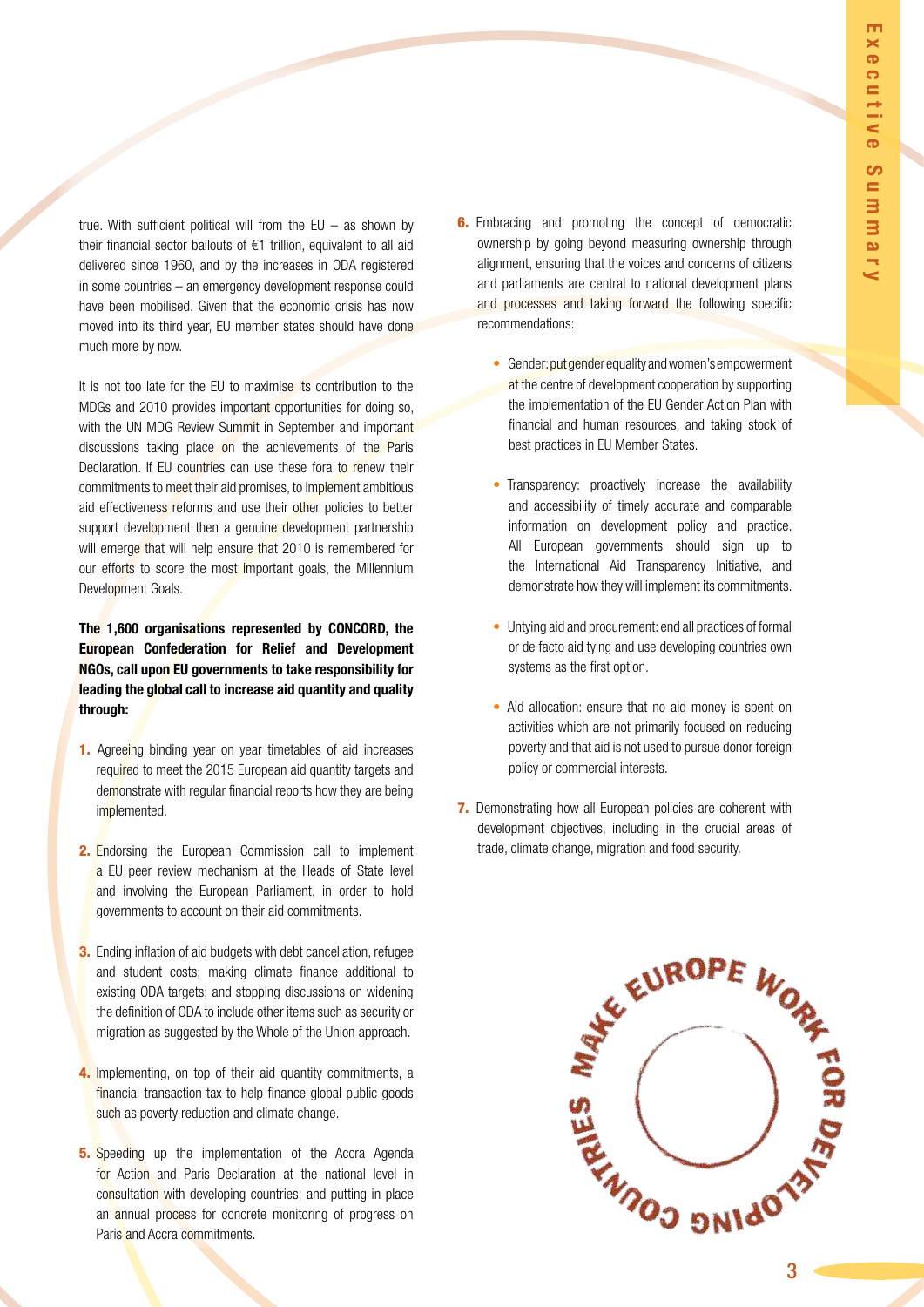# PART I: Analysis of European aid quantity and quality

# 1. EU must score a penalty against poverty in 2010

Even before the effects of the recent food crisis, the still unfolding economic crisis and the incipient but daunting climate crisis began to be felt, the global effort to achieve the MDGs was facing serious challenges.

Sitting here in mid-2010, with these crises having raged for much of the last 3 years, more people in the developing world are going hungry than ever;<sup>1</sup> an estimated 63m additional people will be in poverty by the end of 2010;<sup>2</sup> women are bearing the brunt of the crisis both economically and socially; and the MDGs are now an even more distant prospect.

This year's annual AidWatch Report therefore comes at a critical moment in the complex and ever changing struggle to eradicate poverty and inequality worldwide. For the past four years, AidWatch has tracked the EU's progress towards achieving its stated aid target of giving 0.7% of collective GNI as development aid by 2015 and an interim target of 0.56% of ODA in % of GNI by 2010. This commitment was made by the EU as part of its contribution to providing sufficient financing to help reach the UN Millennium Development Goals (MDGs), agreed in 2000, and with a deadline of 2015 for their achievement. In the UN Secretary General's words: "With five years to go to the target date of 2015, the prospect of falling short of achieving the Goals because of a lack of commitment is very real. This would be an unacceptable failure from both the moral and the practical standpoint". <sup>3</sup>

In September this year, a UN Summit will be held to assess progress towards the MDGs and should agree an action plan to achieve them by 2015. This report shows that EU aid levels stagnated in 2009 and are well short of promised levels for 2010; EU donors have only slowly been implementing their Paris and Accra aid effectiveness pledges; and EU governments have shown limited commitment to the Policy Coherence for Development agenda. There have also been efforts by some EU member states to redeine their aid commitments – through the Whole of Union approach – which we fear may result in less support to poor countries.

Some might say that given the huge impacts of the global economic crisis on Europe such disappointing trends in EU development support were inevitable, but this is simply not true. With suficient political will from the EU – as shown by their inancial sector bailouts of €1 trillion, equivalent to all aid delivered since 1960<sup>4</sup> , and by the increase in ODA registered in some countries – an emergency

development response could have been mobilised. Given that the economic crisis has now moved into its third year, EU member states should have done much more by now. The Spanish Ministry of Foreign Affairs summed up these points very clearly by saying: "It is unjustifiable that we can find resources against the crisis, but not for the 0.7% ODA target. Several analysts say this is utopian, but it must be done through political decisions."<sup>5</sup>

No one doubts that the EU is an essential development partner for poor countries, as it provides around 55% of global aid flows.<sup>6</sup> However, this partnership is not one that maximises the EU's contribution to the MDGs. It is not too late for the EU to transform this relationship and 2010 provides important opportunities for doing so, with the UN MDG Review Summit in September and important discussions taking place on the achievements of the Paris Declaration. If EU member states can use these fora to renew their commitments to meet their aid promises, to implement ambitious aid effectiveness reforms and use their other policies to better support development then a genuine development partnership will emerge that will help ensure that 2010 is remembered for our efforts to score the most important goals, the Millennium Development Goals.

### Box 1 : Why is aid vital to the crisis response and the MDGs?

#### Aid and the crisis response

Aid is thought to currently provide the only source of fiscal flexibility  $-$  to support spending increases  $-$  in 11 sub-Saharan African countries and to be critical to such efforts in another 14.7

#### Aid and the MDGs

During the period 2000-5 spending on education in sub-Saharan Africa increased by 29% helping to get an additional 25m-30m children into primary school; aid contributed up to a quarter of these spending increases.<sup>8</sup>

#### Aid effectiveness and the MDGs

A 2009 evaluation of coordinated donor funding of strategic found this support had provided 10%-40% of sector funding and helped focus spending on service delivery, improve the equity and quality of services and improve the efficiency of spending.<sup>9</sup>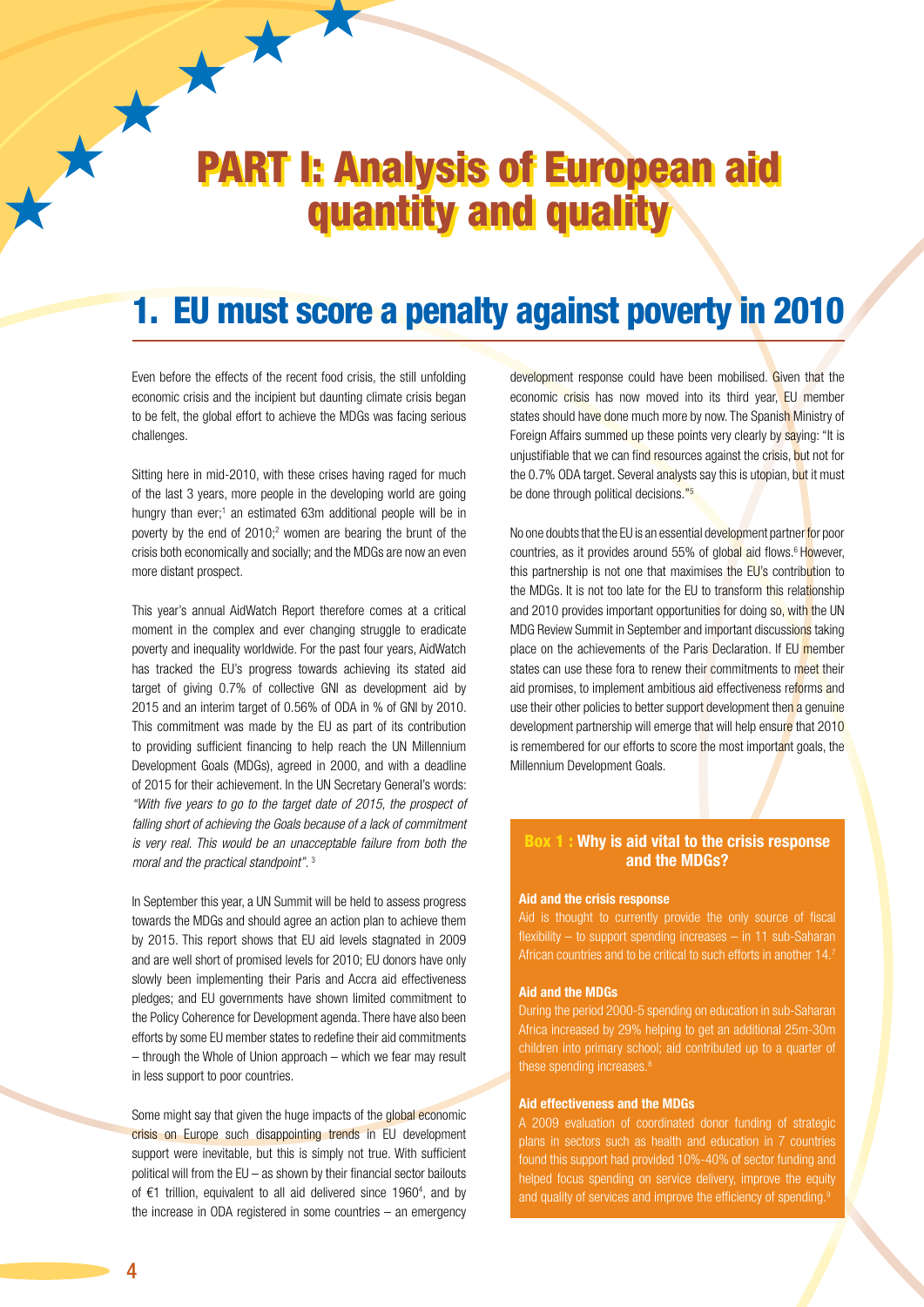### Box 2 : Aid and MDG 1

In Malawi, a country owned agricultural programme supported by donors is achieving great results. Through a combination of targeted input subsidies, public procurement and expanded social protection, Malawi has put a decisive end to years of recurring famine, reducing the number of people requiring food aid from over 4.5 million in 2004 to less than 150,000 in 2009.

Similarly, in Uganda, the re-invigoration of extension services has helped farmers diversify their crops, and households receiving these services are reportedly enjoying better food security and higher incomes.

ActionAid case study.<sup>10</sup>

# • Stark impacts of the food, economic and climate crises become clear

Last year, this report warned about the damaging consequences of successive food, economic and climate crises in developing countries. The impacts are now becoming more apparent and although some of the worst forecasts have not been fulfilled, it is clear that the lives and welfare of millions of people have been and continue to be affected. They include:

- An additional 63 million people will fall below the \$1.25 a day poverty line by the end of 2010.<sup>11</sup>
- Over 1 billion people are now going hungry receiving less than minimum required levels of nutrition - more than ever before and equivalent to 17% of the population of developing countries.<sup>12</sup>
- For the period from 2009 to the end of 2015, an estimated 1.2 million additional deaths may occur among children under five.<sup>13</sup>
- Growth in developing countries decreased from an average of 5.2% in 2008 to 1.2% in 2009, below the levels of population growth; average incomes are therefore falling.<sup>14</sup>
- Women and girls have been especially affected, as their jobs are more insecure, they are the first children pulled out of school and their domestic responsibilities are likely to have expanded.

### Box 3 : The MDGs

Goal 1: Eradicate Extreme Poverty & Hunger Goal 2: Achieve Universal Primary Education Goal 3: Promote Gender Equality & Empower Women Goal 4: Reduce Child Mortality Goal 5: Improve Maternal Health Goal 6: Combat Hiv/Aids, Malaria and other Diseases Goal 7: Environmental Sustainability Goal 8: Develop a Global Partnership for Development The consequences of these devastating impacts on the MDGs are clear: 200 million more hungry is a setback to the goal of halving hunger;15 millions more in poverty in sub-Saharan Africa means that the goal of halving extreme poverty in that region is even further off-track; the education, health, water and other goals are put at risk by governments having less resources to spend on vital services; and the gender equality and health goals are threatened by the particularly harsh impacts on women and girls.

# • The crises are far from over for the world's poorest people

The second half of 2009 has seen the global economy move towards recovery from the economic crisis. Despite these encouraging trends the international community needs to be fully aware that the economic crisis is far from over for the world's poorest people and an emergency development response is still urgently required.

Poor people are particularly vulnerable to external shocks and take longer to recover because of the dynamics of their impacts on them. In order to offset the effect of economic crisis, for instance, the most vulnerable are often forced to sell key productive assets such as cattle or land, which are dificult to regain after the immediate impacts of a crisis are felt. Similarly, it is clear that people who do not inish school tend to earn less as adults. In developing countries, when things are tough at home, schooling decreases and because it is hard to return, poverty spreads across generations.<sup>16</sup> These dynamics were observed at work in Indonesia during and after the East Asian Crisis of 1998, which was responsible for about half of Indonesia's poverty count in 2002 even though the recovery had started well before that.<sup>17</sup>

The crisis has triggered shock waves that will take several years to dissipate. Developing countries' economies are recovering but growth is still below pre-crisis levels, contributing to an estimated US\$ 35bn  $(E 25.1$ bn) shortfall in funding pre-crisis social programmes.<sup>18</sup>

Finally, it is important to note that it is not just the economic crisis that is currently posing challenges for the world's poorest people. Global food prices remain well above their average level before the 2008 spike, harming the poor – who are net food buyers – the most. The significant impacts of the climate crisis are also starting to be felt and developing countries will require major support to adapt to and mitigate the impact of climate change in the coming years (see section on climate finance).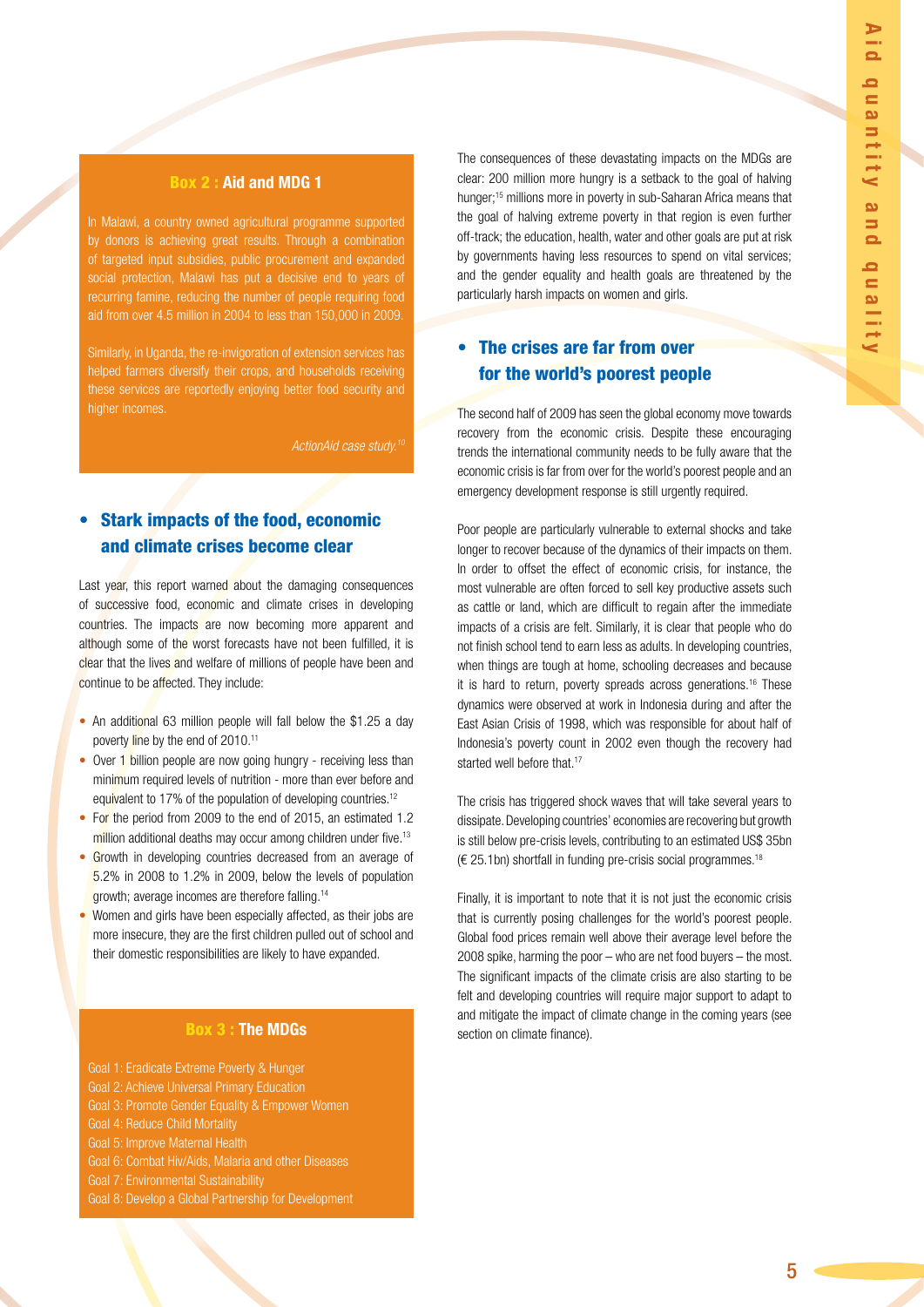# What can still be done to achieve the MDGs by 2015?

入

The development achievements of the last decade, which have turned around the worsening prospects of many of the world poorest countries experienced during much of the 1980's and 1990's, were in part a result of committed effort across the international community. This story tells us that the fight to achieve the MDGs is not yet lost and can still be won through mobilising suficient political will and coordinated action over the next 5 years.

#### Box 4 : Where do the MDGs stand?

Notable progress has been achieved in a number of goals, especially getting children into primary school reducing under-5 mortality from 12.6 million in 2000 to 9 million in 2007.

However, progress has been slow in the majority of areas, especially maternal mortality and sanitation. In addition there is a disparity in performance across regions. The most significant example is sub-Saharan Africa, where at current rates of progress Goal 1A - halving extreme poverty - will not be achieved until well after 2020 and still leave almost 30% of its population in extreme poverty; Goal 1B - halving hunger - will not be achieved until well after 2050; and barely any progress has been made on Goal 5 – maternal health.

MDG Report 2009 <sup>19</sup>

Developing countries cannot mobilise suficient resources on their own to achieve the MDGs, especially in the face of crises that are currently blowing huge holes in their public finances. Developing countries will therefore need support from significant increases in international aid - which provides the most readily available form of inance for many developing countries right now (see Box 1) and to tackle the enormous levels of tax evasion and capital flight which are robbing these countries of an estimated US\$1 trillion a year (€718bn).20 Such support will also help to ensure that MDG investments do not lead to another debt crisis.

In addition to financial resources, efforts by developed countries are needed to deliver aid more effectively and to ensure their other policies are increasingly coherent. Developing countries also need to manage their resources more effectively and ensure their policies benefit as many of their citizens as possible.

Given the leading role that EU Member States need to play if the MDGs are to be met by 2015, this year's AidWatch Report sounds the alarm that the current level of EU development assistance is falling well short of promised levels. With five years to go before the MDG deadline, this raises questions about the type of development partnership the EU is prepared to offer and whether its historic development commitments will be nothing but hollow aspirations.

# • Why is 2010 so critical for the MDGs and Europe's role?

In September 2010 the international community will gather in New York to review progress on the MDGs and agree on an action plan to try and achieve them by 2015. Given that this may be one of the most significant gatherings of the international community before 2015 and concrete progress on the MDGs requires a number of years of sustained investment, 2010 may well be the most critical year in the final push to achieve the MDGs.

In the lead up to the MDG Review Summit, EU Member States must take the opportunity to concretely reaffirm their commitments to deliver promised aid levels, implement radical reforms to make their aid more effective and ensure their full range of policies are consistent with their development promises. Europe, under the Spanish presidency now and the Belgian one in the second half of 2010, should translate into practice its commitment to the poor in developing countries, which may also inspire other members of the international community to do the same.

Europe still has a chance to prove itself as a credible development partner and reverse the disappointing trends in its development support seen in 2009 as the following sections outline.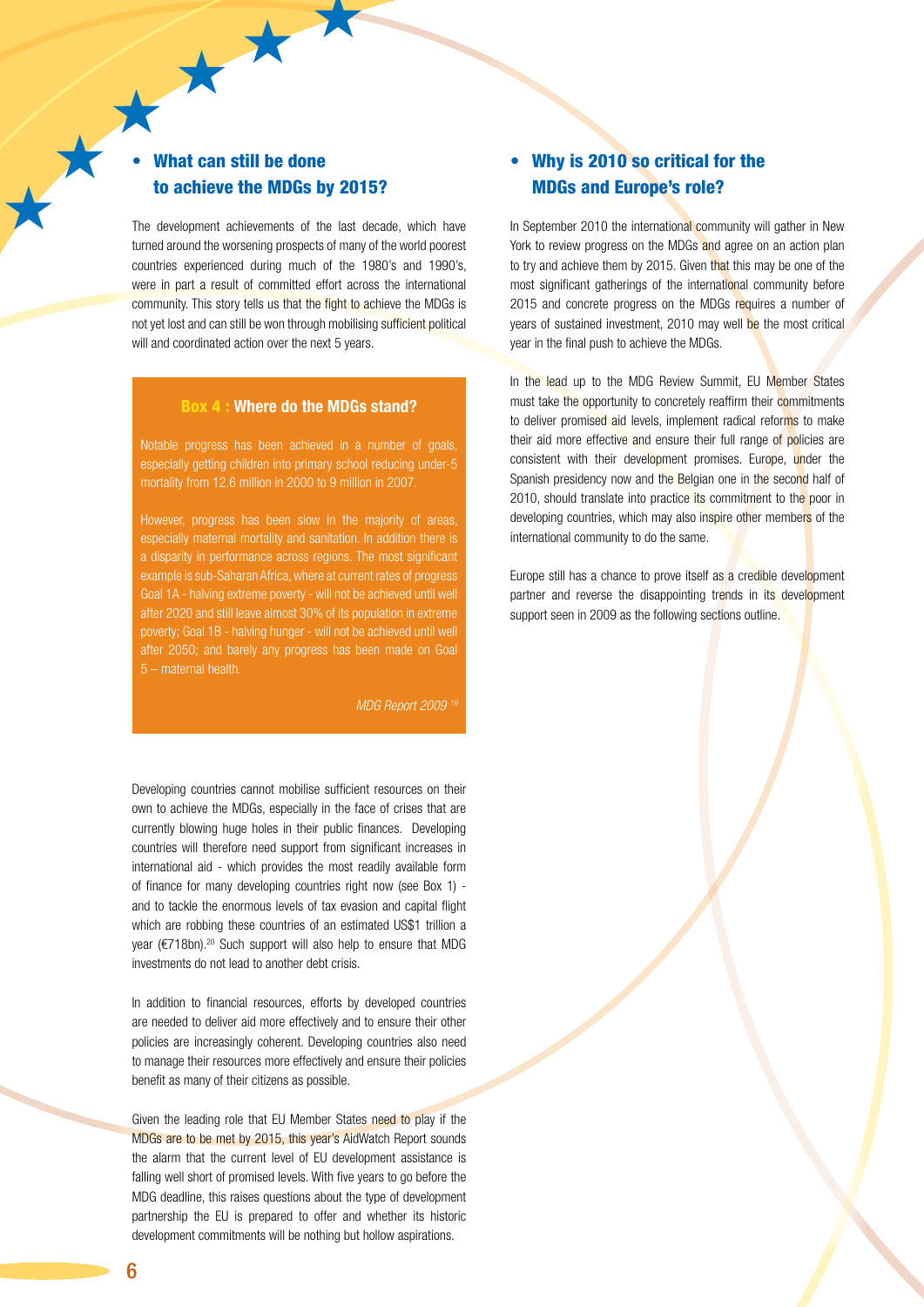# 2. European aid quantity and quality commitments

In 2005, encouraged by a wave of support from millions of Europeans, EU member states collectively agreed to establish timetables to increase their ODA towards 0.7%. This was a historic step, as it was the first concrete plan made by a group of developed countries to deliver on the 0.7% commitment, irst made in the United Nations General Assembly in 1970. Coming hot on the heels of the Millennium Review Summit and agreement of the Monterrey Consensus on Financing for Development (FfD), this step also promised to usher in a new era for EU development assistance.

The timetables adopted in 2005 establish aid targets separately for the group of the old 15 EU member states and the new 12 EU member states, some of whom have also decided to adopt their own stricter timetable of aid increases (see table 1).

In addition to the EU targets, the 2005 G8 Gleneagles Summit saw this group of developed countries - which includes 4 EU member states - commit to increase aid by \$50 billion a year by 2010, with at least \$25 billion of this increase going to Africa. This latter promise reinforced the European commitments made in the Council Conclusions of May 2005 and the Brussels Declaration of 2001 to direct 50% of aid increases to sub-Saharan Africa and to deliver 0.15% or 0.20% of GNI as aid to the Least Developed Countries.<sup>21,i</sup>

|                                                       | <b>Target</b><br>(ODA in<br>% of GNI) | <b>Deadline</b>   |  |  |  |  |
|-------------------------------------------------------|---------------------------------------|-------------------|--|--|--|--|
| <b>EU collective target</b>                           | 0.56%                                 | 2010              |  |  |  |  |
| EU-15 individual targets                              | 0.51%                                 | 2010              |  |  |  |  |
|                                                       | 0.7%                                  | 2015              |  |  |  |  |
| EU-12 individual targets                              | 0.17%                                 | 2010              |  |  |  |  |
|                                                       | 0.33%                                 | 2015              |  |  |  |  |
| Countries with more ambitious targets                 |                                       |                   |  |  |  |  |
| <b>Belgium</b>                                        | 0.7%                                  | 2010              |  |  |  |  |
| <b>Denmark</b>                                        | 0.8%                                  | 2010              |  |  |  |  |
| <b>Ireland</b>                                        | 0.7%                                  | 2012 (now 2015)ii |  |  |  |  |
| Luxembourg                                            | 1%                                    | 2010              |  |  |  |  |
| <b>Netherlands</b>                                    | 0.8%                                  | 2010              |  |  |  |  |
| <b>Sweden</b>                                         | 1%                                    | 2006              |  |  |  |  |
| <b>UK</b>                                             | 0.7%                                  | 2013              |  |  |  |  |
| <b>Countries which have lowered their commitments</b> |                                       |                   |  |  |  |  |
| <b>Estonia</b>                                        | 0.1%                                  | 2010              |  |  |  |  |
| Greece                                                | 0.35%                                 | 2010              |  |  |  |  |
| Latvia                                                | 0.1%                                  | 2010              |  |  |  |  |

#### Table 1. EU ODA quantity commitments

### • Promises to deliver better aid

Ministers from developed and developing countries recognised in 2005 that "while the volumes of aid and other development resources must increase to achieve these goals [Millennium Development Goals], aid effectiveness must increase significantly as well to support partner country efforts to strengthen governance and improve development performance".22 The need for better aid resulted in the Paris Declaration on Aid Effectiveness. Somewhat limited from its inception, the Declaration was reviewed during the High Level Forum on aid Effectiveness held in Accra in 2008 and ownership was placed at the heart of the original agreement "to develop a genuine partnership, with developing countries clearly in charge of their own development processes".<sup>23</sup>

A study conducted by the European Commission shows that the implementation of the European aid effectiveness agenda could generate eficiency gains of up to €6bn a year.24 This amount represents over 10% of the EU's development budget and means that full implementation of the Aid Effectiveness commitments would immediately have a positive impact on developing countries.

European countries claim that "[they] have an obligation to the world's poor to make the most of every cent spent on development".<sup>25</sup> If they are serious about this statement, they need to start delivering on their aid quantity and quality commitments without further delay.

i The original wording says GNP, but in 2001 the WB made the decision of substituting GNP with GNI.

<sup>&</sup>lt;sup>ii</sup> An official document released in December 2009 now postpones the 0.7% target until 2015.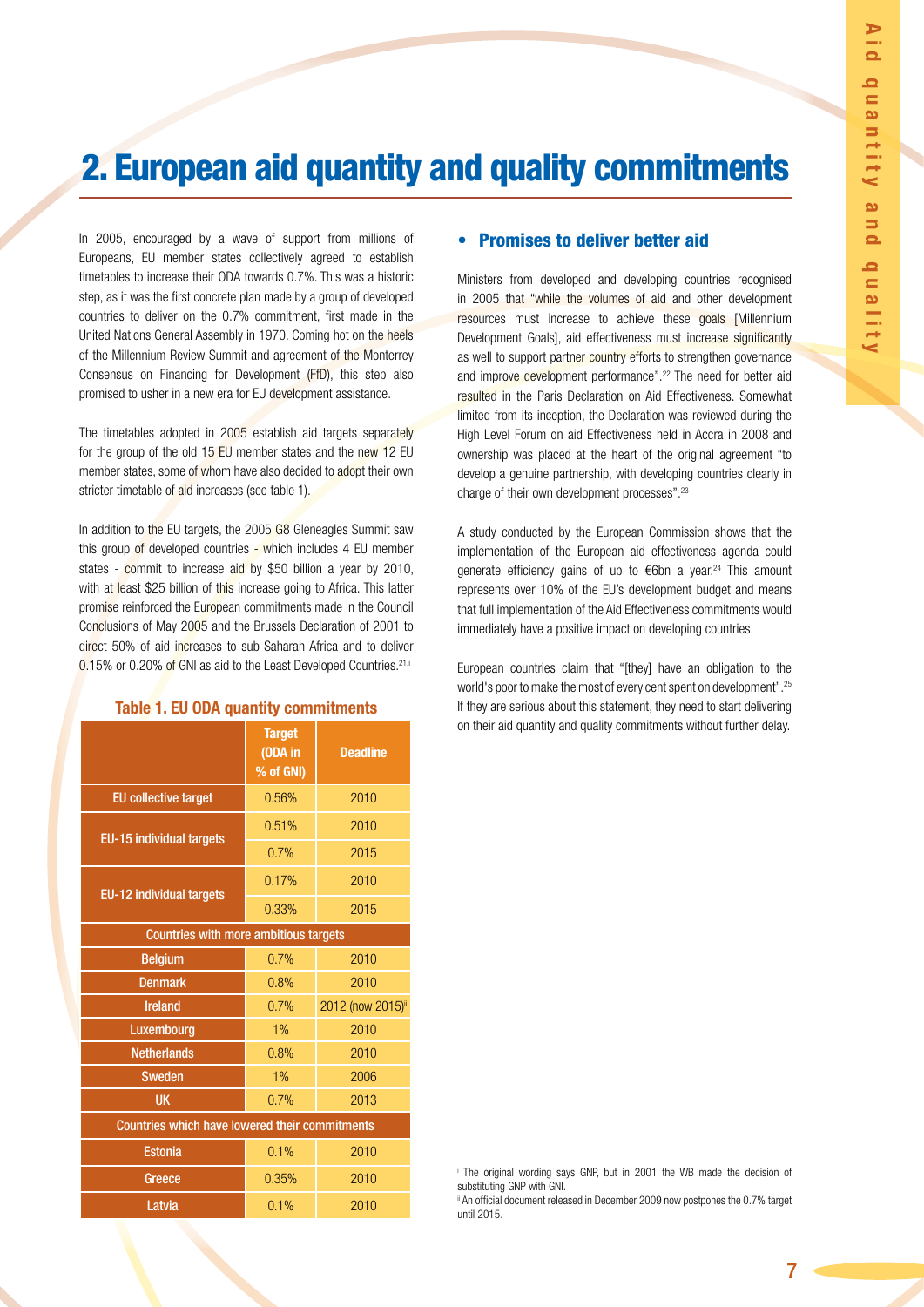# 3. Aid quantity

# **Official aid figures:** where is the commitment?

X

Last year, the world came face to face with the worst economic crisis since the 1930s. As the impact swept across countries, the poorest regions, those more vulnerable to any type of shock, were set to lose the most. As other financial flows dried up, aid was in many cases the only financial resource available to protect the lives and jobs of millions of people. 2009 aid levels are, therefore, a good indicator of the European commitment to the development agenda.

Oficial aid igures show that European countries have failed to pass the test. In 2009, aid decreased from €50bn in 2008 to €49bn. Despite the drop in absolute numbers, aid in % of GNI increased in 16 out of the 27 European countries, reaching an average 0.42% in 2009 (up from 0.40% in 2008). However, in most cases the advances are small and reflect impact on the crisis on national economies rather than a real effort to increase aid levels.

In constant terms, once the impact of the crisis is taken into account, aid has stagnated at  $\epsilon$ 50bn. This may not be a fall, but it is clearly not showing the response in support of development countries that advanced economies promised to deliver, and more importantly, it is far from what is needed to make progress towards the MDGs. Figures in constant prices show that in reality ODA only rose in 13 European countries: Hungary (23.1%), Romania (17.5%), France (16.9%), United Kingdom (14.6%), Poland (13.4%), Finland (13.1%), Cyprus (11.7%), Belgium (11.5%), Sweden (7.4%), Slovenia (7.1%), Denmark (4.2%), Lithuania (2.4%) and Luxembourg (1.9%).

Significant falls were registered in the other 14 EU Member States, including several EU-15 countries. The worst performers include: Austria (-31.2%), Italy (-31.1%), Ireland (-18.9%), Slovakia (-17.8%), Portugal (-15.7%), Bulgaria (-12.7%), Germany (-12.0%), Greece (-12.0%). Among these countries the cases of Italy and Germany are particularly alarming. Both countries are among the biggest economies in the world, yet they are consistently failing to pull their weight and deliver on their commitments.



### Figure 1: EU-15 2009 Official aid figures

Source: CONCORD based on the OECD (2010) and the EC (2010)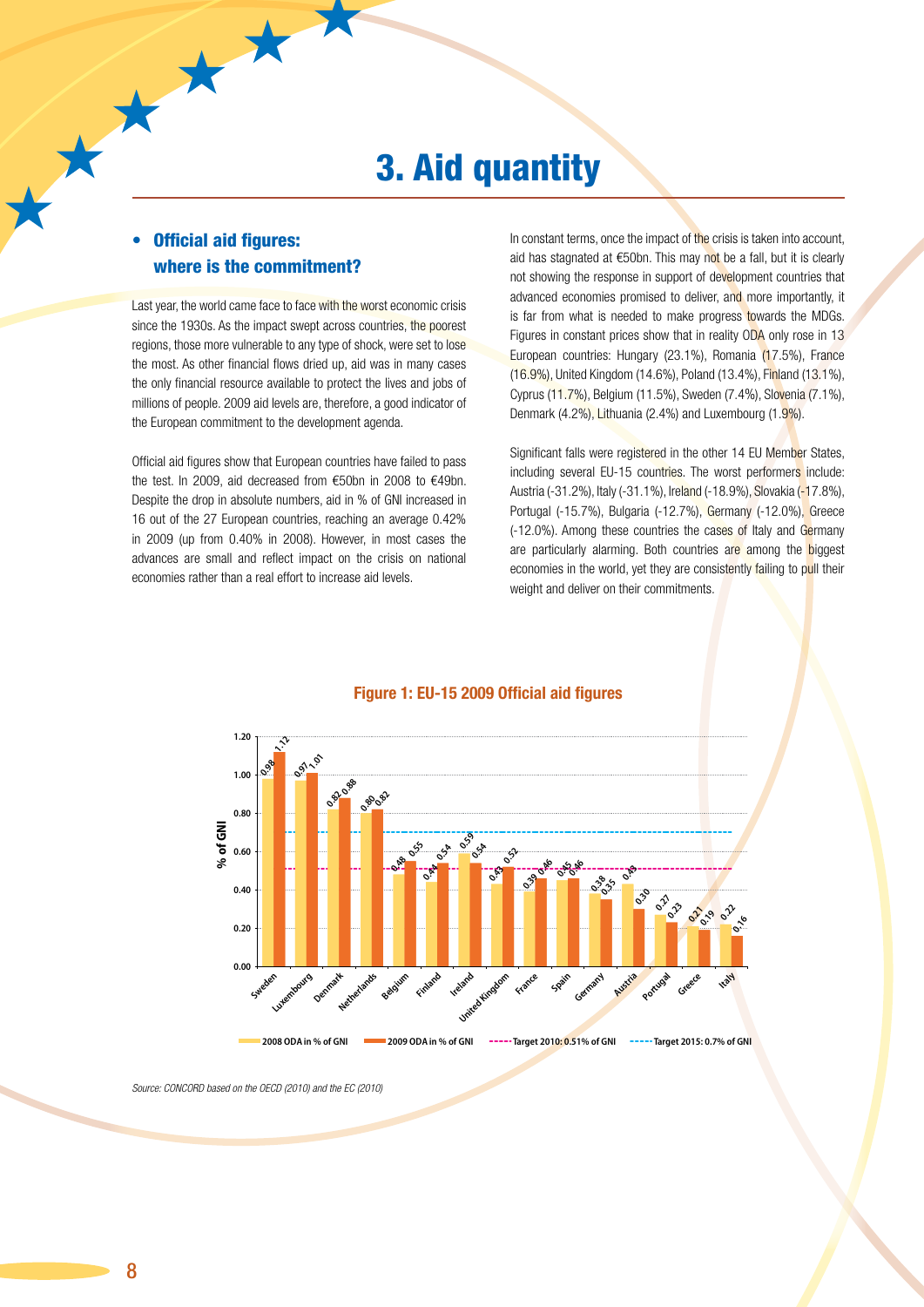

Source: CONCORD based on the OECD (2010) and the EC (2010)

Unfortunately, evidence indicates that 2010 will not see significant improvements. According to official estimates, 2010 aid levels are expected to reach a maximum of 0.46% of the GNI, far from the 0.56% collective target and over €11bn short in terms of funding. The largest share of this money (see figure 3) will be consequence of insuficient funding by Italy (€4.5bn), Germany (€2.6bn) and France (€800m).

especially dificult in all countries were the gap represents over 15% of forecasted 2010 igures. Some countries such as Bulgaria, Italy, Romania, Slovakia, and Hungary are years away from being able to deliver on their commitments.

to reach their 2010 targets on time (see figure 4). The situation is

Official estimations -which in many cases are highly optimistic- show that at least 13 EU countries would have to make significant efforts

One of the problems with oficial igures, however, is that they ignore the fact that European donors consistently inflate their official aid igures, a practice which, as shown in the next section, can paint a more positive picture than the reality for some EU countries.



### Figure 3: Forecasted aid shortfall in 2010 according to national targets

Source: CONCORD based on and the EC (2010) and information from EuroStats

\* Countries with more ambitious targets in 2010 (see table 1) + The target used in the calculations is 0.6% of the GNI

§ The figure accounts for the €600 m cut over two years announced by the government in May 2010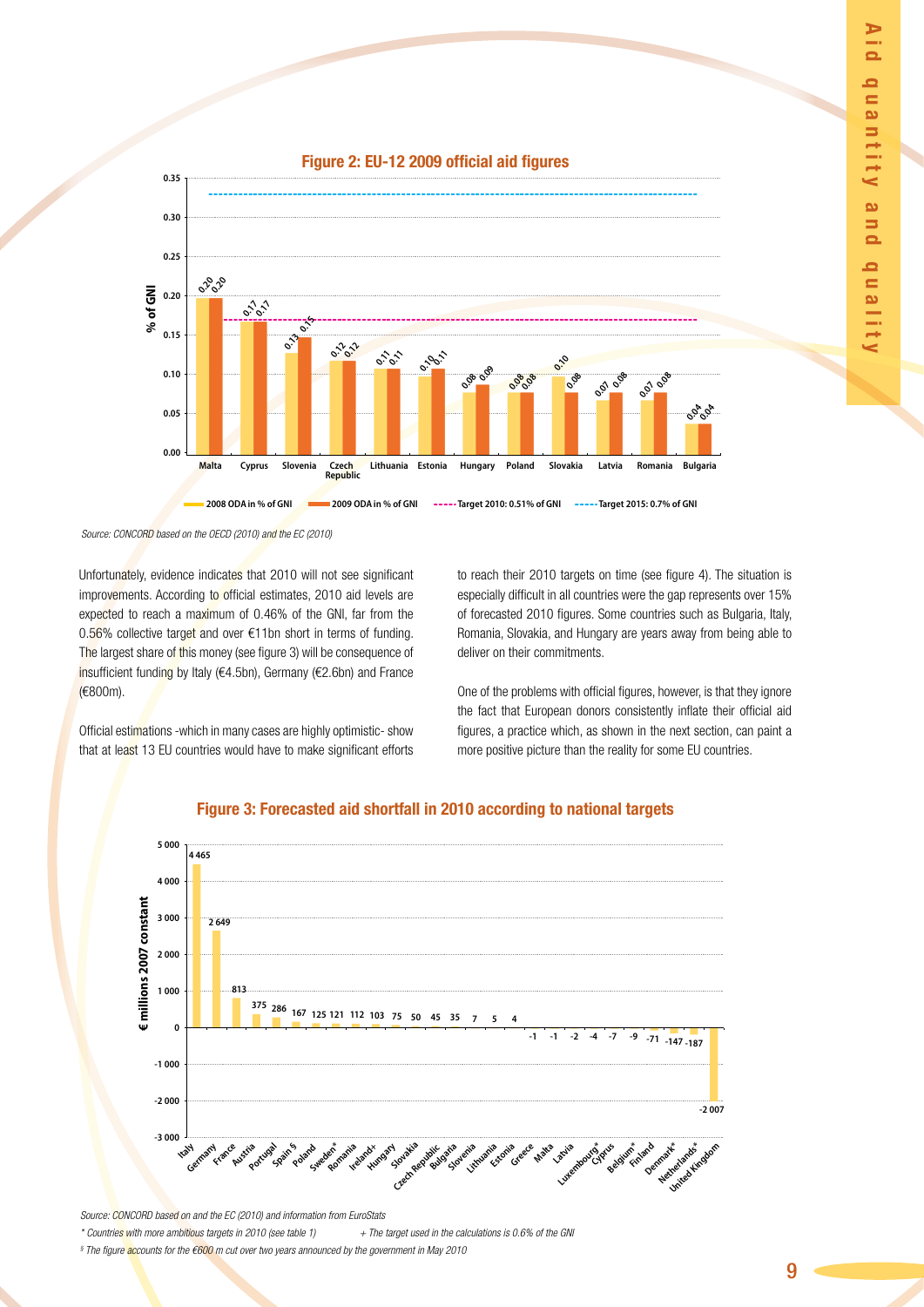

Figure 4: Forecasted 2010 aid shortfall in % of ODA igures according to national targets

Source: CONCORD based on the OECD (2010) and information from EuroStats

\* Countries with more ambitious targets in 2010 (see table 1)  $+$  The target used in the calculations is 0.6% of the GN § The igure accounts for the €600 m cut over two years announced by the government in May 2010

# • Will it last? New practices place recent decreases in aid inflation at risk

Following the trend of the past two years, inflated aid figures continued their decline in 2009. In total, European countries reported €3.8bn of inflated aid or almost 8% of the total figure as ODA. A breakdown of the data shows that €1.4bn was debt cancellation, €1.5bn student costs and almost €1bn was spent on refugees in donor countries. A comparison with previous years shows that the overall lower igure is the consequence of smaller volumes of debt cancellation (€5bn in 2008).

Once inflated aid is discounted from the officially reported ODA igures, aid levels drop to 0.38% of European GNI. One of the advantages of looking at genuine aid is that it shows a much clearer trend in aid figures (see figure 5). It is clear that over the last five years, EU Member States have made constant progress. However, the increase in genuine aid has been far too slow. If EU member states continue the current trend, EU countries will fall €19bn short of their promises once inflated aid is discounted. This is a significantly larger amount than the  $€11$ bn shortfall official figures predict.

Looking at genuine aid levels by country (see table 2), the four best performing countries remained well over the 0.7% level in 2009. Nonetheless, both Sweden and the Netherlands see their aid levels in % of GNI greatly reduced when inflated aid is discounted (1.04%) and 0.77% correspondingly). Further down the table, several other countries show significantly lower levels of genuine aid than officially

### Box 5 : AidWatch inflated aid methodology

Oficial aid igures include debt cancellation and student and refugee costs in donor countries. These are ODA reportable items which do not amount to a real transfer of resources to developing countries and are dificult to link to clear development results. Some countries, such as Luxembourg, the UK and Denmark do not report student and/or refugee costs as ODA.

The problems related to debt cancellation and refugee costs include:

Debt cancellation: donors can report not only the amount, but also the interest due now and in the future. In addition, effortlessly noting down some very large numbers can hide the underlying trend and mislead the public (this happened, for instance, in 2005 and 2006).

Refugee costs: not only does the money stay in the donor country, but some donor countries are also reporting migration related expenses such as repatriation and detention centres as refugee costs.

reported. The worst inlators in percentage of total disbursements are: Cyprus (43%), Romania (23%), Greece (18%), France (18%), Austria (16%), Slovenia (11%), Belgium (9%) and Germany (9%).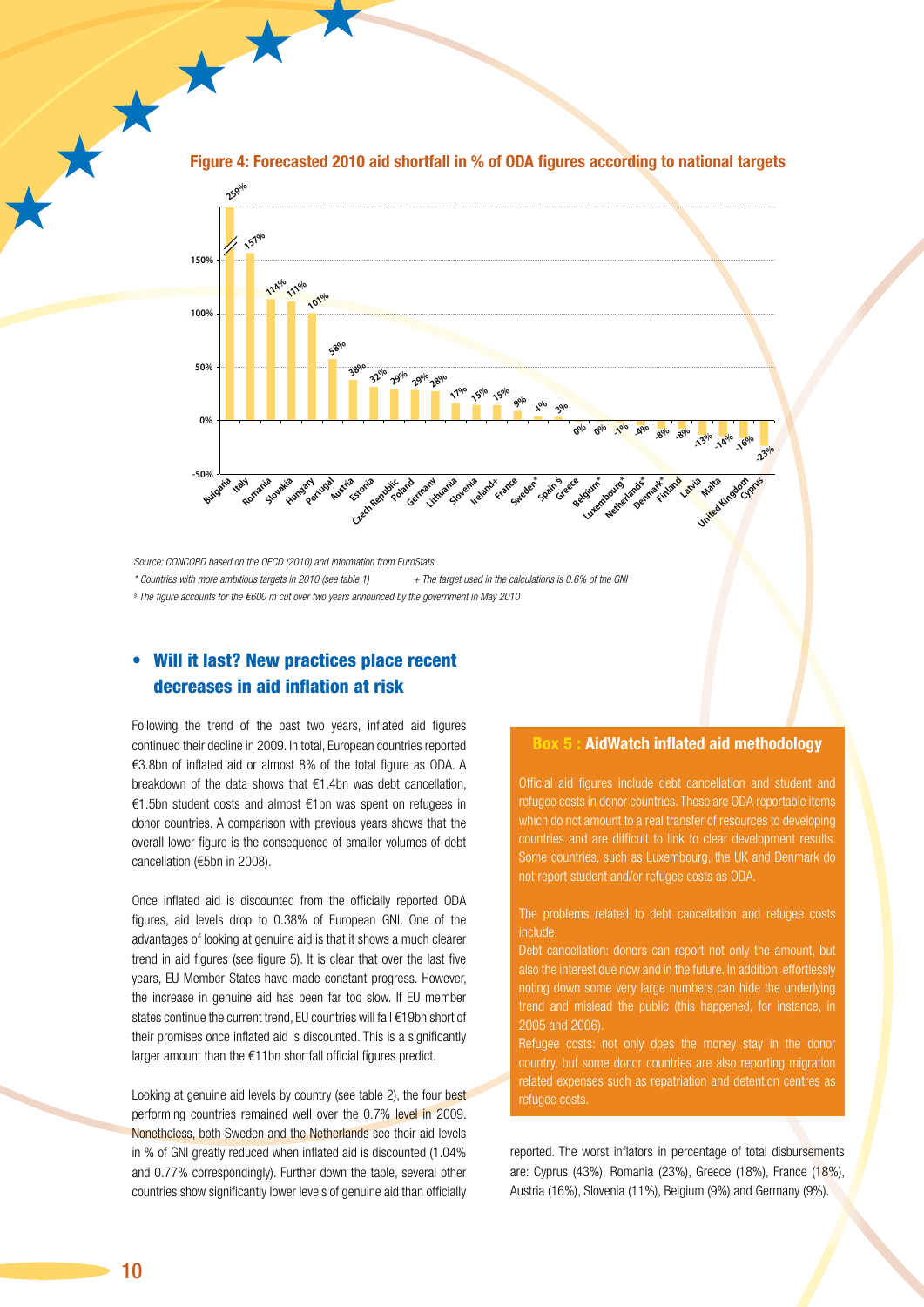| <b>Country</b>                                                        | <b>Genuine</b><br>aid %<br><b>GNI</b> | <b>Total ODA</b><br>in % of<br><b>GNI</b> | 2009 total<br>ODA $(\epsilon m)$ | 2009 inflated<br>aid in %<br>of total ODA | 2009 genuine<br>aid $(\epsilon m)$ | 2008 genuine<br>aid $(\epsilon m)$ | Will they meet<br>their 2010 targets<br>without aid<br>inflation? |
|-----------------------------------------------------------------------|---------------------------------------|-------------------------------------------|----------------------------------|-------------------------------------------|------------------------------------|------------------------------------|-------------------------------------------------------------------|
| <b>Sweden</b>                                                         | 1.04%                                 | 1.12%                                     | 3267                             | 7.2%                                      | 3033                               | 3020                               | <b>Unlikely</b>                                                   |
| Luxembourg                                                            | 1.01%                                 | 1.01%                                     | 289                              | 0%                                        | 289                                | 288                                | Yes                                                               |
| <b>Denmark</b>                                                        | 0.86%                                 | 0.88%                                     | 2017                             | 2.8%                                      | 1961                               | 1843                               | Yes                                                               |
| <b>Netherlands</b>                                                    | 0.77%                                 | 0.82%                                     | 4614                             | 6.1%                                      | 4333                               | 4589                               | Yes                                                               |
| <b>Ireland</b>                                                        | 0.54%                                 | 0.54%                                     | 718                              | 0.5%                                      | 715                                | 917                                | Yes                                                               |
| <b>Finland</b>                                                        | 0.52%                                 | 0.54%                                     | 924                              | 2.9%                                      | 897                                | 789                                | Yes                                                               |
| <b>United Kingdom</b>                                                 | 0.51%                                 | 0.52%                                     | 8267                             | 0.5%                                      | 8225                               | 7592                               | Yes                                                               |
| <b>Belgium</b>                                                        | 0.50%                                 | 0.55%                                     | 1868                             | 8.7%                                      | 1705                               | 1498                               | No                                                                |
| <b>Spain</b>                                                          | 0.44%                                 | 0.46%                                     | 4719                             | 3.5%                                      | 4555                               | 4468                               | No                                                                |
| France                                                                | 0.38%                                 | 0.46%                                     | 8927                             | 17.9%                                     | 7327                               | 5988                               | N <sub>o</sub>                                                    |
| Germany                                                               | 0.32%                                 | 0.35%                                     | 8605                             | 8.7%                                      | 7856                               | 7221                               | N <sub>o</sub>                                                    |
| <b>Austria</b>                                                        | 0.25%                                 | 0.30%                                     | 823                              | 16.3%                                     | 689                                | 582                                | N <sub>o</sub>                                                    |
| <b>Portugal</b>                                                       | 0.21%                                 | 0.23%                                     | 364                              | 8.0%                                      | 335                                | 403                                | No                                                                |
| Greece                                                                | 0.15%                                 | 0.19%                                     | 436                              | 18.0%                                     | 357                                | 417                                | <b>No</b>                                                         |
| <b>Italy</b>                                                          | 0.15%                                 | 0.16%                                     | 2380                             | 6.5%                                      | 2226                               | 2751                               | No                                                                |
| <b>Slovenia</b>                                                       | 0.12%                                 | 0.15%                                     | 51                               | 12.0%                                     | 45                                 | 40                                 | No                                                                |
| <b>Czech Republic</b>                                                 | 0.11%                                 | 0.12%                                     | 161                              | 7.7%                                      | 149                                | 161                                | <b>Unlikely</b>                                                   |
| Lithuania                                                             | 0.11%                                 | 0.11%                                     | 30                               | 0.7%                                      | 30                                 | 34                                 | <b>Unlikely</b>                                                   |
| <b>Estonia</b>                                                        | 0.11%                                 | 0.11%                                     | 14                               | 0.6%                                      | 14                                 | 16                                 | N <sub>o</sub>                                                    |
| <b>Cyprus</b>                                                         | 0.10%                                 | 0.17%                                     | 29                               | 43.8%                                     | 16                                 | 13                                 | No                                                                |
| <b>Hungary</b>                                                        | 0.09%                                 | 0.09%                                     | 83                               | 0.2%                                      | 83                                 | 74                                 | No                                                                |
| Latvia                                                                | 0.08%                                 | 0.08%                                     | 15                               | $0\%$                                     | 15                                 | 14                                 | No                                                                |
| <b>Slovakia</b>                                                       | 0.08%                                 | 0.08%                                     | 53                               | 7.7%                                      | 49                                 | 41                                 | No                                                                |
| Poland                                                                | 0.07%                                 | 0.08%                                     | 249                              | 8.5%                                      | 228                                | 258                                | No                                                                |
| Romania                                                               | 0.06%                                 | 0.08%                                     | 99                               | 22.9%                                     | 76                                 | 88                                 | No                                                                |
| <b>Bulgaria</b>                                                       | 0.04%                                 | 0.04%                                     | 12                               | 0.6%                                      | 12                                 | 13                                 | No                                                                |
| Countries where there is not enough information to asses inflated aid |                                       |                                           |                                  |                                           |                                    |                                    |                                                                   |

# Table 2. EU genuine aid levels

All figures in current prices.

Source: CONCORD calculations based on OECD (2010), EC (2010), OECD CRS online database and information from national platforms.

Malta | - 0.20% | 11 | ? | - | - | - | - |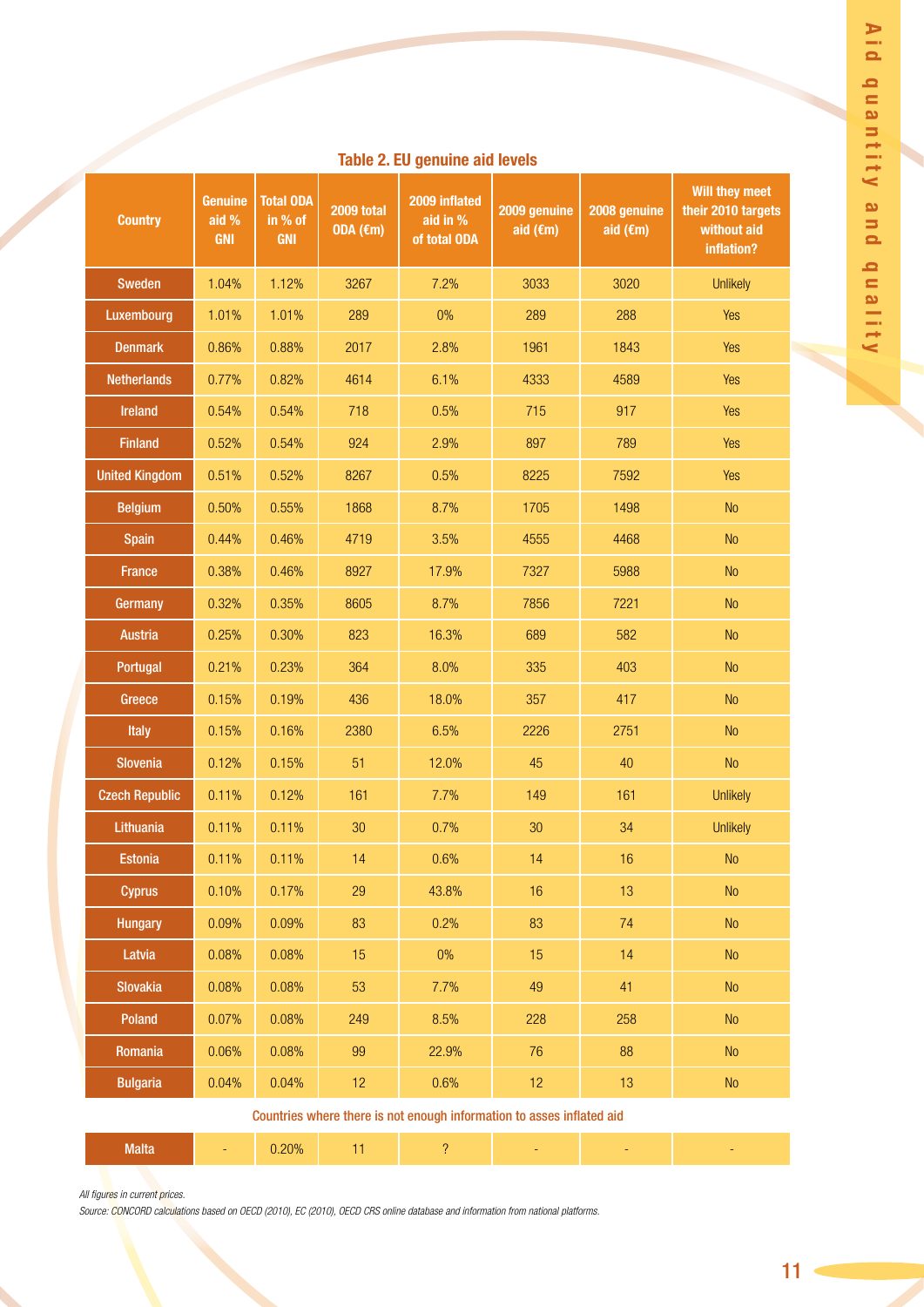Despite the significant reduction in debt cancellation levels, it still represents a large proportion of aid flows in some European countries. France is first among this group with a share of debt cancellation of 8.7% in 2009, followed by Italy (6%), Austria (5%) and Belgium (4%). In addition, European NGOs are concerned that 2010 may see EU donors use higher levels of debt relief to inflate their aid as they try to use all the options left open to them in order to get closer to their targets.

大

In 2009, seven European countries did not report student costs as ODA: Denmark, Finland, Italy, Luxembourg, the Netherlands, Sweden and the UK. However many others are failing to follow their example and continue to report vast swathes of student costs. The highest relative amounts of student costs in 2009 were reported in Romania (21% of all ODA), Greece (16%), Portugal (8%), Austria (7%), Germany (7%) and France (7%).

Only two countries have consistently not reported refugee costs in the past. These are Luxembourg and the UK, though the latter reported a very small amount in 2009 for the irst time. Refugee costs are especially high in Cyprus (41%), suggesting a potential link with migration expenses. Other countries with significant levels of refugee costs in 2009 include: Sweden (7%), the Netherlands (5%), Austria (4%), Poland (4%), Slovakia (4%) and Belgium (4%).

Unfortunately, lack of transparency and reliable information, especially among the EU-12 member states, mean that the actual figures could be significantly higher. National NGOs believe that Malta and Bulgaria report as ODA the cost of running immigrants' reception centres and their repatriation, though no reliable data has been made available by the their governments.

Military spending reported as ODA is another major problem in New Member States, where public scrutiny and OECD monitoring are far

less common. For instance, aid to Afghanistan accounts for 30% of Poland's bilateral ODA and is managed mostly by the Army Provincial Reconstruction Team. A similar share of Hungary's bilateral aid goes to Afghanistan. Also significant is the case of the Czech Republic, where the substantial increase ODA figures between 2007 and 2008 (€42m or 25% increase in current terms), was the consequence of a threefold rise in ODA delivered by the army, mainly in Afghanistan. The OECD guidelines are quite strict when it comes to "Conflict, Peace and Security" and only a very limited of items can be reported as ODA. The fact that countries with significant larger missions to Afghanistan such as the UK or Germany report much smaller shares of "Conflict, Peace and Security" aid in this country, suggest that EU-12 countries may be reporting as ODA non-eligible expenses.

Last year this report warned about discussions at the European level to implement a widened ODA agenda, called the "Whole of the Union approach" or  $ODA+$ . The idea behind this initiative is to look at the totality of financial flows going to developing countries from EU member states. The proposal has lost some momentum, but several countries such as France, Italy and the EC continue to support the initiative. The problem is not only that such an approach risks becoming a smoke screen to hide poor aid performance, but also that it is inherently flawed. Many private and official flows are not linked to any development outcomes whatsoever and cannot be attributed to donor governments. In addition, the approach proposed fails to take into account tax evasion and capital flight, which see an estimated \$1 trillion ( $\epsilon$ 718bn) a year heading to developed countries from the developing world.<sup>26</sup> The European Union says it is committed to eradicating poverty and inequality. If this is true they cannot afford to waste one minute playing hide-and-seek with aid numbers. Bigger figures but no changes will not make a difference, but higher levels of real ODA will.



\*The target is based on the oficially forecasted EU GNI levels and the 0.56% collective target set by the EU for 2010. Source: CONCORD calculations based on OECD (2010), EC (2010), the OECD CRS database and Eurostats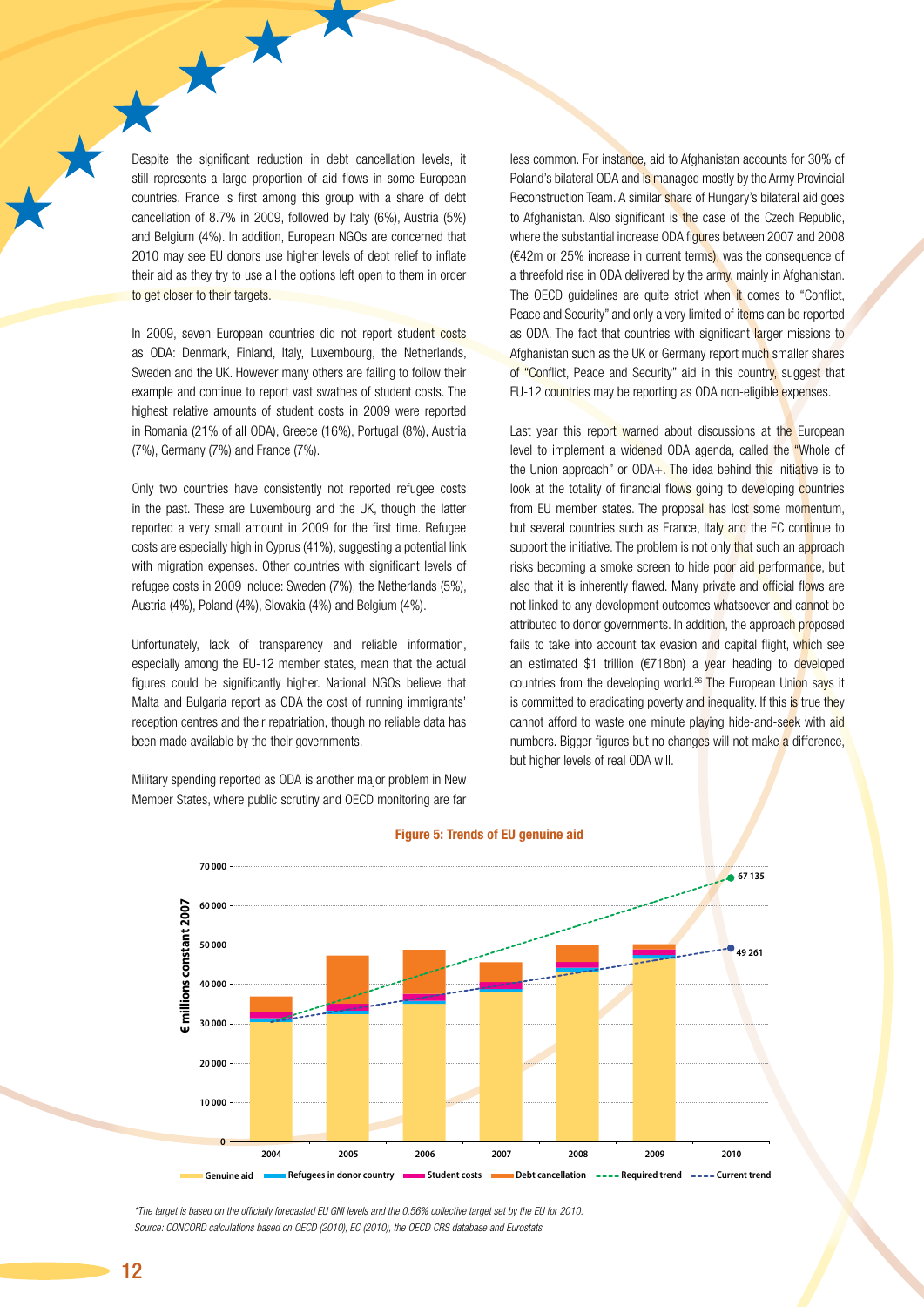# • Climate finance

Developing countries not only face poverty on a daily basis, they also bear the brunt of climate change. In sub-Saharan Africa alone, climate change could cause between 86 and 131 thousand additional child deaths per year, and between 46 and 70 million additional people to be living on less than \$2 a day.When South Asia is also taken into account, igures raise to 167-251 thousand additional child deaths, and 144-219 million additional people living on less than \$2 a day.<sup>27</sup> If action is taken now, there is still a chance to ease the impact of climate change, but the signs are discouraging. The disappointing outcome of the Copenhagen Conference in achieving a legally binding and clear agreement means that more will be lost to global warming.

Early and effective action to mitigate climate change and to support developing countries in adapting to its impacts is not only a moral imperative, but also the most cost effective way to tackle the climate crisis.28 However, this will not come cheap. Financing the global fight against climate change may require up to US\$ 1.2tr a year (€860bn).29 A great deal of this money will be required in developing countries - conservative estimates place the igure at €135 billion by 2020  $30$  - where climate change is already placing an additional burden on national budgets and making it dificult for governments to meet the basic needs of their populations and advance towards the MDGs.

It is therefore important that climate finance is made additional to existing ODA commitments. ODA is the contribution of rich countries to the development of poor countries; the commitment to provide 0.7% of GNI was made 40 years ago and it plays an essential role in fighting poverty and reaching the MDGs. Climate finance, however, must reflect the agreed UNFCCC principle of common but differentiated responsibilities and respective capabilities. This means that mitigation and adaptation efforts should be based on each country's capabilities and its past and present responsibility for contributing to climate change.

Already in 2008, EU-15 countries reported € 1bn as climate finance, or almost 4% of their ODA.<sup>iii</sup> If new climate funds are to be counted as ODA, Europe will neither meet its ODA targets, nor face its past and present responsibility for climate change. Only by making climate finance additional, will European countries be able to live up to their claim of leaving a deep imprint in the fight against poverty and inequality. In the case of countries which have yet to meet their targets, this means that new climate finance cannot be counted towards the targets. Countries over their targets should make sure climate finance does not come at the expense of current ODA levels.

# • Financial transaction tax

Current ODA flows are insufficient to foster long term, sustainable development across the world. In order to make real progress, Europe needs to meet its aid targets and make sure development assistance really works for the poor. Even if ODA targets are met, however, developing countries will need greater support to overcome hunger, poverty and inequality once and for all. On top of this, it is urgent to start providing additional resources to tackle climate change adaptation and mitigation.

The need for new and additional resources for developing countries has long been emphasised by civil society and is increasingly being recognised by governments. A wide variety of mechanisms have been proposed. Many countries in the EU have implemented mechanisms such as the airline-ticket levy and the International Finance Facility for Immunisation (IFFIm) to raise revenue for development. While their revenue generating potential is valuable, these mechanisms are insuficient and fail to address a range of challenges faced by developing countries. A Financial Transaction Tax (FTT), on the other hand, is an innovative mechanism that can potentially raise substantial revenue for development. The former UK Prime Minister Gordon Brown, French President Nicolas Sarkozy and German Chancellor Angela Merkel have all made public statements recognising the value of such taxes. Leading players in the inancial markets like George Soros and Warren Buffet and a host of economists including Jeffrey Sachs and Amartya Sen have also supported their implementation.<sup>31</sup>

Financial transaction taxes are small charges on financial securities transactions that could range from currency transactions to shares, bonds, futures and options. Similar taxes are already in place in many countries. The United Kingdom applies the Stamp Duty to purchases of shares and the United States levy the 'section 21 fee' to finance the financial market regulatory agency.

Current estimates suggest that substantial revenues can be achieved with a very low tax rate between 0.01% and 0.1%. Possible revenues would depend on the rate and scale of introduction. Even when assuming a reduction of transaction volumes due to taxation in North America and Europe, estimated tax revenues would range between 0.5% and 2.4% of world GDP ( $\epsilon$  215bn –  $\epsilon$  1tr) if all transactions were to be covered.<sup>32</sup>

Revenues generated by FTTs should respond to international needs and a significant share should be used in developing countries. They should provide predictable additional resources for financing global public goods such as development and climate change. The precise distribution of the revenues should be ixed in a democratic process under a legitimate international body such as the UN and managed according to a set of internationally agreed rules and principles akin to the aid effectiveness agenda.

FTTs can be implemented in individual countries separately, but the benefits would be much larger when applied to a sufficiently large number of countries and financial markets. This will require multinational cooperation and partnership, very much in the spirit enshrined by MDG 8. FTTs could therefore make an important contribution to the achievement of MDG 8, while raising badly needed funds for fulilling the other MDGs and making the world a better place.

iii The real igure is probably higher as our calculations only include bilateral ODA and exclude projects with other objectives in addition to climate change.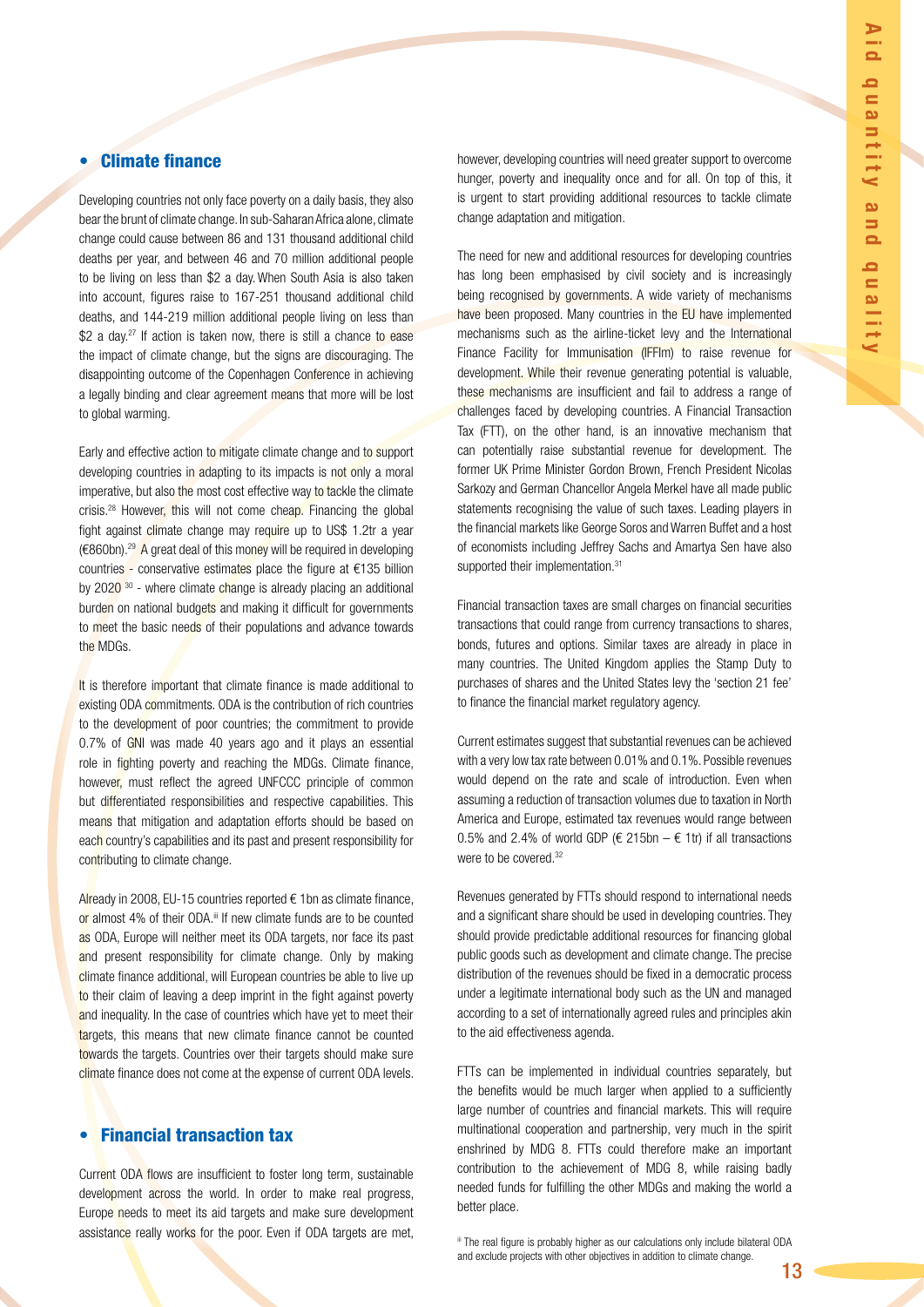# 4. Democratic ownership: imperative for aid effectiveness

It is widely accepted that in order for development assistance to provide effective and sustainable support that responds to the needs of the poorest people it needs to be managed and directed by developing country institutions under close scrutiny from citizens. Ownership is therefore the central element of the Paris Declaration and other efforts to improve the effectiveness of aid.

Although important progress has been made in this area, this year's AidWatch Report shows that EU donors continue to fall well short of what is required. They all too often fail to provide suficient support to poor and marginalised groups; they remain un-transparent; they continue to impose excessive conditions to their aid that weaken democratic accountability; and they pursue non-development objectives with their aid.

Many of these problems are the consequences of a narrow understanding of the concept of ownership. Existing approaches to national policy-making provide little space for citizens and parliaments to participate in development processes, impeding further improvements on aid effectiveness. It is therefore necessary to continue working not only to implement existing commitments, but also to develop a comprehensive approach to ownership: democratic ownership.

### Box 6 : Aid Effectiveness at work

A study conducted by the European Commission shows that the implementation of the European aid effectiveness agenda could generate efficiency gains of up to  $\epsilon$  6bn a year.<sup>34</sup>

Budget support to Rwanda, India, Zambia and Ethiopia (a key instrument in the AE agenda) has contributed to many more children going to school and more people gaining access to health services, thus fostering progress on a number of MDGs. In Rwanda, for example, people's use of health services has nearly doubled.<sup>35</sup>

#### What impact do ineficient and ineffective donor practices have on aid?

Tied aid increases the costs by between 15% and 30% - up to 40 percent for food aid.36 As a consequence, the same amount of money buys less food for hungry people.

The unpredictability of aid reduces its value by around 20%.<sup>37</sup> Moreover, it does not allow countries to expand key services and has a dramatic effect on African countries' ability to pursue the long-term strategies needed to achieve the MDGs.<sup>3</sup>

A study on Tanzania found that reporting to poorly coordinated donors took up 40-50% of the time of District Medical Oficers; hosting took another 10-20% (WHO 2007). This left Oficers little

Efforts to make aid more effective in combating poverty and achieving the MDGs will not be successful without democratic ownership; until "all actors [including CSOs and parliaments] have the option of participating in national policy development, implementation and monitoring, and the voices of these actors are made central to national development processes."<sup>33</sup> This needs to be an urgent priority on the agenda of EU donors.

# • Implementation of the Aid Effectiveness Agenda

A number of international commitments such as the Paris Declaration (PD) and the Accra Agenda for Action (AAA) bind European countries to take steps to improve aid quality. These agreements fall short of the demands of recipient countries and civil society actors both in northern and southern countries, but if they were to be fully put into practice, they would lay the foundations for a much more effective aid system in the future.

Unfortunately, implementation is not taking place at the expected pace. The latest Paris Monitoring Survey, conducted in 2008, concluded that "the pace of progress is too slow [and] without further reform and faster action, we will not meet the 2010 targets."39 The evidence gathered by this report suggests that European countries have not taken stock and are failing to step up their efforts on aid effectiveness.

When signing the AAA, European countries committed to devise their own plans to implement the commitments in the agenda. To date Finland, France, Spain and Greece still have to honour this pledge.<sup>40</sup> Luxembourg has a plan in place, but the document has not been made public, while Belgium is updating an existing plan and Greece has yet to make a move on the issue.

The same problems also apply to EU-12 countries, though their situation is slightly different. In most cases, these countries lack a background in development assistance, aid levels are generally low and only a tiny share is made up of bilateral aid. As a consequence, most governments do not see the aid effectiveness plans as an important step forward. Those countries concerned with improving aid quality have included or considered the Aid Effectiveness principles when working on broader development policies. This is the case of countries such as the Czech Republic, Latvia, Lithuania, Romania and Slovenia. In other countries, such as Poland and Malta, the government has decided to ignore existing aid effectiveness commitments.

It is arguable that, in the implementation of the aid effectiveness agenda, EU-12 countries have to address some challenges which are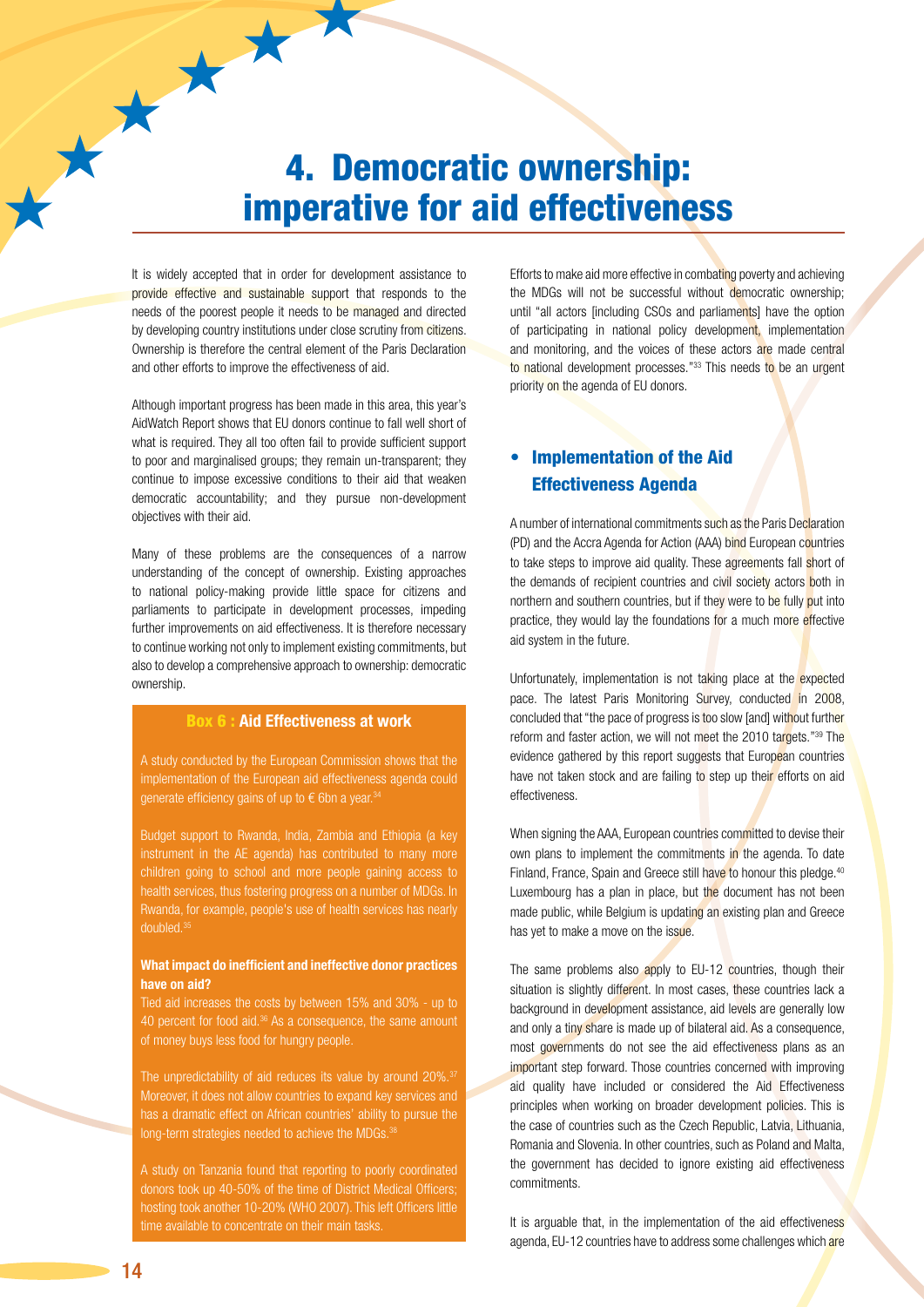necessarily different from those of the EU-15. However, this does not mean that they can simply ignore their international commitments. It is important that these countries reflect on the Aid Effectiveness principles applicable to their context and start delivering on the most relevant commitments.

This year is the deadline for the implementation of the reform commitments signed in Paris and Accra. In 2011, governments from all over the world will meet in Seoul to review progress and discuss the way forward. Given existing trends, the expectations are not very high. However, it is still possible to use the forum to make history in the fight against poverty and inequality. The role of Europe, as the world's leading donor, is to broker a comprehensive agreement around the concept of democratic ownership that will shape development policies in the years to come.

### • Gender: key to make development work

Women are especially vulnerable to poverty and inequality, with jobs being more insecure and often unpaid. Lack of access to education for too many girls and women is still preventing economic and social empowerment. Meanwhile, women are underrepresented in all institutions at the local, national and international level. Women also lag behind in terms of health care and between 350,000 and 500,000 woman die every year due to complications during pregnancy and childbirth.<sup>41</sup> Women are crucial to improving food security. They produce up to 80% of basic foodstuffs in sub-Saharan Africa, but find legal and cultural barriers when it comes to owning land and accessing agricultural credit and services. They currently own only 1% of the land in Africa and receive only 7% of extension services and 1% of all agricultural credit.<sup>42</sup> In countries such as India, Nepal and Thailand fewer than 10% of women farmers own land.<sup>43</sup>

Gender equality is a key factor in fighting poverty and fostering sustainable development. Gender inequality prevents the social and economic empowerment of millions of households across the world thereby perpetuating poverty.<sup>44</sup> It has been calculated that agricultural productivity in sub-Saharan Africa could rise by 20% if women had equal access to land, seed and fertilizer. Research has also shown that a child's chances of survival increase by 20% when the mother controls the household budget.<sup>45</sup> Similarly, inequalities in female education and employment have been shown to have a clear negative impact on growth rates.<sup>46</sup>

As well as being a precursor to poverty reduction, gender equality is recognised by the Universal Declaration of Human Rights, and has been further developed through international agreements such as the Convention on the Elimination of All forms of Discrimination Against Women, the Beijing Platform for Action and the MDGs. Gender equality is also a core principle of the European Union.

Despite this, gender remains a marginal issue in official aid effectiveness processes, with only three references in the PD and AAA. This is not acceptable. Aid works better when it is provided through comprehensive, gender sensitive approaches. However, gender equality is still looked at as a by product of good development processes, rather than as an instrument to improve the lives of hundreds of millions of people across the world.

Among European Member States there has only been piecemeal progress in recent years. Many countries have yet to develop and implement a gender strategy for development cooperation, including Bulgaria, Estonia, Hungary, Poland, Portugal and Slovenia. Even countries with a gender strategy in place, such as Ireland, still need to elaborate an action plan to translate this gender strategy into practice. It is not surprising that the use of gender-based indicators in development programmes remains science-fiction. According to the information gathered by national platforms, only a handful of countries have reached a good level of implementation or are making swift progress towards gender mainstreaming, namely Germany and the Czech Republic.

Gender budgeting and earmarked funds are also lagging behind in many European countries. Many of the EU-12 countries do not disclose the amount of money they allocate to gender equality and women's empowerment.

Even among the European OECD DAC members, screening development projects against gender markers is a long standing issue. In 2008, Ireland only screened 14% of its development projects against the OECD gender marker. Luxembourg and Portugal failed to do the exercise for any of their projects. More importantly, sharp differences in reporting between consecutive years make analysing gender budgeting an almost impossible task. In 2007, Ireland screened 100% of its projects, while Italy only looked at 8.4% (99.3% in 2008). Similarly, France went up from 13% in 2007 to 73% in 2008.<sup>iv</sup>

The EU Plan of Action on Gender Equality and Women's Empowerment in Development 2010/2015, launched on March 2010, aims at addressing many of these problems by harmonising and coordinating European efforts on gender and development. The Plan should contribute to placing gender equality on the development agenda but so far the evidence is not very encouraging. There is currently no budget for the implementation of the plan, undermining the potential change it is supposed to bring about. Another concern is that many specific objectives and actions (e.g. in the field of trade, agriculture, employment, and health) were dropped in the final version of the plan, weakening the whole framework.

It is crucial that in 2010, European countries implement the objectives outlined in the critical areas of concern of the Beijing Platform, and work on a global policy framework on gender equality and women's empowerment, to be brought to the UN MDG Review in September. Poverty can only be eradicated through gender sensitive development policies that take into account and address the factors underlying women's discrimination and disempowerment.

iv Based on the analysis of the information available in the OECD CRS database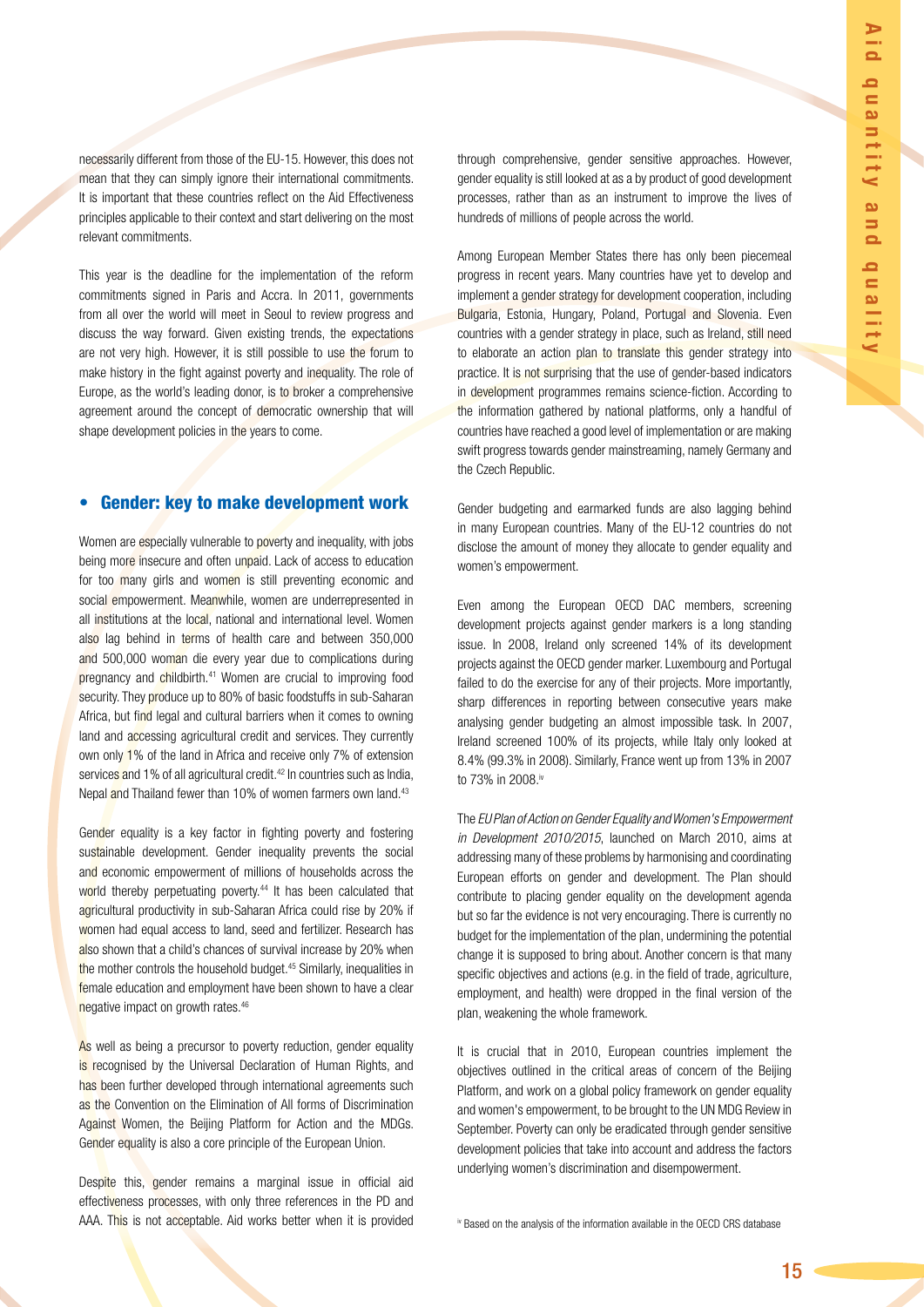# Aid transparency, essential for accountability and democratic processes

大

Transparency is a vital part of building democratic ownership and the accountable, eficient and effective use of public resources. Governments, parliaments, CSOs and other stakeholders in both developed and developing countries need information on aid to make the most of both aid and non-aid resource flows. Without donor aid transparency recipient countries cannot plan their own resource use, coordinate donors, or begin to hold donor countries to account. Parliaments and CSOs in developing countries are unable to perform their democratic role and engage in policy discussions and expenditure monitoring.

The Accra Agenda for Action (AAA) makes clear the importance of aid transparency, stating that "transparency and accountability are essential elements for development results. They lie at the heart of the Paris Declaration". Through the AAA donor countries committed

to "publicly disclose regular, detailed and timely information on volume, allocation and, when available, results of development expenditure".<sup>47</sup>

However, aid transparency remains a challenge in many European countries. National platforms from the 27 EU Member States have been asked to compile information on a number of different transparency questions. The table below shows donor performance against five criteria (see table 3):

- i) the level of pro-activity in implementing initiatives conducive to greater transparency;
- ii) the amount and type of information on development policies. data and practices made publicly available;
- iii) the existence and maturity of independent evaluation mechanisms, as well as the dissemination of their results;
- iv) the level of openness for civil society participation in development processes; and
- v) the existence and level of progress over the last years.

|                                                                                                                                                                                                                                                                  | NGO national platforms' perception of donor performance                                               |                                                              |                                           |                                                  |  |
|------------------------------------------------------------------------------------------------------------------------------------------------------------------------------------------------------------------------------------------------------------------|-------------------------------------------------------------------------------------------------------|--------------------------------------------------------------|-------------------------------------------|--------------------------------------------------|--|
| <b>Transparency element</b>                                                                                                                                                                                                                                      | Good                                                                                                  | Average                                                      | Poor                                      | <b>Very poor</b>                                 |  |
| Donor pro-activity in information sharing<br>Criteria:<br>- Proactive disclosure of information<br>- Right to access public information                                                                                                                          |                                                                                                       | Be, Cz, Dk, Ee, le,<br>It, Lv NI, Pt, Se,<br>Sk, Uk          | Au, De, Es, Fi, Fr, Lt,<br>Lu, PI, Ro, Si | Bg, Cy, Gr, Hu,<br>Mt                            |  |
| <b>Disclosure of information</b><br>Criteria: information on<br>- Aid policies, aid agreements, programmatic/<br>sector strategies<br>- Procedures for allocation of aid, procurement<br>- Aid flows<br>- Conditions linked to disbursements (AAA,<br>para. 25b) | Be, Dk, le, Nl,<br>Se, UK                                                                             | Cz, De, Es, Fi, Lv,<br>Lu, Sk, Si                            | Au, Bg, Ee, Fr, It, Lt,<br>PI, Pt         | Cy, Mt, Hu, Gr,<br>R <sub>0</sub>                |  |
| <b>Evaluation mechanisms and results</b><br>Criteria:<br>- Evaluation and public disclosure of results<br>- Degree of independency                                                                                                                               | Be, De, Es, Fr, le,<br>NI, Se, Uk                                                                     | Au, Cz, Dk, Fi,<br>Lv, Lu                                    | Lt, Pt                                    | Bg, Cy, Ee, Gr,<br>Hu, It, Mt, PI, Ro,<br>Sk, Si |  |
| <b>Openness towards public scrutiny and</b><br>participation<br>Criteria:<br>- Existence and quality of consultations<br>- Existence of official website, with<br>comprehensive and up-to-date information                                                       | Cz, Dk, Lv, Nl,                                                                                       | Au, Be, De, Ee, Es,<br>Fi, le, lt, Hu, Mt, Pt,<br>Sk, Se, Uk | Fr, Lt, Lu, Pl, Si                        | Cy, Bg, Gr, Ro                                   |  |
|                                                                                                                                                                                                                                                                  | Positive                                                                                              | <b>Neutral</b>                                               | <b>Negative</b>                           |                                                  |  |
| <b>Direction of change, progress</b>                                                                                                                                                                                                                             | Au, Be, Bg, Cy, Cz,<br>Ee, Es, Fr, Hu, le,<br>It <sup>§</sup> , Lv, Lt, Lu, Mt,<br>Pt, Ro, Sk, Si, Uk | De, Dk, Fi, Gr, Nl,<br>PI, Se                                |                                           |                                                  |  |

#### Table 3: Aid transparency in the EU

Legend: Au-Austria; Be-Belgium; Bg-Bulgaria; Cy-Cyprus; Cz-Czech Republic; Dk-Denmark; Ee-Estonia; Fi-Finland; Fr-France; De-Germany; Gr-Greece; Hu-Hungary; Ie-Ireland; It-Italy; Lv-Latvia; Lt-Lithuana; Lu-Luxembourg; Mt-Malta; Nl-Netherlands; Pt-Portugal; Pl-Poland; Ro-Romania; Sk-Slovakia; Si-Slovenia; Es-Spain; Se-Sweden; Uk-United Kingdom § Starting in 2010, on-line real time information decreased substantially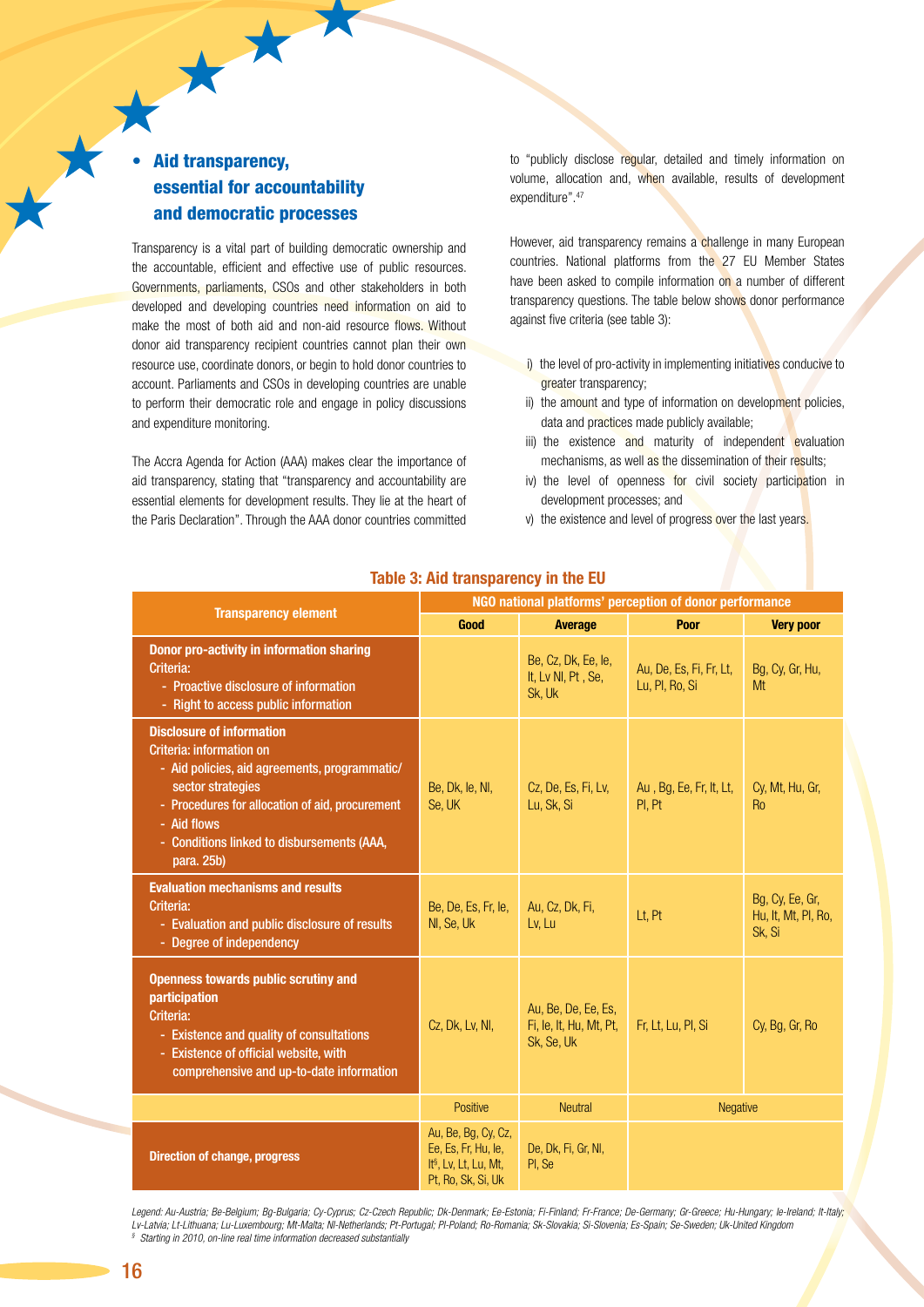It is clear that stark differences exist among European countries. In general better performers include some of Europe's most progressive aid donors while the EU-12 countries tend to get poorer results. Among the exceptions, it is worth noting the good performance of the Czech Republic and on the other side of the spectrum, the poor performance of Greece. It is remarkable that no country consistently performed well across all criteria, though countries such as Belgium, Denmark, the Netherlands, Sweden and the UK consistently outperform their peers. The situation is more homogeneous among the poor performers. The transparency levels of Cyprus, Greece and to a lesser extent, Bulgaria, Hungary Malta and Romania, are consistently low and often ranked as "very poor".

Some aid transparency gaps also affect all European countries, including the failure to put into practice the transparency related to the "to be implemented immediately" commitments made at Accra, and the uncompleted disclosure of information on procurement and aid agreements, especially when it comes to information by recipient country. Many countries also perform poorly in terms of assessment of how proactively government and development agencies are about the right to access aid information.

For instance, when national platforms were asked to report whether their governments were implementing the Accra commitment to "regularly make public all conditions linked to disbursement"48 in all cases the reply was negative; though in a few cases, Austria, Belgium, Denmark, Finland, Germany, Ireland and Sweden, our respondents mentioned that the information might be available upon request. This is clearly a failure to deliver on the commitment to "regularly making public" such information. This information is consistent with the findings of the European Commission which recently stated that "[although] twelve Member States reported that their aid conditions are made public (Austria, Belgium, Estonia, Finland, Germany, Greece, Italy, Latvia, Netherlands, Portugal, Romania and the UK), there are few indications as to exactly how these conditions were made public".<sup>49</sup>

On the positive side, most national platforms, with the exception of Finland, Greece and Poland, agree that aid transparency is improving, though in most cases our respondents consider that change is slow. Other countries with high levels of aid transparency such as Denmark, Sweden and the Netherlands also reported little change in terms of aid transparency since last year's report.

The International Aid Transparency Initiative (IATI) was launched in Accra during the High Level Forum of Aid Effectiveness. IATI is a crucial opportunity for European donors to implement and deliver on the PD and AAA commitments as well as improve the way they disclose aid information. The timely, comparable and comprehensive disclosure of aid information by donors is essential for EU member states to deliver on better donor division of labour, ensuring the effectiveness of general budget support, greater results orientation and facilitating democratic ownership and accountability of aid and development resources, in both donor and recipient countries. Despite the opportunities opened by IATI, to date only eight EU

Member States have signed on to this initiative: Denmark, Finland, Ireland, Spain, Sweden, and the UK. European NGOs strongly encourage all other EU Member States to join IATI, thereby showing their commitments to the aid effectiveness agenda.

# • Two-faced aid allocation, undermining ownership

Despite the range of different processes for improving the development outcomes of aid, European countries continue to use Oficial Development Assistance (ODA) for political and commercial gains, undermining the principle of democratic ownership.

The geographical focus of European aid is clearly turned towards countries neighbouring the EU or with high political stakes. In 2008, the top ten recipients of aid from the EU Member States included countries such as Afghanistan, Turkey and Palestine, and are clearly headed by Iraq, which received a whopping 10.5% of all European ODA. The European Commission is a good example of this as 18% of its 2008 ODA budget went to pre-accession countries and countries in the neighbourhood policy. Moreover, the EC's largest recipient by far is Turkey, with well over €1bn in 2008.<sup>50</sup>

Meanwhile, the share of ODA channelled to the LDCs remains marginal. To date, only 5 EU Member States (Luxembourg, Ireland, Denmark, Sweden and the Netherlands) have met the commitment to provide more than 0.15% of GNI to LDCs, agreed in the Brussels Declaration in 2001.<sup>51</sup> If aid to Afghanistan is excluded from the calculations, the Netherlands fails to reach the 0.15% of GNI level and the list is reduced to only four countries.

In the case of some of the EU-12, the lack of LDCs amongst their recipient countries can be partially explained by very small bilateral aid budgets and weak diplomatic presence in these countries. However, this cannot be an excuse for other European countries or existing projects not to focus on poverty and inequality reduction. NGOs in countries such as Lithuania, Poland and Slovakia are concerned about the alignment of aid projects with their countries' political and economic priorities. Aid to China, for instance, represents a significant share of the Polish bilateral ODA budget and aims at promoting national exports.

It is clear that even where aid is directed to the poorest countries, some European donors are not focusing this aid primarily on poverty reduction. There are examples of aid being used to control migration, an understandable concern for many EU countries, but not a valid use for vital aid resources. France, Italy and probably many other countries have secured legal provisions allowing them to negotiate bilateral agreements against co-operation on migration issues or repatriation of migrants.<sup>52</sup> By making development aid conditional on cooperation on migration control, the EU is turning development aid into a tool for implementing restrictive and securitydriven immigration policies which are at odds with its development commitments.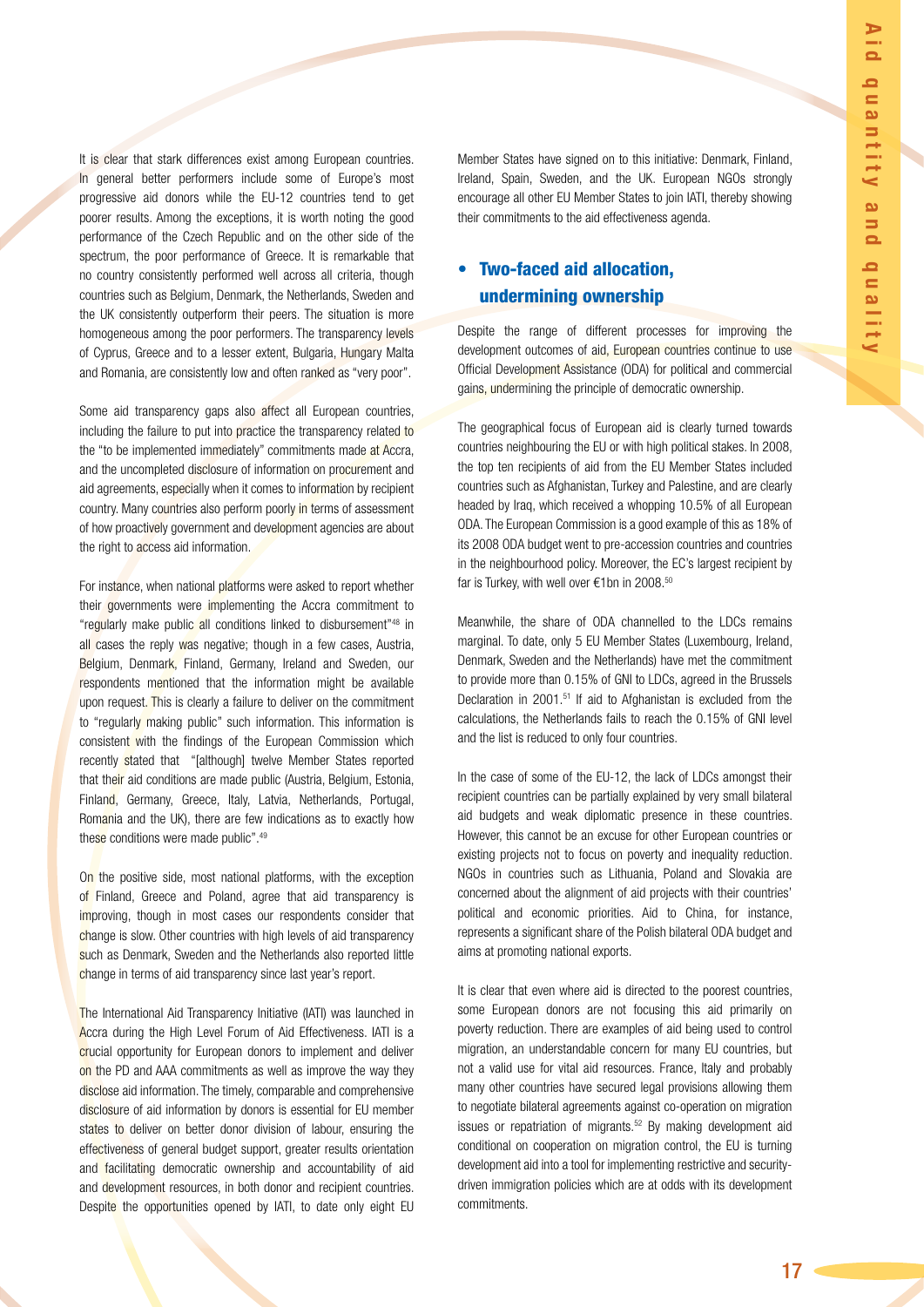Security is another of the priorities ODA budgets are used for. Large amounts of money are currently being spent on reinforcing border controls and security training in many neighbouring and Mediterranean countries. In previous years, this was done more subtly, but some countries have started to make this oficial using the popular support generated by the threat of terrorism and immigration. The draft of the new Danish development cooperation strategy, to be approved in 2010, clearly states that the development policy "goes hand in hand with safeguarding Danish self-interests" and is considered a "part of Denmark's foreign and security policy".<sup>53</sup>

 $\overline{\phantom{a}}$ 

Aid also remains a key instrument in the toolbox of foreign policy. Too often, aid grants donors very strong political leverage, no matter how small aid levels are. As expressed by Christine Andela, from the Collectif des ONG pour la Sécurité Alimentaire et le Développement Rural, "ODA in Cameroon represents only 6% of GNI and still politicians are 'prisoners' of it."54 In other countries, such as Colombia, ODA represents well under 1% of the GDP, but donors still have a strong voice when it comes to certain national policies.<sup>55</sup> The political influence of donors is the result of multiple factors including the existence of joint conditionality frameworks and their weight in the international financial institutions (IFIs) and the global financial system. In this framework aid can become a tool to achieve national policy objectives, such as those described above, and perpetuate rather than iron out inequality. The existence of a common set of conditions monitored by IFIs has allowed donors to impose their own economic policies, undermining ownership and sometimes bringing about harmful consequences.<sup>56</sup>

Development policies should be implemented in the spirit of the aid effectiveness agenda and true democratic ownership, and focus on fighting poverty and inequality across the world. These are, in most cases, the real causes at the root of conflicts and migration patterns. Using aid money to fence Europe off from existing problems is not the solution. The objective of development cooperation is to eliminate poverty and the only sustainable way forward is to use ODA to foster development, equality and better jobs.

#### Box 7 : Greece's ODA, poverty focus?

In 2008, Greece spend a significant amount of funds on:

-the international fund for the creation of the Museum in Nubia and of the National Museum of Egyptian Culture in Cairo

-the upgrade of the know-how and skills of the bank sector staff in Egypt, so they can effectively respond to the demands of the new competitive era

-training for museum staff in Georgia, including the running of the sales shop and support for the production of copies of museum items

Hellenicaid<sup>57</sup>

# • Untying aid, a long due commitment

Another way European countries use aid to promote their vested interests, and those of their national companies, is by tying a share of their ODA to purchases of goods and services from their own countries, effectively excluding foreign suppliers – including those from the recipient countries themselves. Aid untying has been highlighted in international aid effectiveness agreements (such as the Paris Declaration and Accra Agenda for Action) but this is one area where commitments are particularly weak. Moreover, the central OECD agreement in this ield, the 2001 DAC Recommendations on Untying Aid to the Least Developed Countries, does not cover ODA to all recipient countries and excludes two important categories of tied aid: free-standing technical assistance and food aid.

The OECD estimates that tying aid increases the costs by between 15% and 30%–up to 40 percent for food aid.58 Even more important in the long-term is the fact that tying aid implies that recipient countries capacities are not used. Tied aid essentially channels funds from northern development budgets into northern businesses, and does little to create jobs, increase income, and use and build capacities in the South.

An independent evaluation of the 2001 DAC Recommendations found that donors made progress in formally untying aid. In 2007, 66% of all ODA was reported as untied, and some EU donors, such as Luxemburg and the UK, have fully untied their aid, though in the case of the UK, 88% of large contracts went to national companies.<sup>59</sup> All ODA from the European Commission is partly tied due to provisions that restrict eligibility for bidding to businesses registered in EU and ACP countries. Most importantly, the evaluation made the distinction between formal and de facto untying. While legal impediments have been removed in many countries, donors' procurement policies and practices still intentionally or unintentionally favour their own countries businesses. As a result, more than 80% of all contracts for large projects are still awarded to national companies in countries such as the UK, Denmark and the Netherlands.<sup>60</sup>

The latest official OECD figures show that three EU-15 countries tied over 30% of their bilateral ODA. However, when only genuine aid is taken into account the figure rises to five countries: Portugal (71%), Austria (50%), Greece (46%), Italy (38%) and Spain (35%). Moreover, the latest picture is significantly gloomier than last year, when only 3 countries tied more than 30% of their bilateral aid. Compared with previous data, both Austria and Spain have increased their share of tied aid alarmingly (previous figures were 21% and 12% respectively).

In spite of the high levels of the tied aid they reported. last year both Italy and Greece improved their performance. Belgium, Denmark, Germany and the Netherlands are other countries that have managed to decrease their share of tied aid significantly compared to previous years.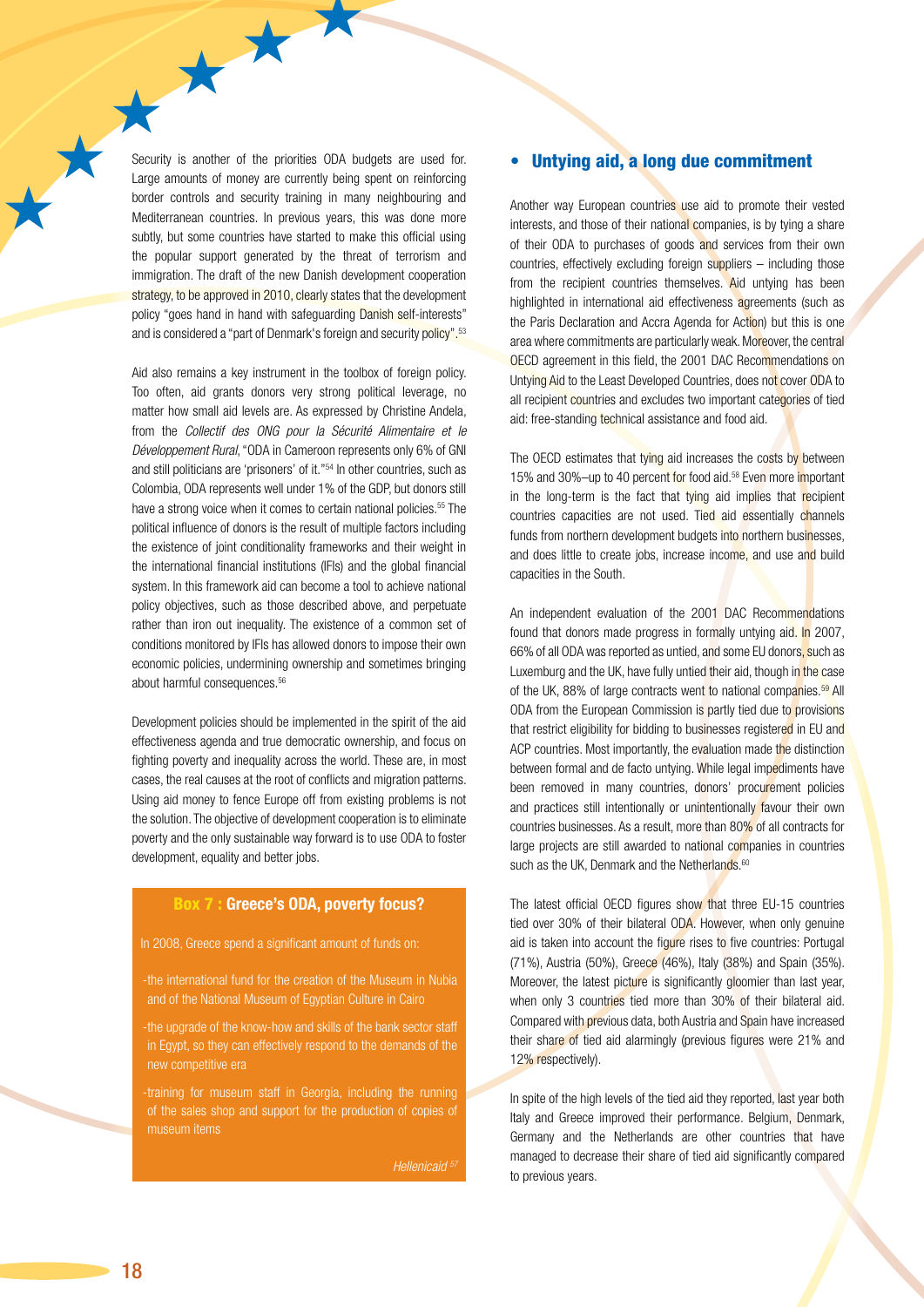Figure 6: EU tied aid figures

Source: CONCORD based on information from the OECD online database and the national platforms.

**Sweden** 

**Germany** 

**Denmark** 

**Netherlands** 

**Finland** 

■ Tied aid in % of commitments ■ Genuine tied aid in % of commitments

**Belgium** 

**France** 

**Spain** 

**Italy**  Greece **Austria**

Portuga

There is not much data available from EU-12 countries, but the information gathered by  $NGS$  in the region show that tied aid may be a widespread practice. In Poland, for instance, ODA loans to China, Poland's biggest aid recipient, are tied to national companies.

**0%** 

**Ireland** 

Luxembourg

**United Kingdom** 

**10% 20%** 

**30% 40%** 

**50% 60%** 

**70% 80%** 

Local procurement by developing countries can solve many of the problems linked to tied aid, and make sure that more ODA actually reaches developing countries and contributes to their economies. In fact, the use of developing countries' own public financial management and procurement systems is one of the commitments of the Paris Declaration and Accra Agenda for Action. Using country systems is also a central element in aligning spending patterns to priorities defined in recipient's own development plans and poverty reduction strategies.

The lack of progress in untying aid and using country systems is one of the reasons why aid often lacks a sustainable development impact and represents a significant obstacle in the path towards democratic ownership.

# • The future of the aid effectiveness agenda

Much of the progress that has been made in improving the effectiveness and ownership of aid has been down to efforts to commit donors to reform their aid practices and to hold them accountable for implementing such reforms. The Paris Declaration and the Accra Agenda for Action have been most influential in this respect.

However, the future of the aid effectiveness agenda is in some doubt, as the Paris Declaration expires in 2010 and there seems to be resistance from many donors to agree to a framework of reforms to replace it. If further progress is to be made on aid effectiveness which is urgently required - then a successor to the Paris Declaration needs to be agreed at the 4<sup>th</sup> High Level Forum on Aid Effectiveness in Seoul. EU donors must support such a process and help to ensure that all donors sign up it.

### Box 8 : What is tied aid?

In 2008, close to €1m of Italian ODA went to inance the purchase of 48 Fiat tractors for Kenya. In the same year, the Italian carmaker "Fiat Avio" was the beneficiary of a €8m contract to repair a Syrian power plant. In 2006, the Italian society Miscuni was awarded a €25m loan to build a dam in Bolivia to improve water access in the Cochabamba Valley.

Examples from the bulletin of Italian Development Cooperation (DIPCO)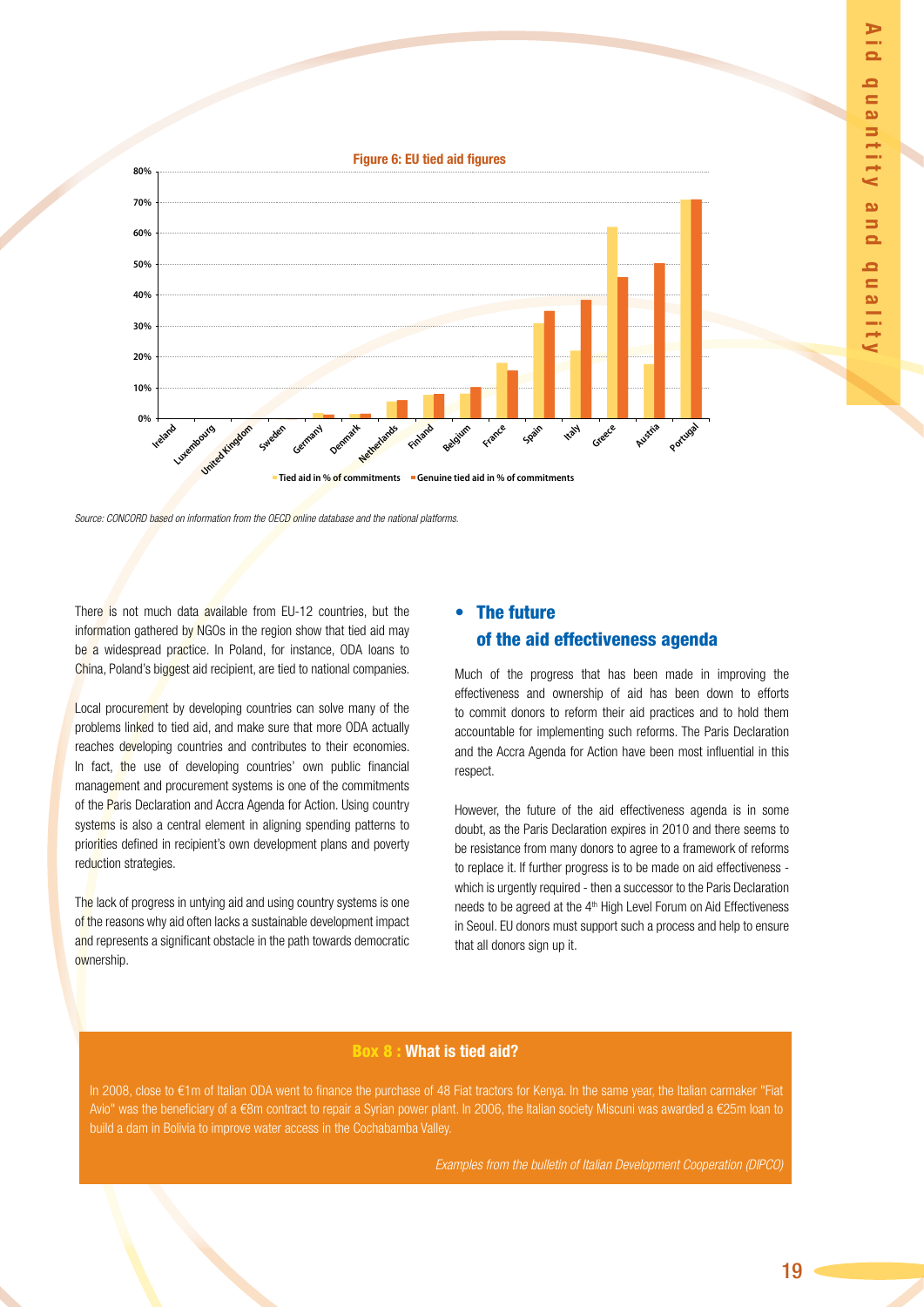# Recommendations

Consecutive crises - food, fuel and economic - have aflicted developing countries, eroding some of the progress achieved on the MDGs, poverty reduction and gender equality. The crisis in the North is being addressed by greasing the wheels of the financial and economic system with billions of euro. Progress on aid quantity and quality, meanwhile, has been much slower than expected and needed by poor people around the world, despite the warning of the United Nations and other international organisations.

7

Europe has repeatedly pledged to lead the ight against poverty and inequality, but this and previous reports have showed that real progress has lagged behind bold statements. To make its pledge real, Europe urgently needs to step up efforts to deliver on its aid quantity and quality commitments.

The 1,600 organisations represented by CONCORD, the European Confederation for Relief and Development NGOs, call upon EU governments to take responsibility for leading the global call to increase aid quantity and quality through:

- **1.** Agreeing binding year on year timetables of aid increases required to meet the 2015 European aid quantity targets and demonstrate with regular financial reports how they are being implemented.
- 2. Endorsing the European Commission's call to implement an EU peer review mechanism at the Heads of State level and involving the European Parliament, in order to hold governments to account on their aid commitments.
- **3.** Ending inflation of aid budgets with debt cancellation, refugee and student costs; making climate inance additional to existing ODA targets; and stopping discussions on widening the deinition of ODA to include other items such as security or migration as suggested by the Whole of the Union approach.
- 4. Implementing, on top of their aid quantity commitments, a financial transaction tax to help finance global public goods such as poverty reduction and climate change.
- **5.** Speeding up the implementation of the Accra Agenda for Action and Paris Declaration at the national level in consultation with developing countries; and putting in place an annual process for concrete monitoring of progress on Paris and Accra commitments.
- **6.** Embracing and promoting the concept of democratic ownership by going beyond measuring ownership through alignment, ensuring that the voices and concerns of citizens and parliaments are central to national development plans and processes and taking forward the following specific recommendations:
	- Gender: put gender equality and women's empowerment at the centre of development cooperation by supporting the implementation of the EU Gender Action Plan with financial and human resources, and taking stock of best practices in EU Member States.
	- Transparency: proactively increase the availability and accessibility of timely accurate and comparable information on development policy and practice. All European governments should sign up to the International Aid Transparency Initiative, and demonstrate how they will implement its commitments.
	- Untying aid and procurement: end all practices of formal or de facto aid tying and use developing countries own systems as the first option.
	- Aid allocation: ensure that no aid money is spent on activities which are not primarily focused on reducing poverty and that aid is not used to pursue donor foreign policy or commercial interests.
- **7.** Demonstrating how all European policies are coherent with development objectives, including in the crucial areas of trade, climate change, migration and food security.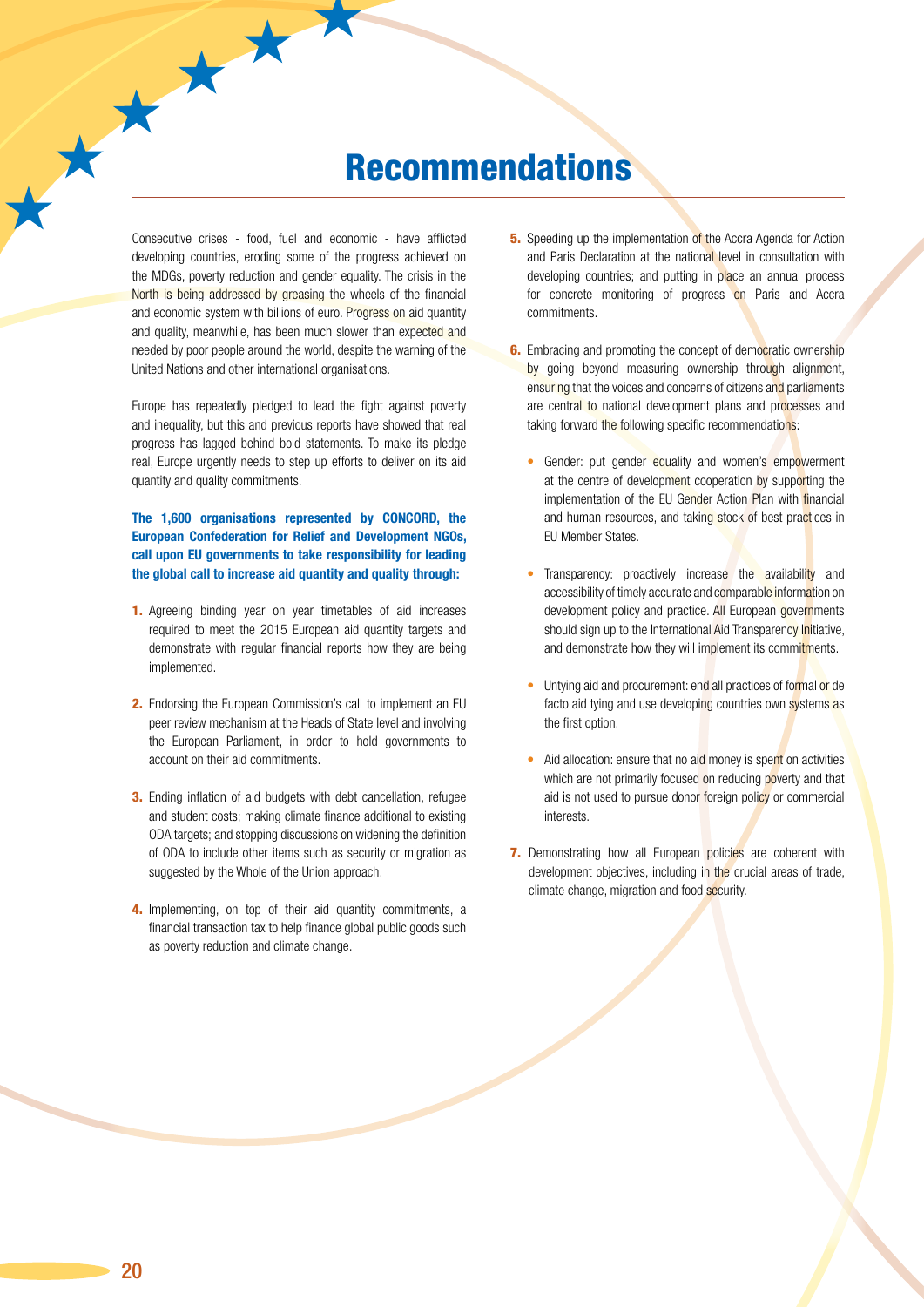"As politicians, as citizens, we have to respect our commitments: no step back, no excuses will be and should be allowed. This is a question of dignity, of credibility, of trust, of mutual interest."

Andris Piebalgs, Commissioner for Development, March 3rd 2010

# PART II : Country Profiles

# European Commission



2010 is a key year for European Commission aid policies. In April, the EC released its annual "Spring Package" of development-related documents which includes interesting proposals to get EU member states back on track on aid quantity, but falls short of proposing any ambitious aid effectiveness reforms. Other issues also deserve attention.

The EU Plan of Action on Gender Equality and Women's Empowerment in Development 2010/2015, released in March 2010, is good news. The document puts forward specific activities, deadlines and indicators to be implemented by Member States and the EC in the next five years. Positive aspects include the will to increase inhouse capacity and the call for a regular dialogue with civil-society partners. However, the Action Plan fails to take stock and misses the opportunity to build on existing expertise and best practices. In addition, many specific objectives have been dropped in the final version and no funds have been earmarked for its implementation. This casts some doubts about the potential of the Plan to change things in practice.

The Mid-Term Reviews of Country Strategy Papers (CSPs) in ACP and Central American countries highlighted the need for the EC to make improvements in the areas of transparency and democratic ownership. It is essential to ensure a transparent, effective and ongoing engagement with parliaments and civil society in programming and reviewing EU aid strategies in a systematic way, and to ensure the access to all information required for such engagement. The consultation process should be designed in such a way that CSOs have space to raise their concerns and contribute in a substantial manner.

The EC's aid is allocated through two different channels. On the one hand, the Development Cooperation Instrument (DCI) and the European Development Fund (EDF) target developing countries across the world. Via these two instruments, the LDCs received 31% of the almost €10bn EC's aid budget in 2008. On the other hand, the European Neighbourhood and Partnership Instrument (ENPI) and the ODA reportable share of the Instrument for Pre-Accession Assistance (IPA) focus on neighbouring and pre-accession countries, mostly middle-income countries. This is the case of Turkey, the EC's largest recipient with € 950m in 2008 and Serbia and Croatia, which also feature among the top recipients.

Though development funding has increased in past years, the European neighbourhood and enlargement budget is expanding faster than the budget available for the poorest countries. Between 2004 and 2008 aid to Europe increased by 135% in constant terms while aid to the LDCs grew by 35%. Furthermore, the size of the ENPI has recently been increased from 5.8 billion over 4 years to 5.7 billion in 3 years, thus continuing this trend. Our concern is that the neighbourhood and enlargement policies are outshining the ight against poverty and inequality in the poorest countries.

The EC is among the biggest providers of budget support, notably through the MDG Contracts: a type of long-term budget support (6 years) with MDG-based outcomes that have been signed with 7 developing countries. Unfortunately, the contracts have not been made available to the public, and the mid-term review is not scheduled until 2011. While the EC's intention is theoretically good, there are obvious constraints for public scrutiny and independent assessment of whether the new contracts deliver better development outcomes. The EC should make the MDG contracts - and other budget support agreements - public as a prerequisite for deciding whether these mechanisms should be extended to more countries, including non-ACP countries, and how.

#### European NGOs call on the EC to:

- Provide aid to those most in need. Official Development Assistance should be primarily allocated to the poorest countries, it should not be used as a tool to boast political influence
- Support the implementation of the Gender Action Plan with a dedicated budget and monitoring mechanisms
- Strengthen democratic ownership and domestic accountability through the creation of an enabling environment for CSOs and the systematic inclusion of recipient country parliaments and civil society organisations in the design, implementation and evaluation of development policies and country strategies
- Publish the MDG contracts and other budget support agreements - and conduct independent evaluation in order to assess the real potential of the Contract to deliver better development outcomes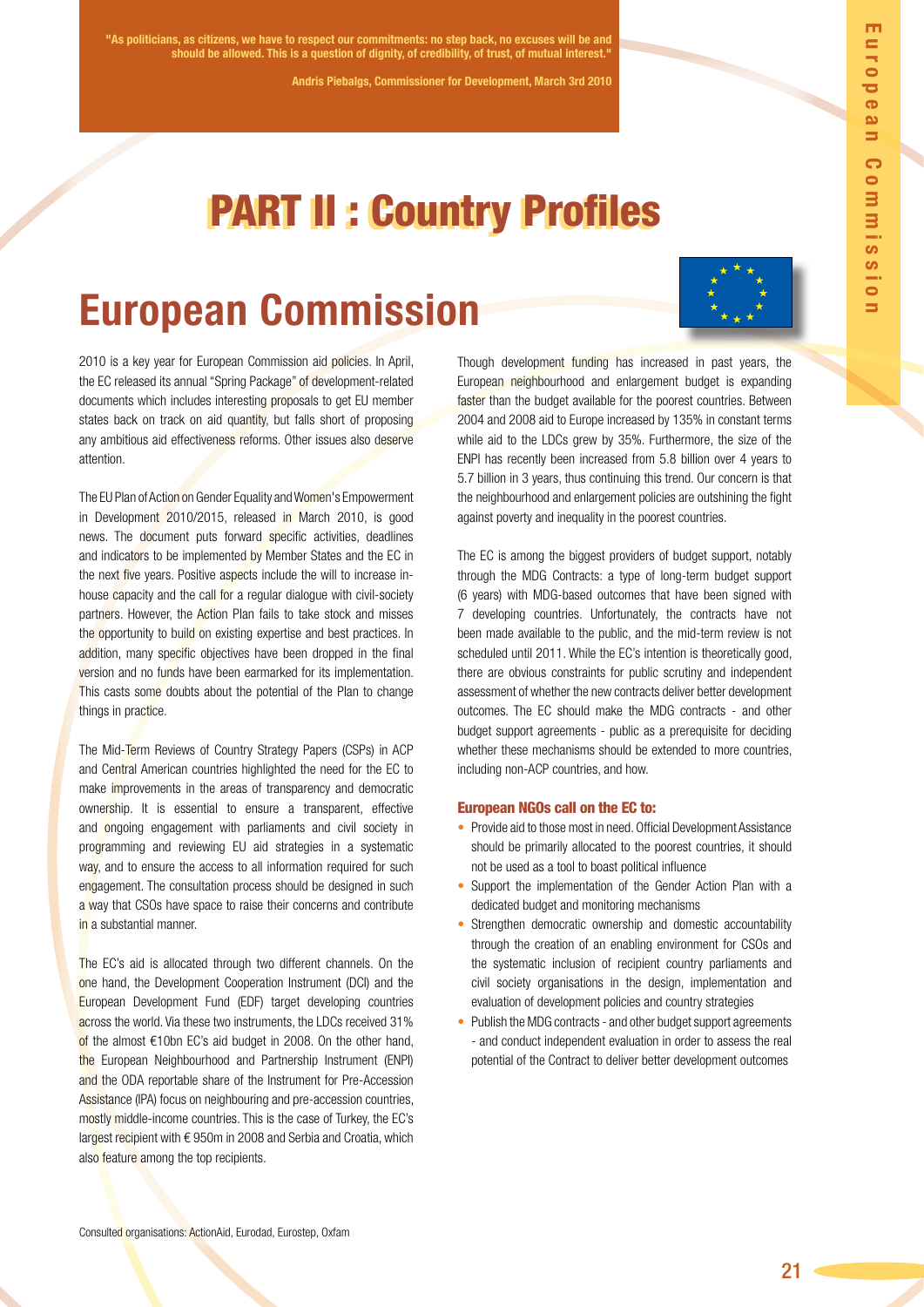Michael Spindelegger, Austrian Foreign Minister, announcing aid cuts in March 2010



### Will Austria achieve the 2010 target according to the budgeted aid levels? No Will Austria achieve the 2010 target without inflating its aid? No

No other country in the European Union cut development assistance in 2009 as much as Austria. Aid has dropped by 32% to 0.30% of the GNI. The fall in aid levels can be explained by a significant decrease of inflated aid figures, mainly debt cancellation. Yet, aid inflation still represents a significant share of the country's ODA (16%). Once inflated aid is discounted from the official figures, Austria only provided 0.25% of its GNI as ODA.

Despite the massive cuts recorded in 2008 and 2009, Austria claims to be still committed to the international targets. However, the government has also recognised that it will be dificult to meet the targets in time. Moreover, further cuts in the core budget of the Austrian Development Agency have been announced by the Ministry of Foreign Affairs and no substantive improvement is to be expected anytime soon.

### • Aid quality

Austria has recognised the importance of gender equality in its development cooperation law (2002) and as a cross cutting issue in the guidelines for the implementation of gender equality and empowerment of women (2006, 2009). In addition, a constitutional law introduced in 2008, requires the government to assess gender equality principles when preparing budgets. In order to evaluate whether gender related aspects are included in budgets and programs, a check list has been introduced. Despite the progress at the political level, the implementation of gender as a cross cutting issue remains incomplete because of staff and budget limitations (as noted by the recent OECD DAC peer review).

In terms of transparency, there is a contradiction between the government's public relations strategy and the availability of information about real efforts in pursuing poverty reduction. Moreover, the structural problems of Austrian ODA (high fragmentation, lack of internal coherence and lack of funding) are not on the political or public agenda. There is a tendency to present contributions to small scale projects and minor contributions to humanitarian activities as major efforts, as well as to present privately funded activities performed by NGOs together with government activities.

Austria is making slow progress towards the implementation of its international commitments (Paris Declaration, Accra Agenda for Action) on aid effectiveness. The government released an Austrian Action Plan on Aid Effectiveness, translating commitments into practice. However, implementation remains trivial due to budget constraints. The government is also keen on consulting CSOs

on development issues, but it has yet to be proven (case by case) whether the true purpose is to improve the participation of democratic actors or to legitimise political decisions.

In Copenhagen, the Austrian government pledged  $\epsilon$ 40 m a year for the EU fast-start initiative to tackle climate change in developing countries (2010 - 2012). Detailed information is not yet available, but Austrian NGOs are concerned about the source of these funds. According to the agreement reached in Copenhagen the fast-start money should be made additional to existing ODA commitments. Moreover, national NGOs would like the government to abide by the policy outlined in the "Strategic guidelines for environment and development" and to focus climate finance on disaster prevention and community based adaptation, in particular in Africa.

#### Austrian NGOs call on their government to:

- Stop breaking promises and adopt a legally binding timetable for increases in the core aid budget to fulfil ODA commitments by 2015.
- Develop a whole-of-government white paper with a clear strategy for development cooperation and clarify what Austria really can contribute to the Paris Declaration.
- Define consultation mechanisms in order to increase participation and make sure political decisions reflect the input provided by CSOs, demonstrating the added value of these processes.
- Improve transparency by ensuring that ODA information is available in detail and provided in a timely manner.
- Make climate finance additional to existing ODA commitments, align funding with the policy strategy outlined in the "Strategic guidelines for environment and development", and focus climate finance on disaster prevention and adaptation.



#### Austria's genuine and inflated aid

Organisations consulted: GLOBALE VERANTWORTUNG –Austrian Platform for Development and Humanitarian Aid; KOO- Co-ordination ofice of the Austrian Episcopal Conference for International Development and Mission; OEFSE- Austrian Research Foundation for International Development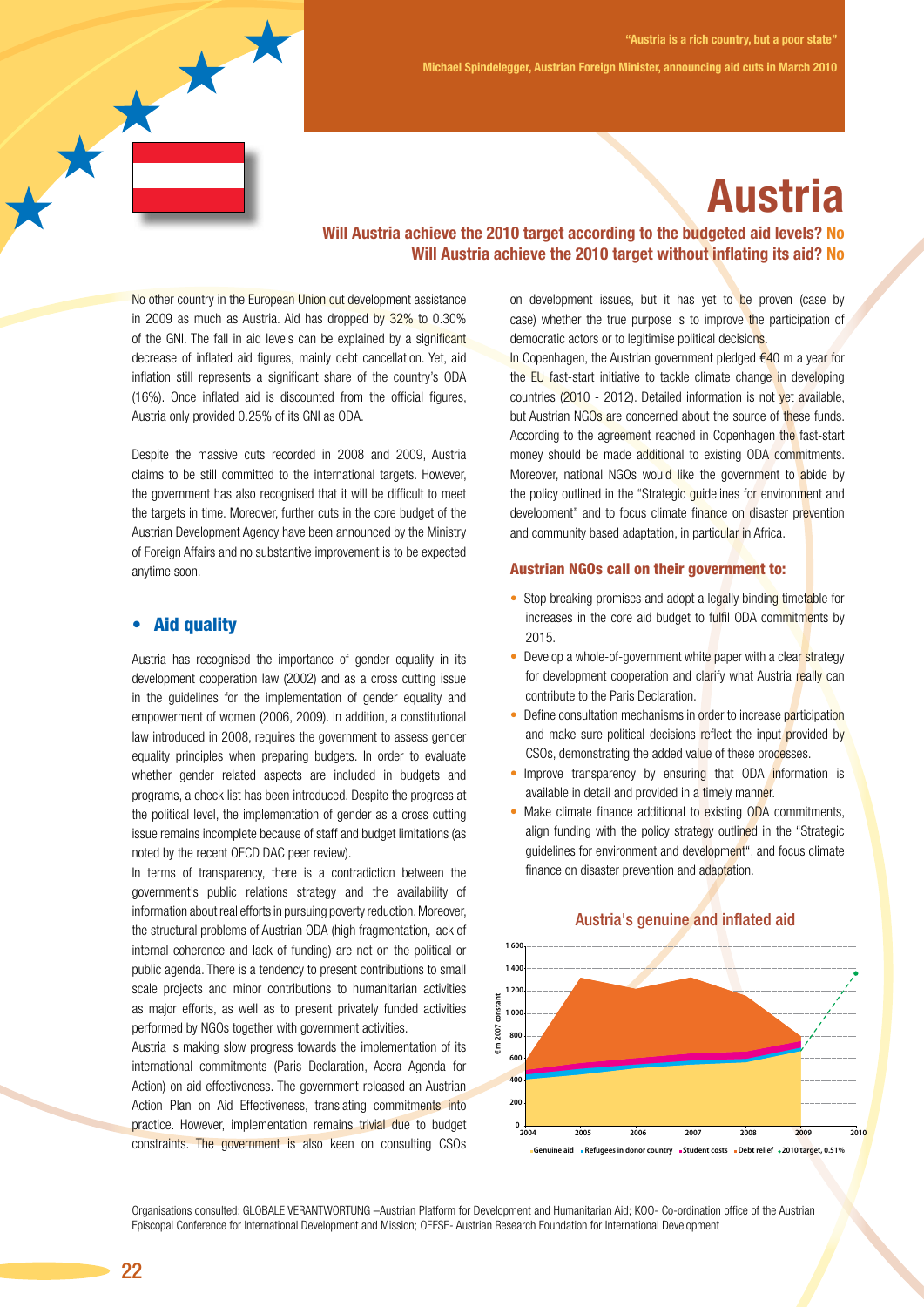$\blacktriangleright$ 

"For Belgium, this summit [the MDG summit in September 2010] must sound the alarm that the MDGs will not be achieved without substantially greater efforts. More development aid will be necessary; the 0.7% standard which Belgium will achieve [according to budgeted aid levels for 2010] is a reference."

Charles Michel, Minister for Development Cooperation, February 2010

# Belgium

Will Belgium achieve the 2010 target according to the budgeted aid levels? Yes Will Belgium achieve the 2010 target without inflating its aid? No

The Belgian government is committed to meet the 0.7% target. In 2009, aid increased to 0.55% of GNI, up from 0.48% in 2008. This is a big step forward, mainly due to increases in real aid budgets allocated to the Ministry of Development Cooperation. But a significant effort is still required to reach the 0.7% target. In 2009, inflated aid was €163m. Once this figure is discounted, Belgian ODA decreases to 0.50%, of GNI, still the highest result ever for Belgium. The 2010 budget suggests that even if the government manages to reach the 0.7% target, inflated aid, in the form of massive debt cancellation, will make up a large proportion of this amount.

### • Aid quality

The Belgian Law on International Cooperation of 1999 recognises the "equality of rights and opportunities for men and women" as a cross-cutting issue. The strategy favoured by the government is to mainstream gender equality in development programmes. ODA addresses gender inequality at 3 levels: political (gender as part of the political dialogue), technical (gender in bilateral aid) and institutional (staff empowerment). In order to monitor gender spending, the government uses the gender policy marker of the OECD DAC. According to this marker, 3% of total ODA was used for specific gender actions in 2008 and 57% of total ODA was tagged as "contributing" to gender equality.

The dialogue between the Belgian government and national NGOs has increased over the last years. In May 2009, an agreement on how to further improve Belgian development cooperation was reached between the minister of Development Cooperation and national NGOs. According to the NGOs, a first discussion paper from the government in the run up to the agreement had a narrow focus on aid effectiveness in terms of aligning NGOs with Belgium's bilateral aid. Therefore, the NGOs insisted that the scope of the agreement be broadened to include the quality of development cooperation. The agreement now includes government commitments -for instance on policy coherence- and NGO commitments on how to increase their effectiveness, and recognises NGOs as independent development actors. While dialogue on the implementation of the agreement continues, it remains unclear whether the increased debate will lead to true and broad dialogue encompassing all development issues.

Currently, there is no specific implementation plan for the Accra Agenda for Action. There is a Plan on Harmonisation and Alignment (2007), but it has not been updated. Greater advances have been



made on predictability as the duration of bilateral aid agreements has been extended from 3 to 4 years. The government is also updating the handbook (Vademecum) on budget support. Currently, Belgium only gives general budget support to Mozambique and uses sector budget support in other countries. Another handbook, on the use of country systems in projects, is being elaborated. These documents will hopefully take the debate on new aid modalities forward.

In principle, the Belgian government has agreed that climate finance should be new and additional to the 0.7% target. However, the first part (approximately €50m for 2010) of the Belgian contribution to the EU's fast-start initiative (amounting to €150m for the period 2010-2012) will stem from the budget increase of the department for development cooperation. This is not in line with the EU's commitments to make climate finance additional, which were made in Copenhagen.

#### Belgian NGOs call on their government to:

- Reach the 0.7% in 2010 through additional aid allocation during budgetary control, and guarantee that the ODA/GNI level remains above 0.7% in the future.
- Develop specific and long term programmes to ensure greater equality between men and women and improve reporting on gender spending.
- Take forward the debate on policy coherence for development, next to continued efforts on aid effectiveness.
- Provide all climate finance as new money, make it additional to the 0.7%, and channel it through the UNFCCC adaptation and mitigation funds.



#### Belgium's genuine and inflated aid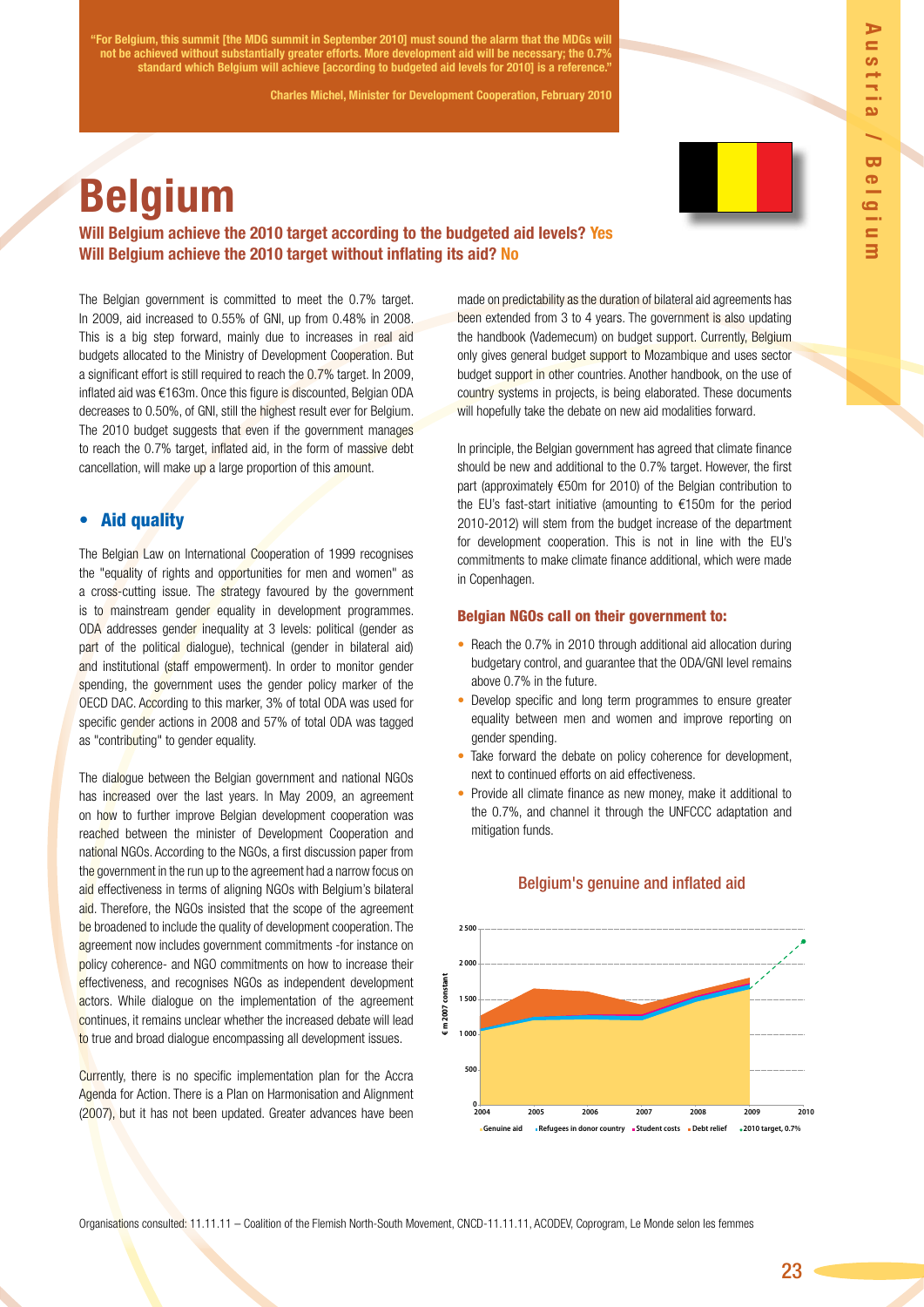

"A global agreement needs to focus on reducing emissions and helping the poorest countries adapt to unavoidable climate change. [...] Funding for efforts in developing countries is also a very important part of an agreement."

Danish Prime Minister, Lars Løkke Rasmussen

# Denmark

# Will Denmark achieve the 2010 target according to the budgeted aid levels? Yes Will Denmark achieve the 2010 target without inflating its aid? Yes

With an aid level of 0.88% of GNI in 2009, Denmark remains among the top performing countries in Europe. Between 2008 and 2009 aid increased by 4% in real terms, stressing the country's commitments to development, even in a time of crisis. At the same time, Denmark has decreased its levels of inflated aid to slightly less than 3% of the total aid budget, increasing the share of genuine aid to 0.86% of GNI, up from 0.78% in 2008.

### • Aid quality

Danish development aid generally has a clear focus on creating better living conditions for the world's poor. However, certain aspects of Denmark's current development policy raise serious concerns.

Danish policy on climate aid is characterized by an alarming gap between words and action. The government has repeatedly stressed the need to provide new and additional funding to help developing countries tackle man-made climate change. Despite this, no decision on new funding for climate assistance has been taken to date. Conversely, recent statements from the government indicate significant increases in climate related development aid.

In 2008 a special budgetary allocation for climate change initiatives was created. The allocation will increase annually by €13.5m until 2012 when it will amount to €67m. Denmark thus plans to spend €160m on climate change over a five year period without increasing the level of total ODA. Another indicator of Denmark's increasing expenditures of climate related aid is it's aid spending classified under the so called 'Rio marker', which grew by 14% between 2006 and 2008. In 2008 Denmark reported €154m of Rio marked ODA, which is approximately 8% of total Danish development assistance.

During the last decade much effort has been invested in making aid contribute to Denmark's national security. The poverty focus of Denmark's aid may thus be weakened if aid is considered a useful instrument for security policy objectives that are given high priority in certain cases. This approach jeopardises the overall quality of Danish aid. Development assistance is about ighting poverty and the needs of world's poor must never be subordinated to other political aims.

Gender equality is a key priority in Danish aid and is mainstreamed into all development programmes. The Danish government has officially stated that it will work to ensure that women's rights are a key issue on the agenda of the MDG Review next September.

Aid transparency in Denmark is generally high. However, consultation with civil society needs to be improved, particularly around the preparation of key documents such as the new Danish development strategy which will be adopted in 2010. The government should be more proactive in involving NGDOs and target groups in policy formulation processes.

#### Danish NGOs call on their government to:

- Ensure that poverty eradication is the key focus of Danish development aid and that this objective is not subordinated to other political aims.
- Ensure that climate financing is new and additional to ODA and improve budget transparency on climate finance.
- Become an international leader by providing 1% of GNI in genuine aid.
- Continue putting pressure on member states that do not deliver on their ODA targets.
- Maintain the strong focus on gender across all programmes and strategies.
- Improve consultation processes especially with regard to key strategies.



#### Denmark's genuine and inflated aid

Organisations consulted: Concord Danmark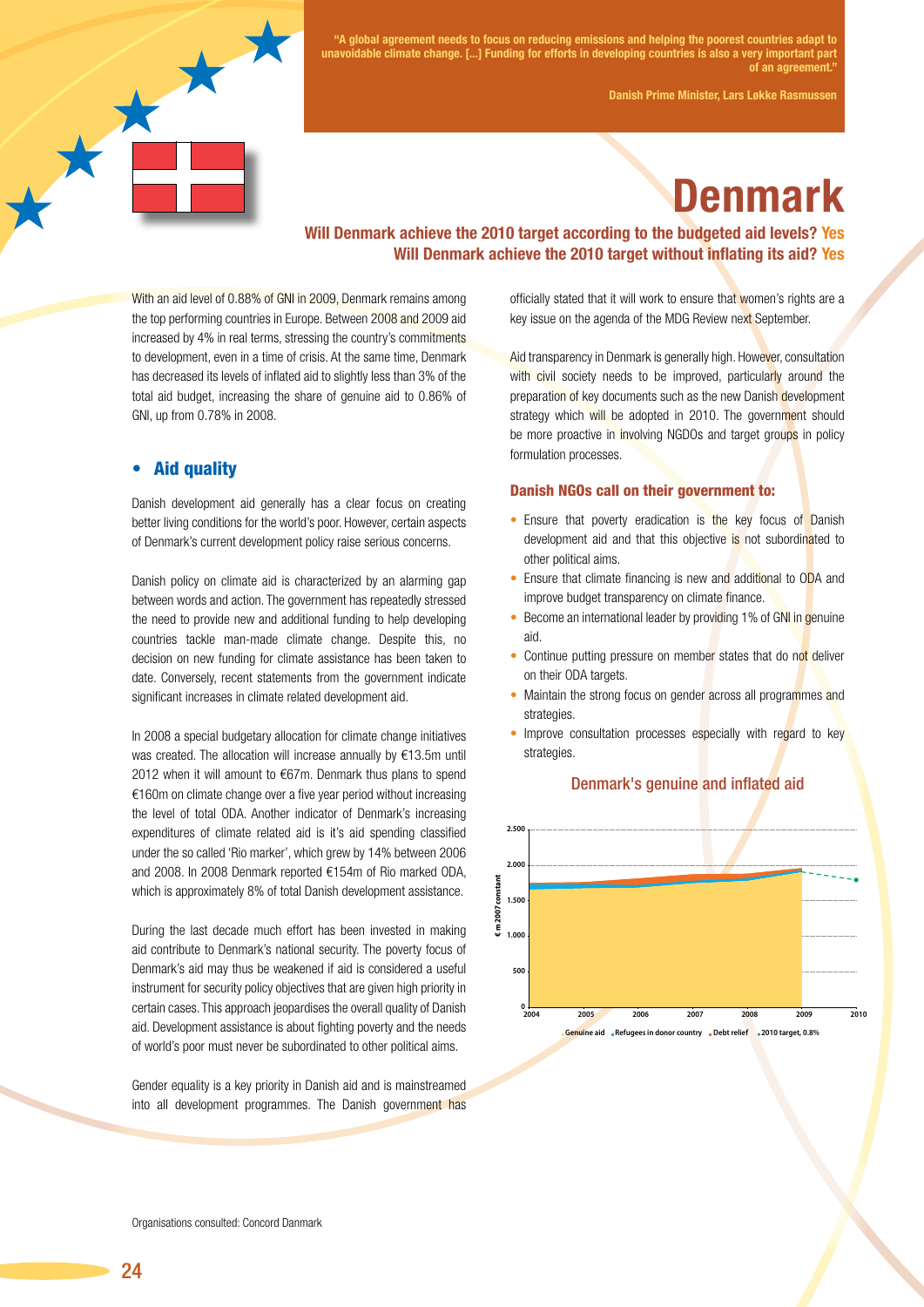Prime Minister Matti Vanhanen, March 23rd 2010

# Finland

Will Finland achieve the 2010 target according to the budgeted aid levels? Yes Will Finland achieve the 2010 target without inflating its aid? Yes

In 2009 Finland provided €924m in aid or 0.54 % of its GNI. The inal disbursements were €8 million larger than the total aid budgeted for 2009. Even though the inancial crisis had little impact on the 2009 igures, it affected the ODA budget for 2010, and the previously planned €80m increase was cut by €30m.

Together with the official aid figures, Finland reported €27m in refugee costs, bringing down the level of genuine aid to 0.52% of the GNI. Moreover, a record breaking €39m worth of refugee costs have been budgeted for the 2010 budget. NGOs fear that widening the interpretation of ODA criteria (e.g. reporting the costs of asylum seekers that are not granted refugee status) will severely jeopardise the quality of Finnish ODA. If this were to happen a bigger share of refugee costs would make Finland the biggest recipient of its own aid.

# • Aid quality

Last year the Ministry for Foreign Affairs developed a gender toolkit in response to evaluations showing a decline in Finnish support for gender equality. NGOs feel that this concise kit represents a step in the right direction, but is far from being enough. In order to properly include gender in all its development cooperation, Finland should formulate a multi-year strategy on cross-cutting issues.

Finland only provides general budget support to three of its main partner countries. The government recently set a maximum annual limit of 25% to general budget support per country. The government is currently focusing on sector aid, with the priority sectors defined in advance. Finnish NGOs are worried that greater emphasis on Finland's priority sectors leaves little room to consider local needs and priorities. This reduces country ownership and has a negative impact on alignment and coordination.

Finland's share of EU's climate finance pledge made in Copenhagen for 2010-2012 is €110m. In its budgetary framework decision in March, the Finnish government decided that most of the climate money will come from its ODA budget. Finnish NGOs have been actively advocating for climate finance to be new and additional to Finland's ODA promises. They now fear that the decision may set a bad example to other European countries.

# Finnish NGOs call on their government to:

- Raise its ODA level to 0.7 % with steady annual increases in order to fulfil international aid commitments.
- Ensure it does not include a larger share of refugee costs as aid and instead actively promotes the clarification of ODA criteria in the OECD DAC.
- Fulfil its commitment to promote gender as a cross-cutting issue in all development cooperation.
- Base its decisions about sector choices and aid instruments on the needs of each partner country.
- Make climate financing transparent and truly additional to the 0.7 % target.



### Finland's genuine and inflated aid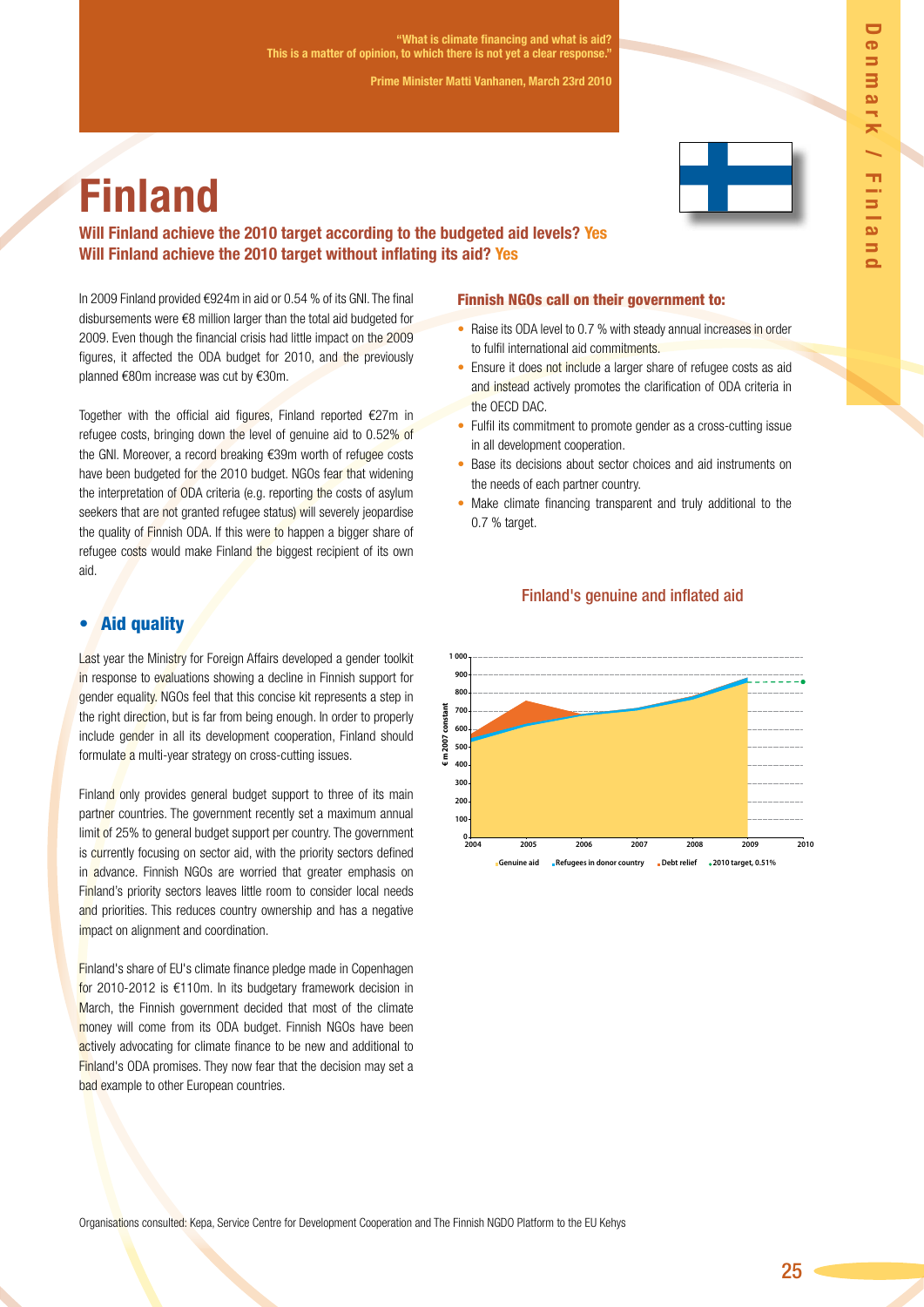

"I would also like to emphasize the need – the absolute necessity – for us to offer our support to the poorer nations. They are the victims of this crisis. Some now face the real risk of seeing their considerable efforts in recent years towards achieving the millennium development goals being completely nulliied if we do not show solidarity."

Nicolas Sarkozy, London G20 Summit, April 2009

# France

# Will France achieve the 2010 target according to the budgeted aid levels? No Will France achieve the 2010 target without inflating its aid? No

In 2009, France increased its ODA by 17%, reaching 0.46% of its GNI. Despite the significant increase. France still remains far from its 2010 target (0.51%). Moreover, official figures conceal  $€1.6$ bn in inflated aid, the highest amount among the EU Member States. This figure amounts to 18% of all ODA and, when discounted, shows that genuine aid represents a meagre 0.38% of the GNI. In addition, France has decided to start counting the revenues generated by the air ticket levy as ODA, despite the commitment made in 2006 not to do so. In 2009, €153m from the air ticket levy were reported as ODA.

### • Aid quality

The quality of France's ODA is declining steadily as the country increases the amount of bilateral aid it disburses through loans rather than grants. In 2009, loans have almost tripled - a 178% increase - from €469m in 2008 to €1,306m in 2009. A significant share of these funds is allocated to emerging and middleincome countries. On top of this the French Secretary of State for Cooperation, Alain Joyandet, stated that providing direct assistance to a given country was the best way to maintain the French flag up, as well as the strong influence needed to allow French companies to develop their activities. By the end of 2008, China, Egypt, Indonesia, Morocco and Pakistan represented 34% of ODA loans owned by France. In most cases, these loans have been granted to the beneit of French companies. Statistics available indicate that, in 2008, 51% of markets tenders launched by the Agence Française de Développement (AFD) went to French companies. The good news is that France has been able to keep its multilateral commitments.

 In 2009, there has been some progress on gender issues in France. The main operator of French aid, Agence Française de Développement, has included gender issues in its social and environmental procedures for all its projects. Moreover, a speciic project dedicated to the promotion of women as actors of development in West Africa has been initiated; with a parliamentarian being commissioned by the Secretary of State to make recommendations on how to increase the importance of gender issues in development policies. Funding is still lagging behind however. In 2009, France did not have earmarked funds for gender quality and women's empowerment, making it really hard to quantify funds allocated to address these issues, and by extension, to know exactly how much has been done.

Migration is increasingly being mainstreamed into ODA programmes. The Ministry dealing with migration, integration, national identity and 'cooperative' development is reinforcing its influence on French development policy. Migration is systematically mentioned in partnership framework documents (which are negotiated with partner countries and define the priorities of French aid for five years). Moreover, ODA resources are being mobilized in bilateral agreements for the "concerted management of migratory flows and cooperative development". This suggests that, in some cases, development policies are being used for migration control objectives.

#### French NGOs call on their government to:

- Ensure that the new strategic framework for development cooperation, which is currently being prepared:
	- has a rights-based approach and focuses on fighting poverty and inequality;
	- incorporates three fundamental (and binding) principles: ownership, participation of all actors and mutual accountability; - includes a gender perspective.
- Adopt a programming law setting annual milestones to increase genuine aid in order to meet the 0.7% target by 2015 at the latest.
- Increase funds dedicated to gender equality and women empowerment and adopt OECD markers on gender equality and women empowerment in order to improve the monitoring of existing commitments.



#### France's genuine and inflated aid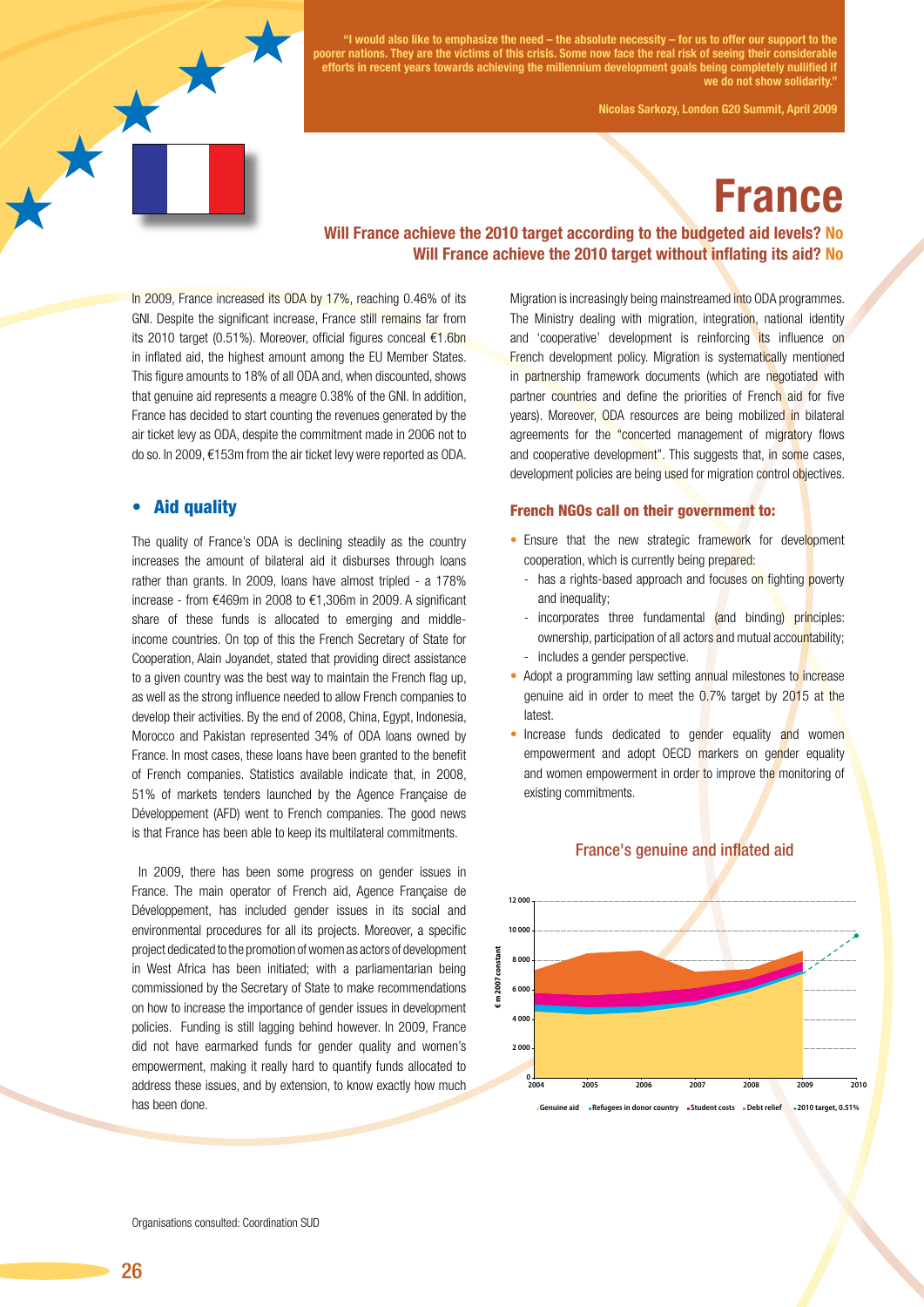m

"We will miss the interim target for 2010. The German government sticks to the 2015 target, but it will be a sporting challenge to reach it".

Dirk Niebel, German Development Minister, March 2010

# Germany

Will Germany achieve the 2010 target according to the budgeted aid levels? No Will Germany achieve the 2010 target without inflating its aid? No

Official figures show that Germany's ODA contracted by 16% in constant terms and aid levels dropped to 0.35% of GNI in 2009, the lowest level since 2005. When inflated aid is taken into account the picture is even gloomier. Inflated aid, despite a considerable decrease, still represents 9% of ODA flows. This leaves genuine aid levels at 0.32% of the GNI.

These feeble figures show that Germany is consistently failing to pull its weight on aid commitments. The new government has officially announced that it will not meet the 2010 target but that it will stick to its 2015 commitments. However, NGOs remain sceptical, especially in view of Germany's poor performance so far and the lack of a clear and binding timetable showing how the government plans to honour its pledge.

# **Aid quality**

German development assistance has slowly moved its focus to the poorest countries. Support for the least developed countries has increased from €619m EUR in 2008 to €827m in 2009 (50.5% of bilateral commitments). Germany has also continued a gradual shift of priorities towards Africa, with the percentage of funds allocated to Sub-Saharan Africa increasing from 27.7% in 2002 to a scheduled 50.0% in 2009. In comparison, the share of bilateral funds targeting Mediterranean countries, the Middle East and Latin America has decreased. However, this positive change is not reflected in the country's top recipients, which are still headed by Afghanistan, Serbia, Egypt, India and China, only Afghanistan being a LDC. The list suggests that economic, political and security issues still play a vital role when it comes to aid allocation.

The new government has not taken any special action to promote gender equality within development cooperation and it is not clear whether gender issues will have priority under the new minister. However, the coalition agreement does not even mention gender as an issue of development cooperation, although the existing gender framework, consisting of the Gender Strategy for Development Cooperation and the more specific Gender Action Plan for 2009– 2012, is still in place. Both documents follow a two-pronged approach: gender mainstreaming and women's empowerment. Moreover, implementing organisations do not consistently use gender based indicators to plan, monitor and evaluate the development programmes. There are no funds earmarked to promote gender equality and women's empowerment.

#### German NGOs call on their government to:

- Regain credibility by approving a binding timetable to raise German ODA as a percentage of GNI in line with EU and national aid targets
- Implement, in addition to existing commitments, innovative financing instruments – such as a financial transaction tax (FTT). At least half of the revenues from such a tax should be used towards mitigation of and adaption to climate change and development related objectives
- Implement the national "Gender Action Plan" for development cooperation to its full extent with the goal of achieving "gender justice"
- Increase transparency, especially on the aid budget cycle, aid flows and evaluation of aid projects and programmes
- Provide development assistance according to poverty reduction goals and ensure that no peacekeeping expenditures are reported as ODA in the future
- Increase international tax co-operation with a view to eliminating cross-border tax evasion and capital flight in order to mobilise much-needed domestic resources for development
- Implement its commitment to "work towards the creation of an international sovereign insolvency framework" through dialogue with potential beneficiary governments and their regional intergovernmental bodies
- In the context of the "aid effectiveness framework", throw its weight behind more democratic accountability to help governments, Parliaments and civil society to be more effective in development rather than predominantly emphasising division of labour.



#### Germany's genuine and inflated aid

Organisations consulted: VENRO (National Platform), erlassiahr.de, Evangelischer Entwicklungsdienst, Germanwatch, Oxfam Deutschland, Terre des Hommes, **Welthungerhilfe**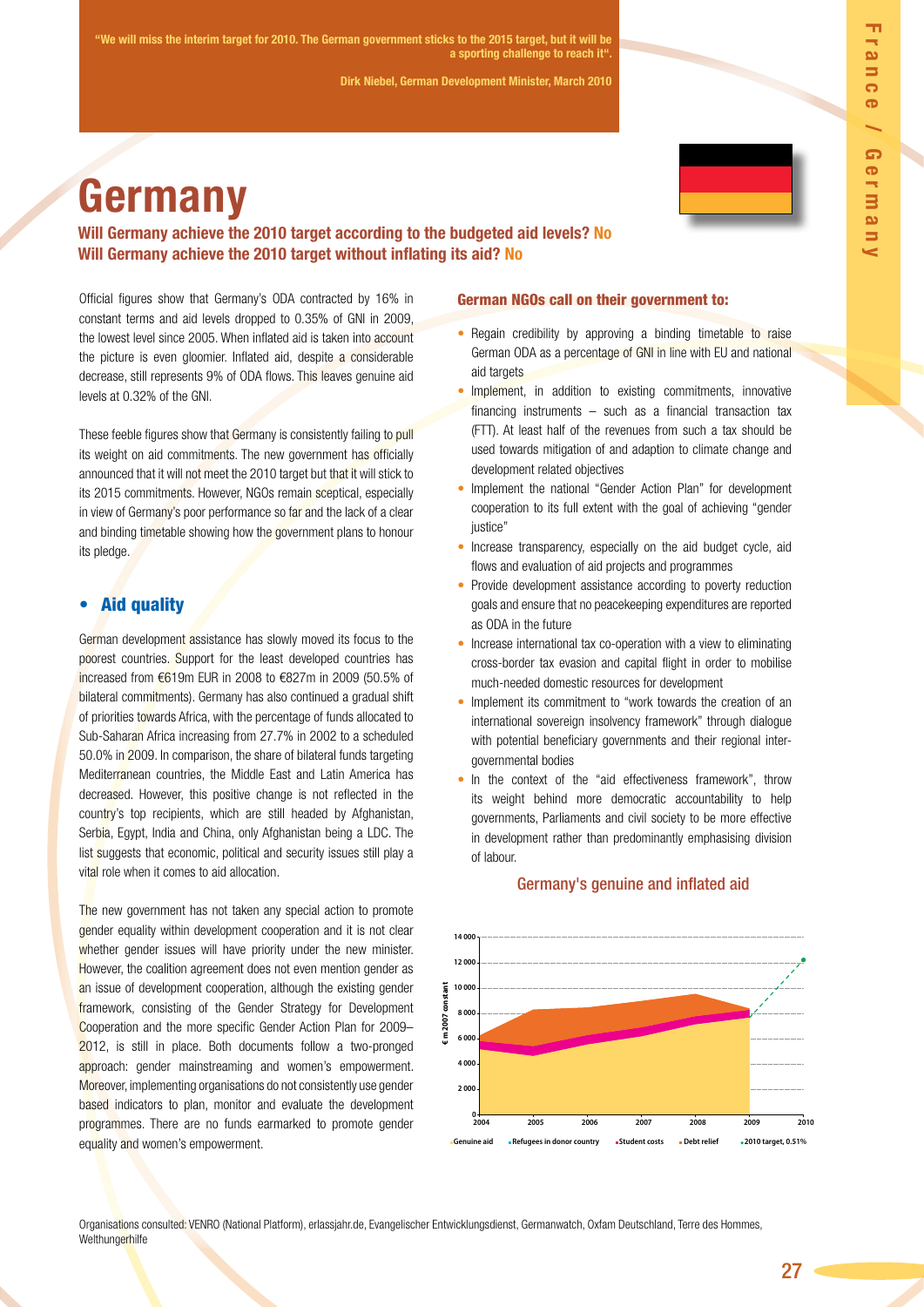

we are trying to straighten out our priorities and the way we provide aid in order for it to be more effective and our citizens to be more informed […]. We believe that this is an important sector of the Foreign Ministry's work and it is a high priority for us."

Mr. Spyros Kouvelis, Deputy Minister of Foreign Affairs

# **Greece**

# Will Greece achieve the 2010 target according to the budgeted aid levels? No Will Greece achieve the 2010 target without inflating its aid? No

Greece is currently immersed in a deep economic crisis; with 2009 aid figures having been severely cut. Aid in constant terms decreased by 12% compared to 2008. The contraction of the national economy as a result of the crisis has eased the impact of this fall on aid levels: ODA in % of GNI decreased from 0.20% in 2008 to 0.19% in 2009. Alongside the official figures, the government reported  $E$ 79m on student and refugee costs. When this figure is discounted, genuine aid drops to 0.15% of the GNI.

### • Aid quality

Gender equality is usually relegated to second place in development policies. This is the case even when examining 'gender' projects in the education sector. Although data shows an increase in gender focused aid between 2007 (37%) and 2008 (58%), almost all the projects screened did not target women. In addition, Greece does not support any women rights organisations.

The Balkans remain one of the main focus of Greek development policy, as are other geographical areas where Greece has geopolitical interests. Albania still gets the biggest proportion of the aid budget. with Serbia and Afghanistan following right after. With the exception of Afghanistan, none of the top ten recipient countries of Greek aid belong either to the group of Least Developed Countries, or to sub-Saharan Africa. Focusing development funds on poverty reduction remains a major challenge in Greece. ODA is seen as a political tool, rather than a means to achieving the MDGs and reduce poverty. Moreover, the type of projects that receive funding is often defined by political criteria. It is urgent that the government assesses and updates its development strategy to align with poverty reduction goals and increasing effectiveness.

To date, Greece has been unable to put in place any basic accountability mechanisms for development assistance. The main problem faced by all actors supposed to hold the government to account is the lack of transparency. The information provided proactively (i.e. through the internet) is completely out of date and very limited. Most times national NGOs have to spend an incredible amount of time and effort looking for the information without any guarantees of success. This is a clear obstacle to make progress in the aid effectiveness agenda and democratic ownership, but more importantly, it is clearly challenging the existing law on access to information.

Greek tied aid amounts to a total share of 62%, one of the highest levels amongst EU donors. The biggest part of this goes towards emergency/humanitarian/food security projects. This is one of biggest challenges amongst Greek ODA quality problems and probably the most dificult to address, as it involves opaque agreements with the Greek business sector. The government is strongly backing this policy and is not showing any intention of changing this practice in the near future.

#### Greek NGOs call on their government to:

- Design and implement a solid women's empowerment strategy. Women focused projects should be screened against gender indicators.
- Improve transparency on development issues by implementing an open information policy and establishing consultation processes with CSOs.
- Improve poverty focus, stop inflating the aid budget and deliver a fair share to the least developed countries. Similarly, all projects should be screened against poverty eradication indicators.
- Make primary education a development priority as it has been proved that education is a key factor in poverty eradication. Effective tools for the funding of projects, such as the Fast Track Initiative, should be used.
- Fully untie its aid and comply with OECD DAC recommendations for aid untying.



#### Greece's genuine and inflated aid

Organisations consulted: ActionAid, Hellenic Committee of Development NGOs (Concord National Platform), Greek Coalition Against Poverty (GCAP)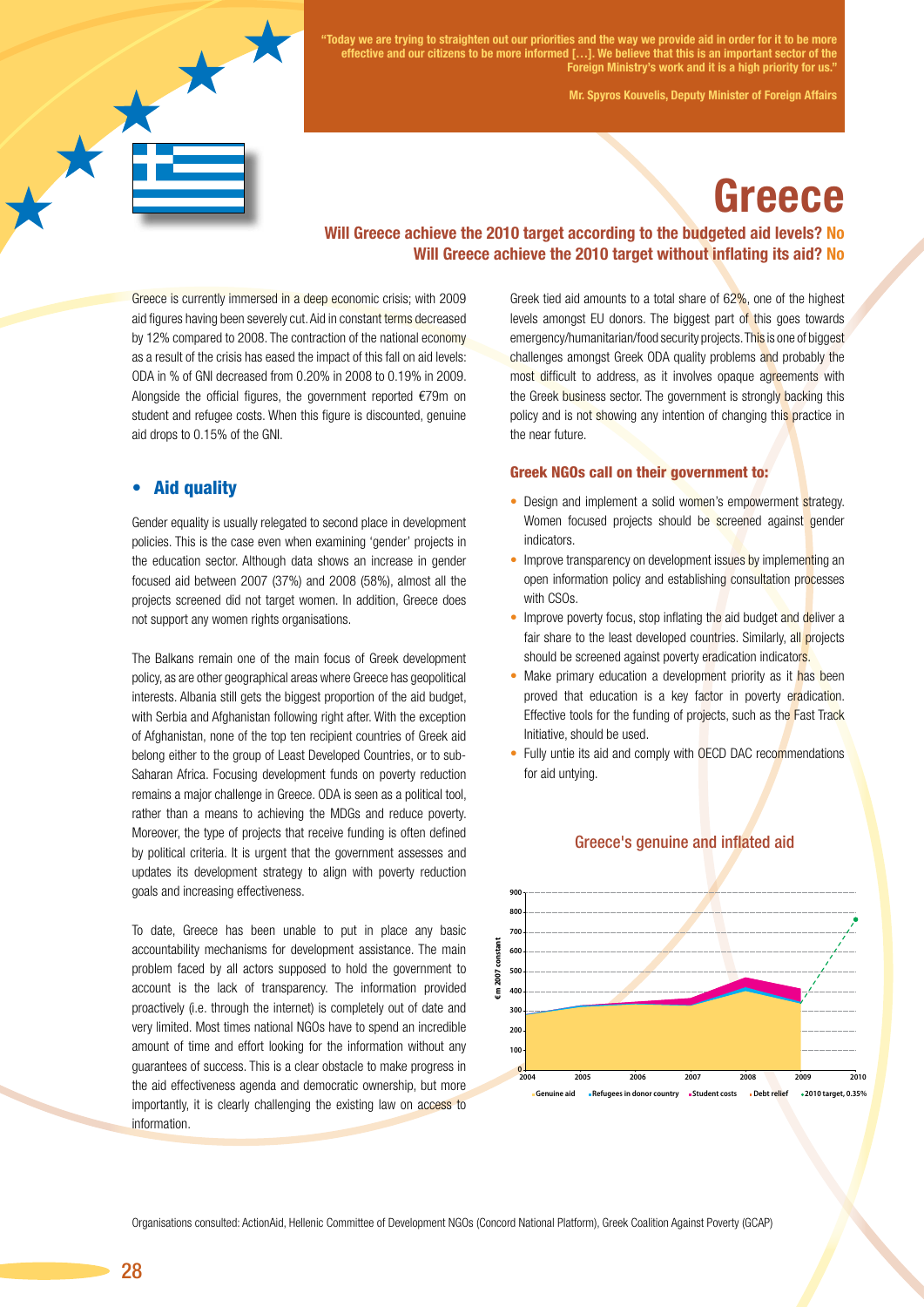ഒ

 "We do not need to make further pledges if we just deliver on what we have already promised. The commitments and the know-how are already there. It is the political will and action that will make the difference."

An Taoiseach Brian Cowen, September 2008

# Ireland



Will Ireland achieve the 2010 target according to the budgeted aid levels? No, and it has now dropped that target Will Ireland achieve the 2010 target without inflating its aid? No

In 2009, Government cuts meant that Ireland's ODA was €203m less than in 2008, undermining recent progress towards the national commitment to reach 0.7% of GNI by 2012. At 0.59% (€921m) in 2008, Ireland was on track towards meeting its own interim target of 0.6% by 2010. However, devastating budget cuts in 2009 brought Irish ODA down to 0.54% of GNI (€718m), ensuring that Ireland would miss its 0.6% target for 2010. In December 2009, the government cut a further €25m from the 2010 aid budget. In addition, it postponed its target date for achieving 0.7%, this time from 2012 to 2015, with a conservatively estimated loss of €750m in ODA between now and 2015. The Government has suggested that it intends to stabilise ODA at around 0.52% of GNI in 2010. On current projections, it is likely to achieve that.

# • Aid quality

Gender equality continues to be enunciated as a key issue for Ireland's development programme. Irish Aid has a gender policy and strategy, published in 2004. A light reflection was conducted in late 2009, with some limited civil society input, in place of a policy evaluation due in 2007. This will inform an action plan, expected in 2010. Irish Aid's annual report shows only a small percentage of spending reported as gender expenditure, but the real spending is known to be higher. Ireland has begun using the OECD DAC gender marker, which is due to be integrated into planning from 2010.

In terms of democratic ownership, Irish Aid has recognised the importance of involving Civil Society Organisations, parliaments and other stakeholders in development. There is genuine openness to dialogue with Irish CSOs and good informal contact, if less by way of formalised dialogue structures.

Internationally, Irish Aid has been taking the lead on the OECD's task team on mutual accountability. Ireland has a relatively good record on predictability, although this has been significantly undermined by the major ODA cuts in 2009. Ireland's aid is untied and it is reported as the only EU donor that channels more than half of its aid through programmatic approaches, although its percentage of ODA going through General Budget Support is low, at 3.7% of bilateral aid in 2008. Ireland's position on economic policy conditions imposed through multi-donor arrangements is unclear: some clarification is foreseen in an anticipated debt policy and Ireland's action plan on the **Accra Agenda for Action.** 

Ireland reports very little climate finance as ODA through the OECD (1.51% in 2008). Regarding additionality, the development minister stated in November 2009 that, "as far as possible [...] funding commitments arising from the current climate change negotiations should be separate and additional to existing ODA commitments." However, in pledging €100m for fast start climate finance in December, An Taoiseach (the Prime Minister) said the Government had made no decision on whether it will be additional to ODA commitments. The position remains unclear.

#### Irish NGOs call on their government to:

- Set out annual binding targets to reach Ireland's commitment of spending a minimum 0.7% of GNI on ODA by 2015 at the latest, and legislate for that minimum 0.7% contribution.
- Ensure adequate mechanisms are put in place across Government for dialogue with Irish and Southern CSOs on Ireland's developmentrelated policies and strategies, and develop transparent systems to ensure national CSOs can participate meaningfully in development processes.
- Clearly set out Ireland's position on policy conditionality, promote an end to the practice by the IFIs, and promote the development of internationally binding, fair and responsible financing standards.
- Officially commit to ensuring that Ireland's contributions to climate finance are entirely additional to its commitment of a minimum 0.7% ODA/GNI.



### Ireland's genuine and inflated aid

Organisations consulted: Christian Aid - Ireland, Concern Worldwide, Debt and Development Coalition Ireland, Oxfam Ireland, Trócaire, Voluntary Services Overseas (Ireland), World Vision Ireland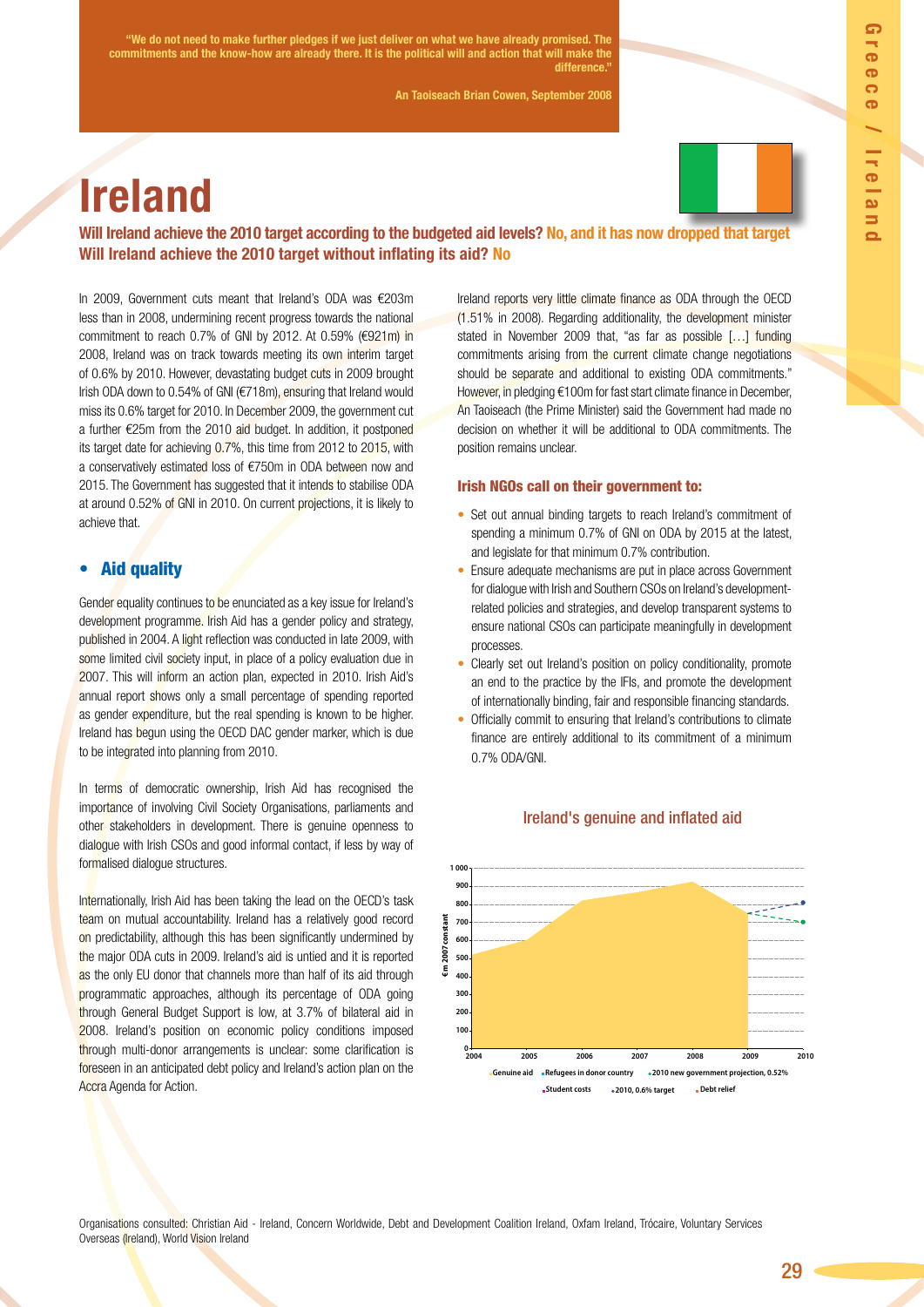

"Our Finance Minister has promised that we will be back on track to reach our aid commitment in 3 years time'

Silvio Berlusconi, reported by La Stampa, July 7th 2009

# Italy

# Will Italy achieve the 2010 target according to the budgeted aid levels? No Will Italy achieve the 2010 target without inflating its aid? No

In 2009, Italian ODA decreased by 31% compared to 2008 igures and saw ODA levels dropping to 0.16% of GNI, down from 0.22% in 2008. This is the lowest level since 2004 and places Italy in a very difficult situation among its peers, last among the EU-15 and G7 countries, and with aid levels similar to those of the EU-12 countries. Most of this decrease can be explained by significantly smaller amounts of inflated aid, which dropped from €639m in 2008 to €154m in 2009. Nonetheless, 6% of all ODA is still made up of debt cancellation and refugee costs. When discounted, these figures bring the genuine aid level down to 0.15% of GNI.

It is noteworthy that the 0.22% of GNI level reached in 2008 included money donated by citizens to the Catholic Church through their income tax (8 ‰ of their tax return). The amount reported as ODA consist of the estimated funding for development cooperation provided by the church in Italy. Reporting these funds as ODA is questionable as they represent binding allocations in the state budget and the government cannot decide their distribution.

### • Aid quality

The aid effectiveness action plan includes the review of many thematic guidelines that are used within development cooperation, including agriculture, education, poverty, health, democratic ownership, local authorities and environment. Revised health, gender and local authorities' guidelines have already been approved.

The review of the gender guidelines involved representatives from civil society working on gender issues. Compared to previous versions (dating from 1998) the new guidelines address a wider set of issues, incorporate priorities in the new aid effectiveness context and include clearer areas of action. What is still unclear is the section dealing with monitoring and evaluation, as it fails to provide clear deadlines and performance indicators. This is a common shortcoming of the newly updated thematic guidelines.

Consultation with CSOs is improving as the process becomes more structured and comments have started being taken into account, especially when it comes to amending oficial drafts. There is also an oficial proposal to set up a permanent oficial observatory made up of civil society organisations, which would screen all development strategies proposed by the ministry.

Southern CSOs cannot be funded directly under Italian development cooperation and they are not generally involved when the ministry prepares country strategies. The new country strategy guidelines, however, ask country offices to consult local CSOs. Despite these advances on CSOs involvement and the Italian commitment to foster democratic ownership, according to the 2009 DAC peer review, Italian ODA channelled through CSOs in 2009 (2%), is far below the DAC average (7%) and is likely to decrease in the future.

On the positive side, the government approved an AAA implementation plan in July 2009. The document was agreed after six months of intense consultation within headquarters and Italian civil society. The AAA plan consists of 26 actions, including deadlines and clear administrative responsibility. The reform timetable is ambitious but many deadlines have already been missed or postponed.

Italy has officially adopted the 2008 DAC recommendations for extending untied aid to the HIPC. Yet, as the DAC peer review states, it is not clear how Italy will implement the Accra commitment on further untying. In addition, the Italian aid effectiveness plan mentioned above lacks ambition when it comes to untied aid. The main constraint for further progress is that legal provisions still commit the government to taking advantage of Italian goods and services for concessional loans. In spite of this, the situation has improved over the last year and Italy is now pushing for local procurement.

#### Italian NGOs call on their government to:

- Produce a binding ODA realignment plan, singling out financial resources for each year.
- Commit at a high level to annually assess all the actions included in the gender guidelines.
- Post all the documents, including bilateral cooperation memorandums of understanding, on the internet.
- Bring ODA channelled through CSOs in line with the DAC average.
- Make consultation with southern CSOs compulsory.
- Further untie its aid, especially food aid and concessional loans.



Organisations consulted: ActionAid in collaboration with Italian platforms AOI, CINI and LINK 2007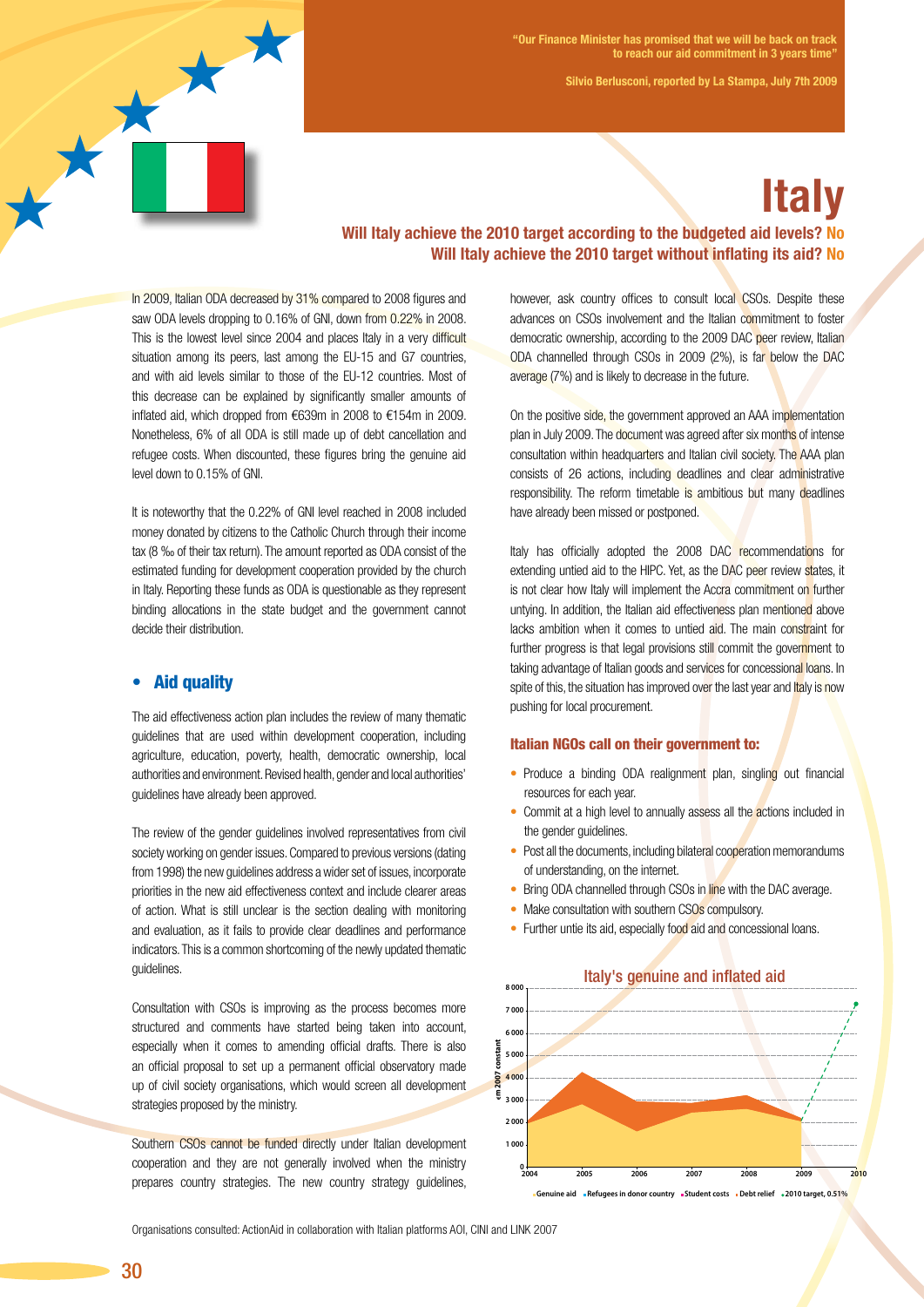"The complexity of the problems that we need to solve does not allow us to stay in our respective corners anymore, each of us inventing our own part of the truth.

Marie-Josée Jacobs, Minister for Development Cooperation and Humanitarian Action

# Luxembourg

Will Luxembourg achieve the 2010 target according to the budgeted aid levels? Yes Will Luxembourg achieve the 2010 target without inflating its aid? Yes

# • Aid quantity

Luxembourg has reached the 1% of GNI goal one year ahead of schedule and it continues to head, together with Sweden, the rank of European donors. However, the progress recorded since 2008, when Luxembourg provided 0.92% of its GNI in ODA, was mainly due to the drop of GNI during the economic crisis and not to a serious increase of ODA money, which in constant terms, grew by 2% only. On aid inflation and tied aid Luxembourg has a very positive record. Having said that, national NGOs are concerned because the government seems to be willing to use ODA money to fund its climate responsibilities, and fear that climate change may become an exception in the near future.

### • Aid quality

In 2009, the government released 10 sector strategy papers in reaction to the recommendations made in an OECD DAC Peer Review conducted in 2008. After consultation with different partners, the gender strategy paper was the first one to be reviewed. This suggests that the development ministry considers gender as a priority. Moreover, it looks like progress is being made in integrating gender issues in development policies and projects/programmes. The establishment of an operational plan of action for the period 2010-2012 by a ministerial working group is the next step announced. This will allow the development of concrete measures, tools, goals and markers in order to push forward gender concerns. In theory this progress is positive, but it remains to be seen whether all these initiatives will successfully be translated into practice.

Progress on democratic ownership is being driven by the pressure exerted by national CSOs, and little by little, results are being achieved. In general the government still tends to consider CSOs as "implementing agencies" rather than "independent development stakeholders". This point is also confirmed by the fact that in 2010 the budget for development education, awareness raising and advocacy work represented only 0.68% of all ODA.

Luxembourg does not currently screen ODA projects against the "Rio Markers", but it has plans to do so in the future together with the new climate adaptation marker. Luxembourg has so far not been proactive in international climate financing talks, but in general the government considers that, given the high levels of ODA delivered, it can be flexible when it comes to climate finance.

#### Luxembourger NGOs call on their government to:

- Keep ODA above 1% of GNI and ensure that the absolute amount of ODA does not drop, independently of changes in the GNI.
- Not to use the positive record in ODA commitments to escape responsibility in climate financing. Avoid double-counting of funding as ODA and UNFCCC funding and give a clear public definition of their understanding of additional finance.
- Broaden the range of projects and programmes to which the gender marker is applied.
- Treat development NGOs as "independent development stakeholders" and facilitate the integration of "southern" CSOs in the establishment of the "Programme Indicatif de Coopération".
- Revise the national development cooperation bill in order to include further transparency obligations.
- Improve development education and awareness raising by increasing the share of ODA spent on these areas to at least 2% of ODA. Improve development awareness among citizens. One option could be to establish, in collaboration with CSOs, a Public Transparency Desk which the population could turn to.



#### Luxembourg's genuine and inflated aid

Organisations consulted: Caritas Luxembourg; Cercle de Coopération des ONG de développement au Luxembourg; Action Solidarité Tiers Monde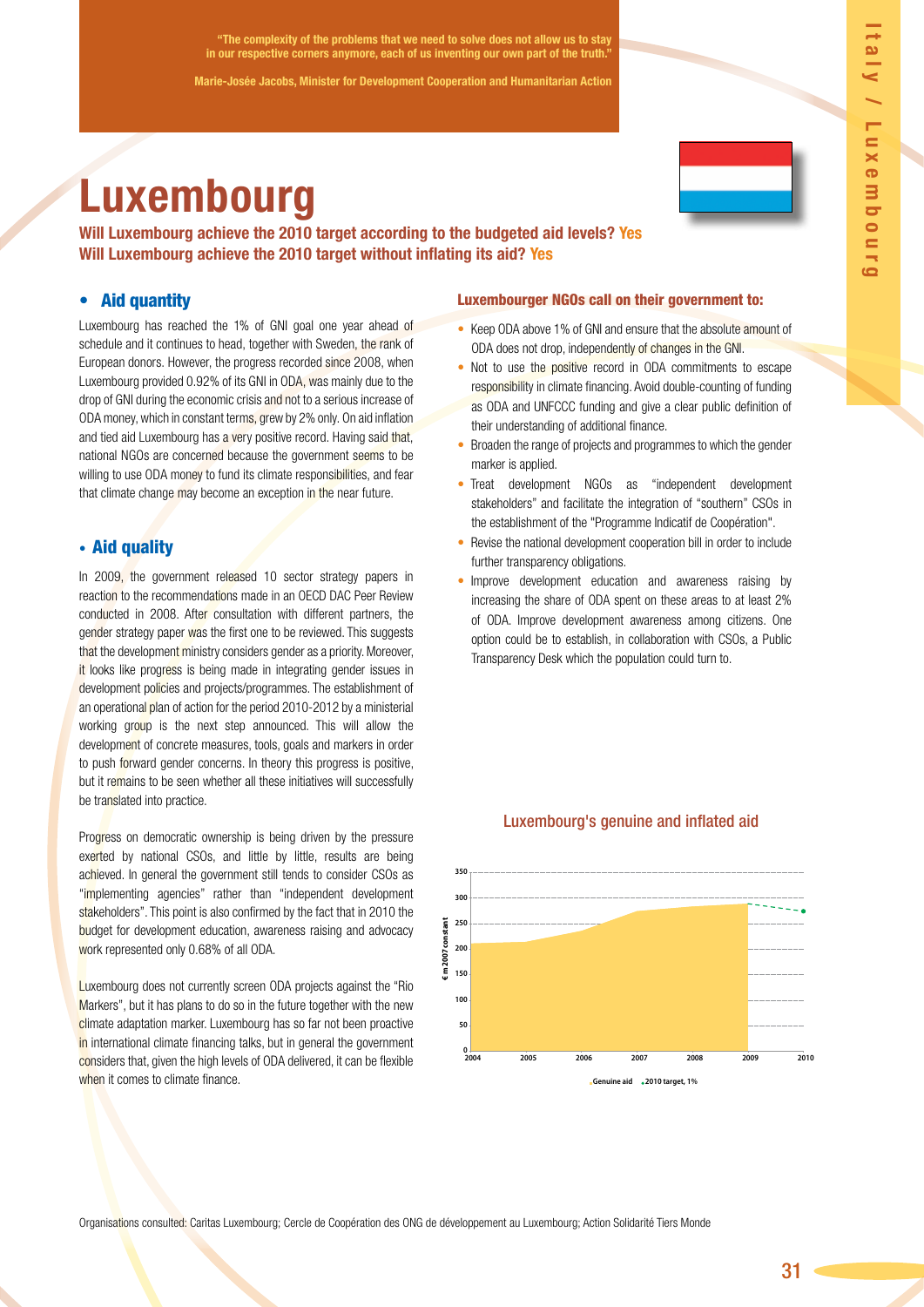

s in social sectors may in the long term contribute to development, but the impact is very indirect. […] [Oficial aid] should focus more on development. Economic growth in particular should be part of that […]. This also implies that 'direct poverty alleviation' can no longer be a 'mantra' and the poor shouldn't ssarily always be the direct beneficiaries of aid – building the middle class is key to development."

Dutch Scientific Council to the Government, report "Less pretention, more ambition"

# the Netherlands

# Will the Netherlands achieve the 2010 target according to the budgeted aid levels? Yes Will the Netherlands achieve the 2010 target without inflating its aid? Yes

### **Aid quantity**

In 2009, the Netherlands spent 0.82% of the GNI on ODA, up from 0.80% in 2008. Aid in constant terms, however, decreased as a result of the crisis by €216m. The Netherlands is showing true commitment to the 0.80% of GNI target it set itself for 2010. Yet, inflated aid increased over the last year, reaching €281m, most of it refugee costs. This means that in reality, the Netherlands provided 0.77% of its GNI in aid and the country is still slightly short of meeting its commitments with genuine aid resources.

### **Aid quality**

Gender is one of the key pillars of Dutch development cooperation and NGOs consider that the government's gender development policy is grounded on good gender analysis. The government provides speciic funds for gender equality and women's empowerment, and in 2009, the budget for this amounted to  $€47.7$ m. In spite of the fact that Dutch aid spending will decline by about 12% in 2010 (as a result of declining GNI), spending on gender will increase slightly to €48.5m in 2010. The government, however, does not include gender indicators in its development programmes. Besides gender, sexual and reproductive health and rights is a priority in Dutch development policy and the money spent on these areas of work increased from €162m to €199m in 2009.

The Dutch government frequently underlines the need for aid to be demand driven and for recipient countries to own their national development process. The government understands the need for democratic ownership. Investing in strengthening civil society and national parliaments in recipient countries is considered important, as a way to strengthen domestic accountability processes. Nonetheless, the government has been criticised by the Parliament in the Netherlands and by Dutch NGOs for not genuinely implementing the concept of democratic ownership and it is felt the government could do much more in this area.

In January 2010, the Dutch scientific council to the government produced a report on development co-operation, which has generated a lot of debate and which will have a large impact on the future design of Dutch development policies. While the report includes many valuable insights and recommendations, in some areas it makes unwise recommendations. A key recommendation of the report is for Dutch

development aid to focus on economic growth and development instead of investing in health and education, as this would be the way to make people and countries self-reliant. Granted, economic growth is key to development, and investing in economic development  $\frac{1}{2}$  and in particular small scale livelihoods – is vital. But, first of all, growth will not help to reduce poverty unless it goes hand in hand with equality, and this is where a strong civil society can make a difference. And secondly, economic growth requires healthy and educated citizens: investing in health and education therefore remains crucial. Focusing just on economic growth therefore does not make sense. Investing in social development and investing in a strong civil society is just as important.

#### Dutch NGOs call on their government to:

- Continue to show leadership, both political and financial, to protect women's rights, especially sexual and reproductive rights and gender equality.
- To allocate ambitious and predictable funding to the operational capacity of the new UN women's agency so it can have a long-term impact at the country level.
- Continue to invest in social development and a strong (Southern) civil society.
- Make further efforts to improve democratic ownership.



#### the Netherlands's genuine and inlated aid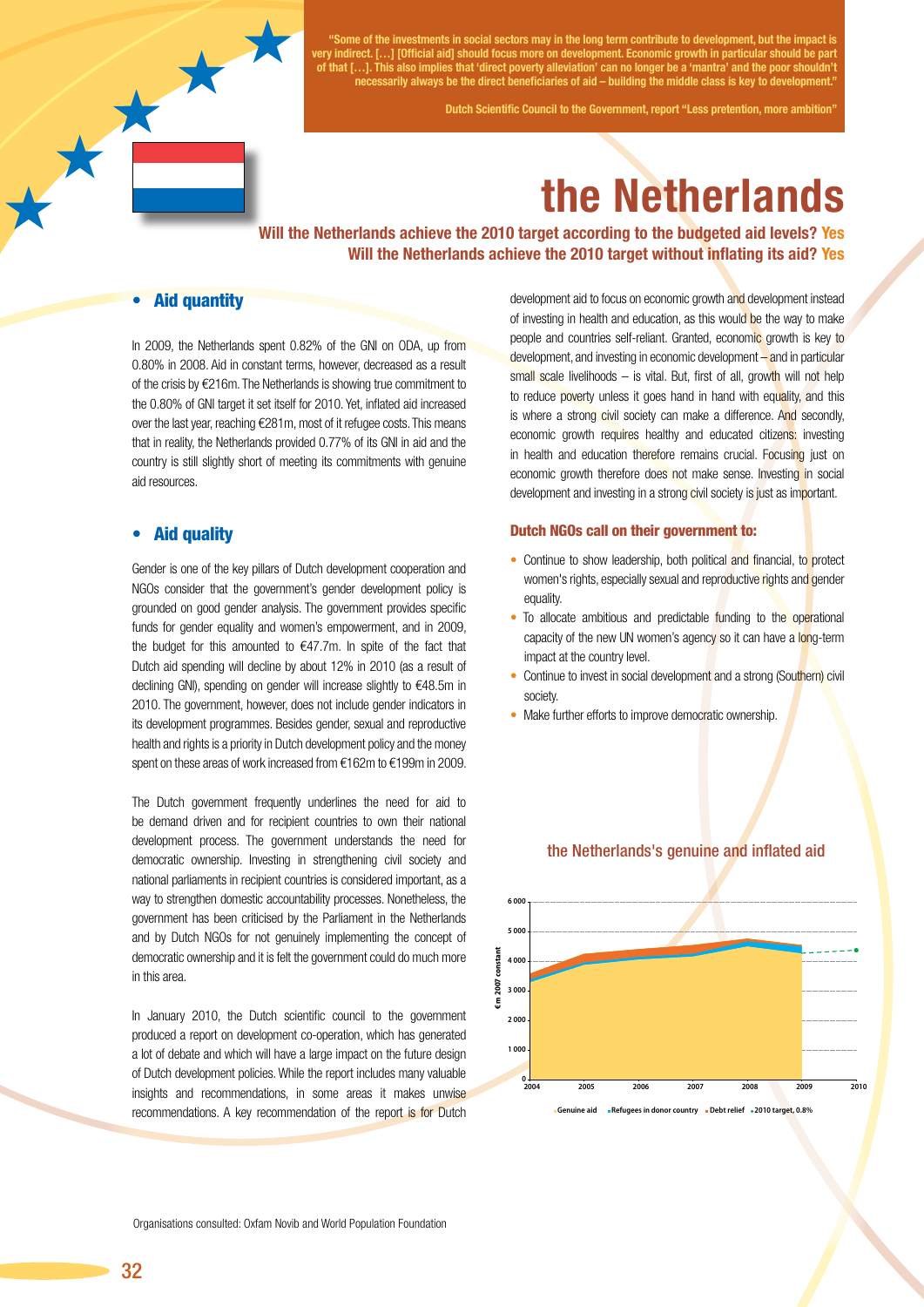"Because of an unusual 2010 year, with a national budget only approved in April, Portugal will have to accelerate its Development Aid effort in 2011 and 2012. […] Our International commitments did not evaporate just because we have a national context different from what we expected. We will have to intensify our efforts in the next two years."

João Gomes Cravinho, Secretary of State for Foreign Affairs and Cooperation

# Portugal

Will Portugal achieve the 2010 target according to the budgeted aid levels? No Will Portugal achieve the 2010 target without inflating its aid? No

In 2009, Portugal cut development assistance to 0.23% of GNI, compared to 0.27% in 2008. In constant terms this implies a 16% drop in aid spending. In addition, our calculations show that Portugal still inflated its aid with almost €30m in student costs. This takes genuine aid levels down to 0.21% of GNI.

Given the lack of progress recorded over the last few years, it is now clear that Portugal will fail to meet its 0.51% individual target in 2010. It is much more likely that, together with Italy and Greece, Portugal will remain among the worst performers in the EU-15.

### **Aid quality**

Over the last year, there has not been much progress on the role of gender equality and women empowerment in development assistance. Portugal still lacks a gender strategy for development cooperation and the existing gender-related indicators have little relevance in the overall framework.

Information about Portugal's ODA is only accessible through the Portuguese Development Cooperation Agency's website, where the data available is the same as recorded in the OECD database. This means that more detailed data, such as country-specific information. is hard to find. In addition, part of the national ODA budget is difficult to monitor as it is allocated without regard for standard procedures and also based on criteria not always coherent with development policies. The Portuguese Government has not yet joined the International Aid Transparency Initiative (IATI), therefore missing an opportunity to improve transparency levels.

More significant progress has been made in the implementation of the aid effectiveness agenda. Since 2006, Portugal has implemented a number of action plans based on the Paris Declaration and, subsequently, the Accra Agenda for Action. Since the first plan was approved, progress has been recorded in more than 50% of the foreseen measures, particularly on alignment and ownership. However, implementing the commitments on harmonisation with other donors and involving actors such as civil society in the definition and implementation of cooperation programmes has proved a challenge. On the latter issue, some steps have been taken in consulting CSOs, for example through a "Cooperation Forum", and their capacity to make meaningful contributions to the elaboration of some strategies. Nonetheless, CSOs are not consulted in the elaboration and negotiation of the bilateral Portuguese Cooperation Programmes.

Despite the international commitments to untie aid, this has become a major concern in recent years. A large share of Portuguese ODA is now tied. In 2008, untied aid only accounted for 29% of its bilateral aid, down from 58% in 2007. This problem is a result of an increased linkage between development cooperation and internationalisation of the national economy. Clear examples of this can be seen in development projects in countries such as Morocco and Cape Verde being awarded to Portuguese private companies. Very recently, these two countries were awarded concessional credit lines, of €400m and €200m respectively, to be spent on development projects. These credits lines were awarded on the condition that all projects are executed by Portuguese companies.

#### Portuguese NGOs call on their government to:

- Translate the internal discussions about gender issues into practice by mainstreaming gender in the external cooperation programmes.
- Improve the transparency of Portuguese ODA. Join the International Aid Transparency Initiative.
- Reinforce the instruments available to conduct independent assessments of development assistance.
- Conduct consultation with national and local NGOs when defining Official Cooperation Programmes, building on the recognition of the role and autonomy of NGOs in development cooperation.
- Undertake coherent and sustainable measures to eliminate tied aid. The Portuguese Government should not continue to mix national economic objectives, such as a strong and internationalised national economy, with the principles underlying ODA.



#### Portugal's genuine and inflated aid

**Genuine aid Refugees in donor country Student costs Debt relief 2010 target, 0.51%**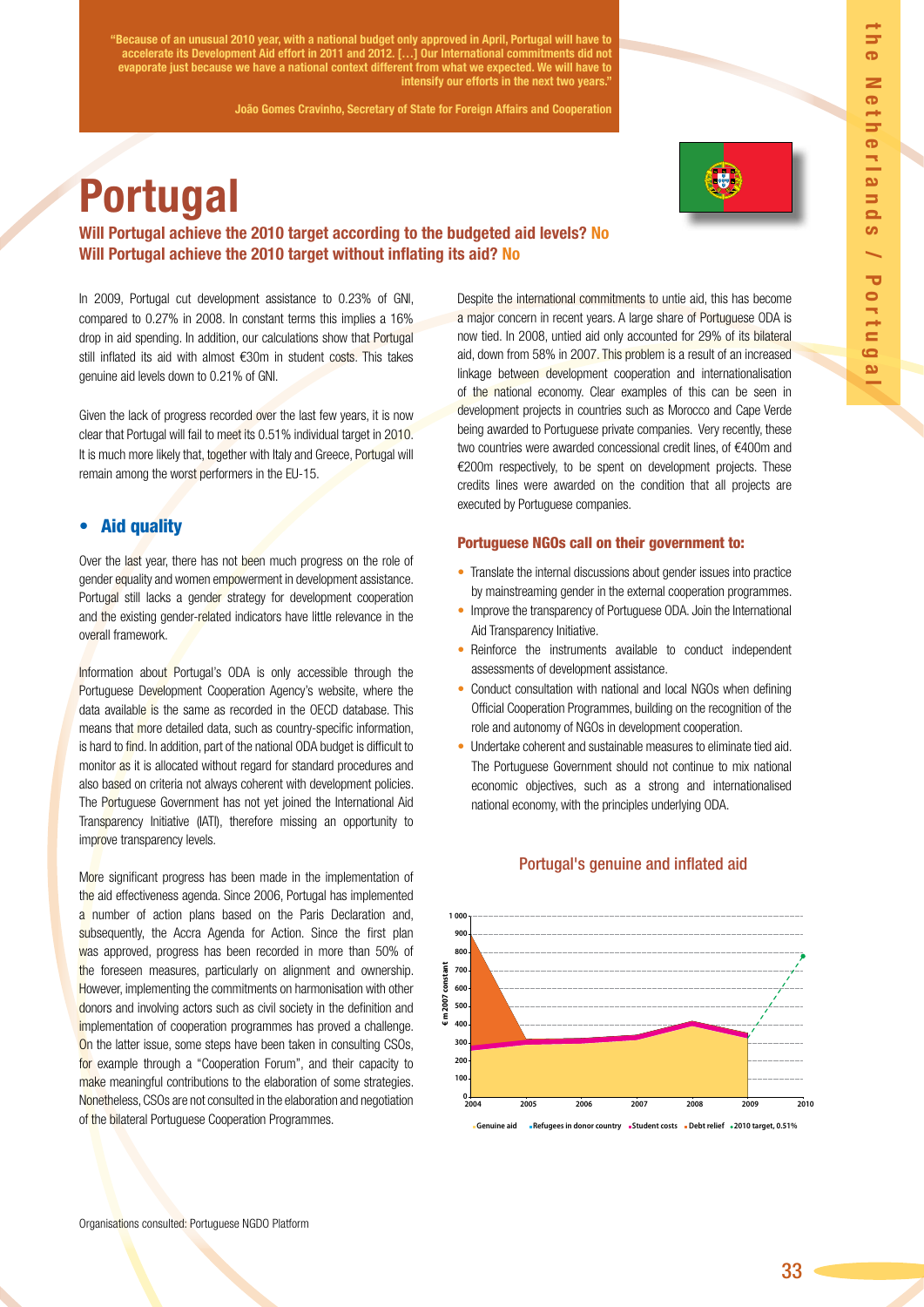

Soraya Rodríguez, State Secretary for Development Cooperation, May 2010

# **Spain**

# Will Spain achieve the 2010 target according to the budgeted aid levels? No Will Spain achieve the 2010 target without inflating its aid? No

According to official figures, Spanish ODA increased from 0.45% of its GNI in 2008 to 0.46% in 2009, but failed to achieve 0.5% as budgeted. Despite this, aid contracted slightly in constant terms as a result of the impact of the crisis on the national economy. In 2009 debt cancellation and student and refugee costs represented 3.5% of the total aid budget, down from 5% in 2008, meaning that genuine aid actually increased in 2009.

Spain has just announced ODA cuts in 2010, confirming that Spain will not achieve its commitments, neither the 0.51% target by 2010, or the 0.7% target by 2012 as promised in the Pact of State against Poverty. The government has therefore announced the need to reschedule its 0.7% commitment. Spanish NGOs stress the need to adopt legally binding legislation and a realistic and verifiable national ODA action plan, establishing a 'credible timetable' to achieve the 0.7% target. The time is right to review and stop counting as ODA some expenses which do not benefit the most vulnerable or contribute to the fight against poverty.

### • Aid quality

The III Master Plan 2009-2010 sets out Spain's gender strategy for development cooperation. Spanish ODA should be based on, and remain consistent with, this strategy. There are some issues yet to be addressed when it comes to its implementation, however. The main obstacles include the lack of information and the inadequate existing gender-based indicators to evaluate gender in development programmes. Regarding gender budgeting, the government allocated 9% of ODA to promote gender equality, but that is still far from the 15% target stated in the Gender Equality Plan.

Transparency has improved over the last year. Some improvements are set out in the III Master Plan such as bilateral association agreements, the establishment of a service sector, multilateral management and the creation of a planning and quality unit, although some of these are yet to be implemented. We still find shortcomings, however, for example, it is difficult to find a detailed budget breakdown by recipient country; and ODA data does not provide much time for participation with civil society. The quality of the process of consultations for the large number of strategic documents is undermined by the limited time allowed for external inputs.

In the framework of the EU Presidency, Spain pledged to set the promotion of transparent accountability as an aid effectiveness priority, as well as to lead the European debate on aid fragmentation. The government plans to establish an information exchange mechanism about European donors moving in and out of partner countries.

Organisation consulted: Coordinadora de ONG para el Desarrollo - España

According to this framework and the Code of conduct on division of labour, Spain is leading the coordination of a process of division of labour in Bolivia and, together with other countries, the European aid effort in Haiti. Nonetheless, it is also worth noting that Spain faces specific internal coordination problems as a result of the multiplicity of both public (decentralised cooperation) and private actors. As a consequence, it remains to be seen whether the government can improve coordination or not.

#### Spanish NGOs call on their government to:

- Publish a realistic and verifiable national ODA action plan establishing a 'credible timetable' towards achieving 0.7% and adopt national legislation on the 0.7% aid target.
- Ensure that the cuts in the ODA budget will not affect the poorest countries, basic social services or aid quality.
- Promote effective measures to generate additional resources and introduce new sources of financing for development, in addition to ODA.
- Reinforce capacity within the authorities directly responsible for Spanish cooperation in order to improve the aid effectiveness and management of Spanish aid.
- Consider the possibility of redistributing roles and tasks from the central to local offices of the Spanish Development Agency, empowering their capacity for decision making, autonomy and dialogue with other stakeholders (donors, civil society, etc.).
- Improve accountability by making aid more transparent, providing information regarding the execution and performance of ODA on a regular basis and evaluating the results of Spanish cooperation.
- Disclose comprehensive ODA information and make it accessible. ensuring enough time for civil society's participation.
- Reinforce human resources and build capacity within AECID in order to improve gender focus and create the tools for gender mainstreaming into ODA as a whole.

#### Spain's genuine and inflated aid



**Genuine aid Refugees in donor country Student costs Debt relief 2010 target, 0.51%**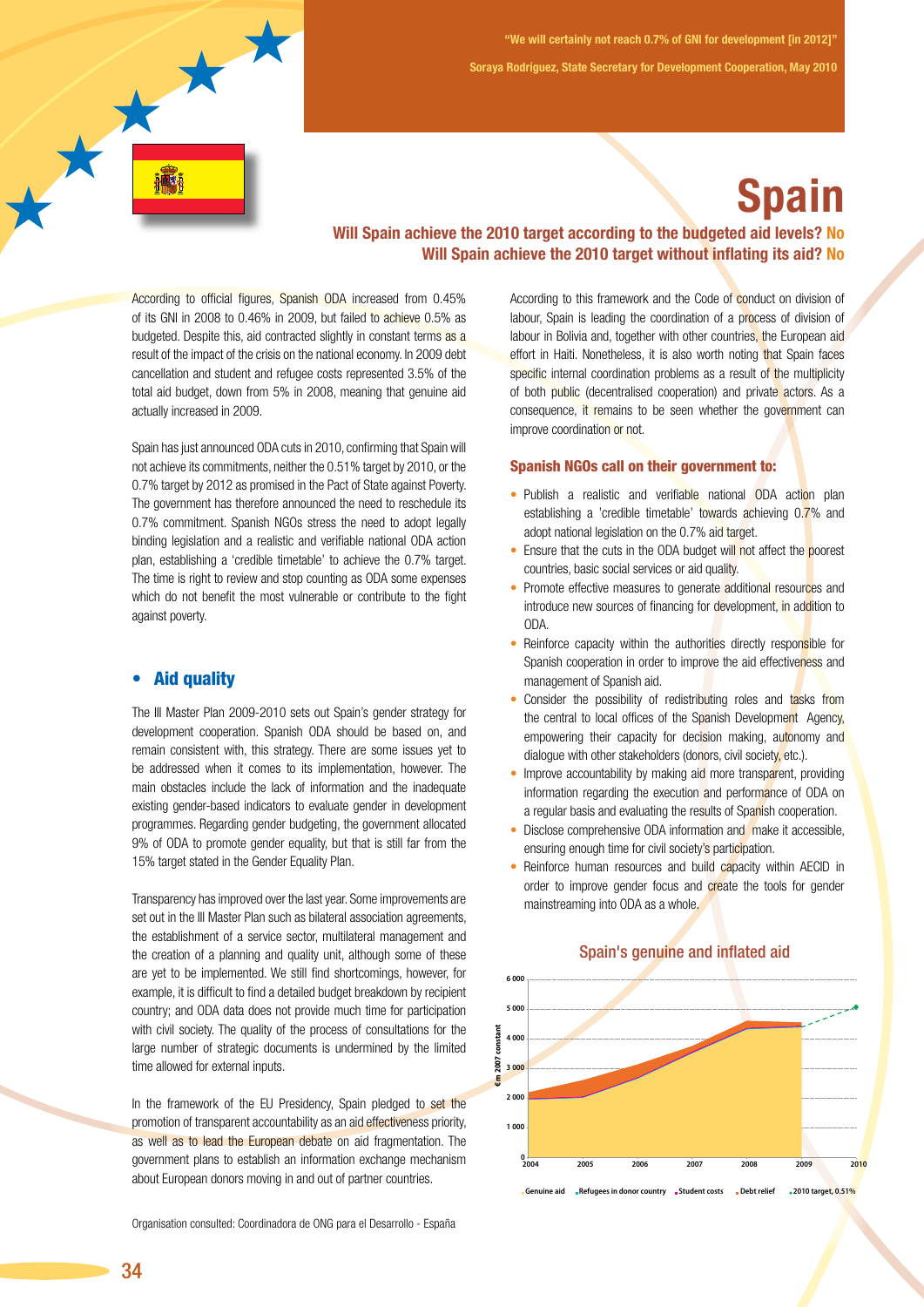"The government has protected Swedish development assistance even during the financial crisis. More countries should follow the example of Sweden and increase their aid effectiveness, keep their promise and take global responsibility"

Gunilla Carlsson, Minister for Development Cooperation

# Sweden

Will Sweden achieve the 2010 target according to the budgeted aid levels? Yes Will Sweden achieve the 2010 target without inflating its aid? Unlikely

In 2009, Sweden reached the 1% target, spending 1.12% of GNI on ODA, which is an increase from the 0.98 % provided last year. There is a commitment to maintain the ODA level at 1% in the future. Sweden continues to include refugee costs in the ODA budget, which when discounted see Sweden's aid levels dropping to 1.04% of GNI.

### • Aid quality

In 2009, the Swedish government announced it will allocate €400m of the aid budget for climate financing over the period 2009–2012. By using the aid budget, Sweden has not respected the principle of additionality in accordance with the Kyoto Protocol. During its EU Presidency, Sweden did not push for additionality to be part of the EU position ahead of the COP 15, unlike the UK and the Netherlands. Some of the climate finance has been allocated to World Bank funds and there is concern that this circumvents the UN Framework Convention on Climate Change (UNFCCC). The government has a goal to mainstream gender throughout its policies, but there is little evidence that this has been the case with climate change strategies and plans. Gender and climate are two priority areas for Swedish development cooperation but the link between them has so far been weak.

Sweden predominantly funds programs on Sexual and Reproductive Health and Rights through UN bodies. Although the UN is doing important work on maternal health and combating HIV/AIDS, they do not tackle issues prioritised in Swedish policy such as safe and legal abortion and Lesbian, Gay, Bisexual and Transgender (LGBT) rights.

In the past, poverty eradication was the overarching goal for all Swedish ODA. Since 2008 there is, however, a separate budget line for reform cooperation with Eastern Europe. The OECD-DAC peer review of 2009 notes that this budget line has EU enlargement as its objective, and that it targets "countries not among the poorest, nor is Swedish aid targeting the poorest in these countries". Another aid trend is the increased focus on the private sector. The private sector clearly has a role in development. It is however unclear if the requirements are the same in terms of showing results on poverty eradication. Independent evaluations show weak or no link between the present instruments for private sector investments and poverty reduction.

Sweden is committed to implementing the Accra Agenda for Action, and has delivered a positive response regarding the need to change the character and number of conditions in order to increase country



ownership. At the same time, however, there are worrying trends towards limiting the domestic democratic ownership and reducing the role of national CSOs to subcontractors of ODA. For instance, the nearly 60% cut made on the budget for information and advocacy allocation constitutes a negative shift from the strong tradition of ensuring civil society participation in the public debate.

#### Swedish NGOs call on their government to:

- Stop counting refugee costs and debt cancellation as ODA.
- Make all climate financing additional to the 1% target, channel climate finance through funds managed by the UNFCCC, and ensure a gender perspective in all climate change policies.
- Ensure sufficient funding for safe abortion and LGBT rights, that are not addressed by the UN.
- Ensure all ODA is poverty focus and that this applies to all programmes including Eastern Europe and all stakeholders including the private sector.
- Encourage CSOs to act as watchdogs and take an active part in the Swedish development debate.



#### Sweden's genuine and inflated aid

Organisations consulted: The following members of CONCORD Sweden: ActionAid Sweden; Africa Groups of Sweden; Church of Sweden; Diakonia; Forum Syd; IPPF Swedish Member Association RFSU; Plan Sweden; Swedish Mission Council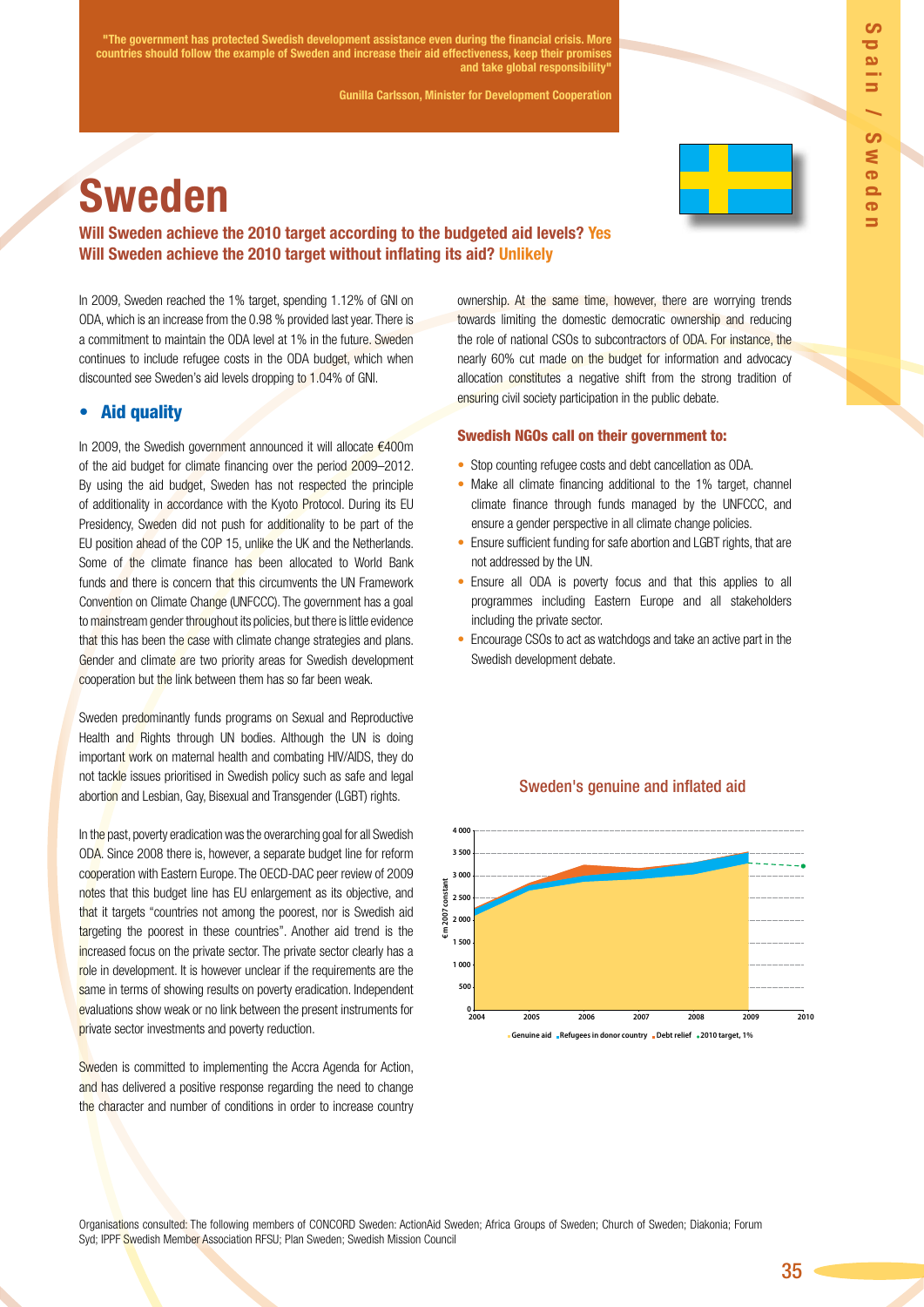

"We will introduce legislation to commit future UK governments to deliver 0.7% of UK GNI as aid from 2013 onwards."

A commitment of all 3 major UK political parties in their 2010 election manifestos.

# United Kingdom

# Will the UK achieve the 2010 target according to the budgeted aid levels? Yes Will the UK achieve the 2010 target without inflating its aid? Yes

The UK's ODA increased to €8.3 billion in 2009, equivalent to 0.52% of GNI - up from 0.43% in 2008 - and is expected to reach about 0.6% of GNI by end of the inancial year 2010/11. Only 0.5% of UK ODA was debt relief in 2009, down from 5.7% in 2008.

The 3 major UK political parties have committed to increasing the UK's aid to 0.7% of GNI by 2013 and to introducing a law that will make delivering at least 0.7% of GNI as aid a legally binding commitment for all future governments from 2013 onwards.

Although 87.5% of UK ODA was delivered by the Department for International Development (DFID) in 2009, this is expected to fall in the coming years. This is a concern as non-DFID ODA is not required by law to focus on poverty reduction like DFID ODA.

In 2009 the UK government disbursed €336m to the World Bank's Climate Investment Funds (CIFs). This spending contributed 4.1% to total UK ODA and is expected to rise.

### • Aid quality

In 2007, DFID launched the Gender Equality Action Plan (GEAP), which aims to guide DFID's efforts to support gender quality in its development programmes to 2011.

Recent assessments of GEAP implementation highlight some advances - change within country programmes and greater engagement of DFID staff - but that progress is fragile and inconsistent across countries and programme areas; there is limited evidence of progress on policy development; and that DFID systems do not yet allow assessment of changes in resource allocations.

The UK government has maintained its leadership of the International Aid Transparency Initiative (IATI) during 2009, and is therefore supporting concrete and ambitious efforts to promote aid transparency globally. However, there have been only limited improvements in DFID transparency during 2009, with the launch of a detailed project information database significantly delayed and conditions applied to the UK's aid not yet public.

The UK government provides more of its aid in the form of budget support than any other donor and is a leading user of program approaches and in-country government systems for delivering aid. It also committed in 2009 to increase the support it provides for accountability work in countries it delivers budget support to a level equivalent to 5% of budget support.

The UK's continued failure to concretely implement its progressive policies and guidance on conditionality, and deliver aid predictably, is undermining its support for democratic accountability.

DFID has failed to carry out any major assessment of its Technical Assistance (TA) in recent years and is not undertaking monitoring of progress in implementing its guidance on TA.

#### UK NGOs call on their government to:

- Ensure all UK aid is focussed exclusively on poverty, with clear distinction from UK foreign, security and commercial interests.
- Publish annual aid spending plans to increase aid to 0.7% of UK GNI from 2013 and introduce legislation to protect this commitment into the future.
- Continue the UK's international leadership role on development, including by working to secure an ambitious binding action plan at the September MDG Summit.
- Agree to deliver climate finance on top of the 0.7% aid budget.
- Continue to avoid counting refugee and student related spending in the UK as ODA.
- Take forward ambitious implementation of the Gender Equality Action Plan and make violence against women a development and foreign policy priority.
- Strengthen the democratic accountability and effectiveness of aid by leading IATI to agree a significant increase in the quality and quantity of information published and ensure implementation begins in 2010; making project documents public; ending economic policy conditionality; continuing to scale up budget and programme support; deliver promised increases in spending on accountability; and undertaking a thorough assessment of the effectiveness of its TA.



#### United Kingdom's genuine and inflated aid

Organisations consulted: UKAN - UK Aid Network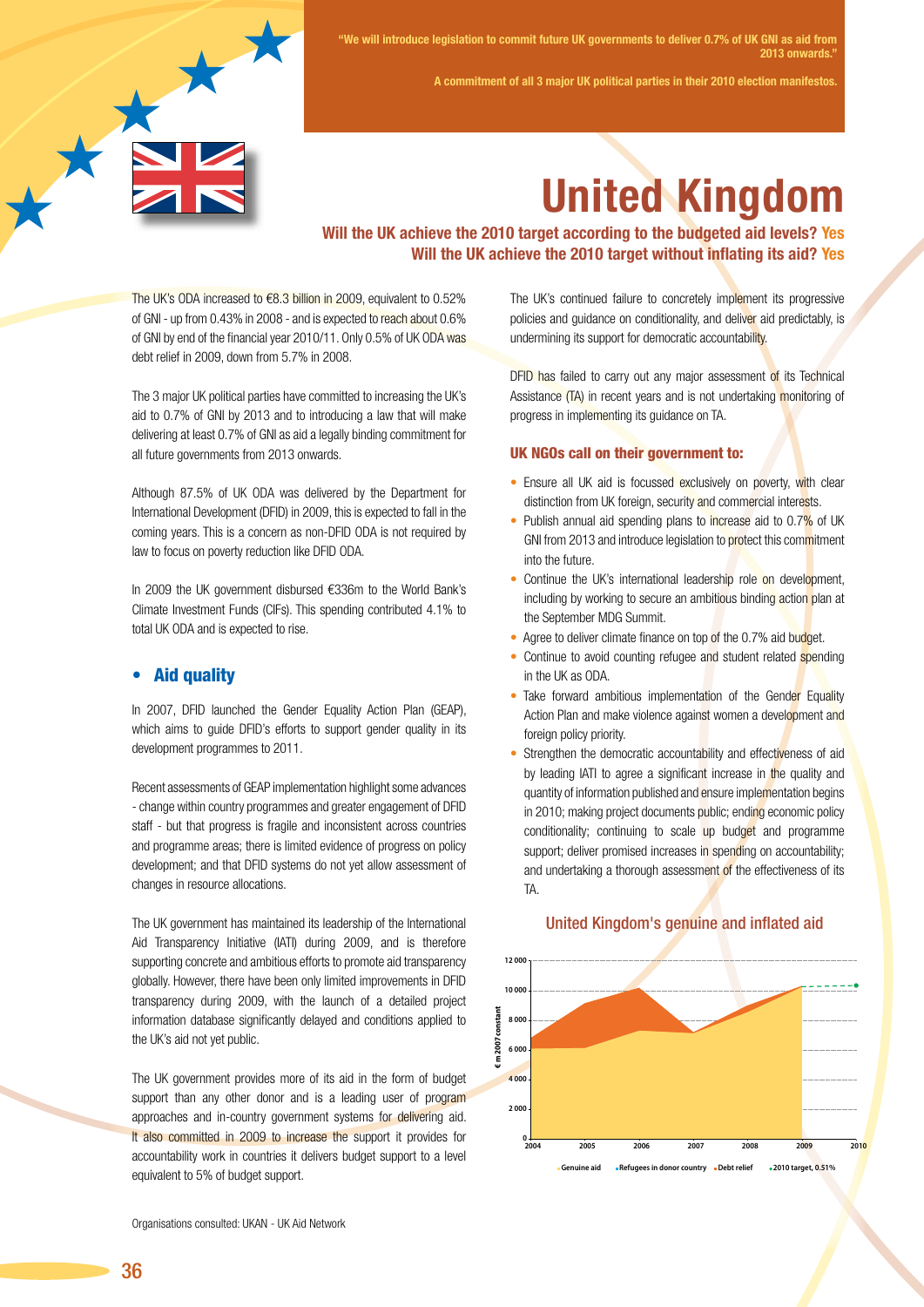"Bulgaria's participation in the EU development policy is a challenge which sets a number of requirements to the country, such as adoption and implementation of EU primary and secondary legislation in the area of development aid and humanitarian aid, building up institutional capacity and adequate participation in the work of EU bodies on development issues in their various formats. "

Bulgaria's Policy on Participation in International Development Cooperation, Concept Paper, 2007

# Bulgaria

Will Bulgaria achieve the 2010 target according to the budgeted aid levels? No Will Bulgaria achieve the 2010 target without inflating its aid? No

Official figures show that Bulgaria is the worst performer among European Member States in terms of aid levels. In 2009, ODA levels remained at 0.04% of GNI, signalling no change compared to 2008. However, this was only possible as a consequence of the crisis, and in constant terms ODA dropped by 13%. Bulgaria has consistently underperformed in comparison with all other European countries and it is clear that the 2010 target will not be met.

# • Aid quality

The draft version of the programme for Bulgarian participation in international development recognises the importance of several subjects in the frame of development policy. The programme integrates cross-cutting issues such as gender, democratisation, and social inclusion of vulnerable groups. Nevertheless, the programme and regulations related to ODA spending still needs to be discussed and adopted by the Council of Ministers. This will be the moment when CSO<sub>s</sub> will be able to make recommendations for improvement.

The government does not count climate finance as ODA despite the fact that in 2009 Bulgaria pledged a symbolic amount of €20 000 during the Copenhagen summit. Until 2009, climate related spending was not reported separately – but will be after 2011. The government does not intend to increase the amount of ODA reportable under the OECD "Rio Marker" on climate change.

In general, the government does not consult CSOs on development issues on a regular basis. One of the reasons is limited capacity within the government ranks, but more relevant is the fact that national NGOs are usually perceived as implementing development actors. This is something clearly reflected in the existing drafts of ODA regulations. Nevertheless, CSOs were invited to participate in the drafts mentioned before and made contributions to the process. The parliament, which should play an important role in development issues, is not very active in this field due to lack of awareness and clear idea of the purpose of development assistance. In addition, Bulgarian ODA is provided on an ad-hoc basis and not supported by a clear strategy. As a consequence, there is no interaction with Southern CSOs and ODA flows are unpredictable.

#### Bulgarian NGOs call on their government to:

- Elaborate and adopt legal framework for ODA spending. The draft proposal outlining the main framework and procedures in regard to ODA spending has already been elaborated by the MFA in collaboration with other agencies and NGOs.
- Adopt a Mid-term Programme for Bulgarian participation in international cooperation on development. Currently there is a draft version of such a programme elaborated by the MFA. The programme describes the general framework and main directions for work in the targeted countries. The adoption of such a programme should lead to more precise planning of resources for its implementation.
- Regulate the participation of NGOs in the Council on international development in order to achieve greater transparency and legitimacy of the actions undertaken.

### Bulgaria's genuine and inflated aid



Organisations consulted: Center for Women's Studies and Policies, Bulgarian Platform for International Development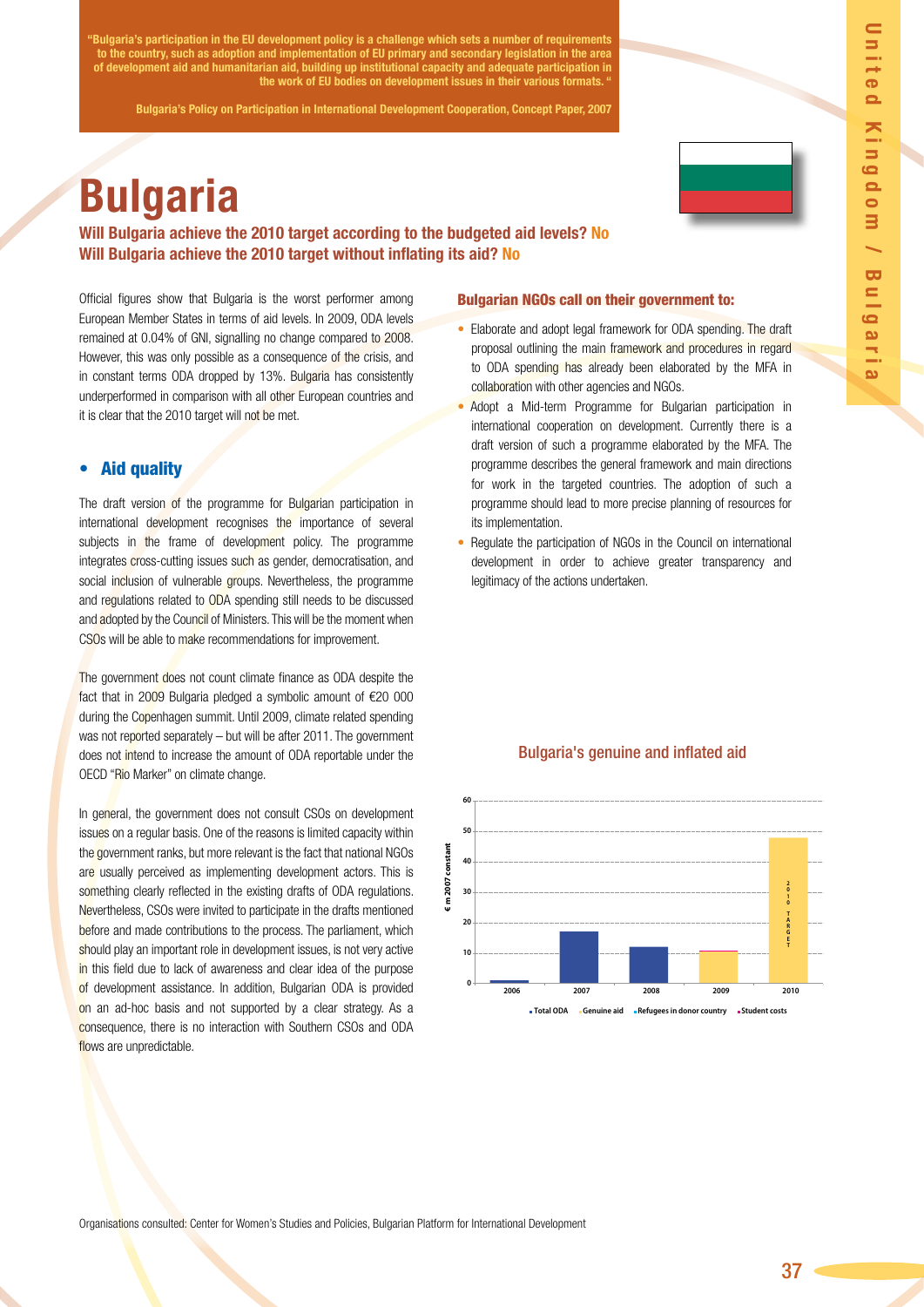

"The need to broaden and to enhance international cooperation for improving global development becomes even more important under the conditions of economic recession prevailing in the international community during this period."

Markos Kyprianou, Minister for Foreign Affairs

# **Cyprus**

# Will Cyprus achieve the 2010 target according to the budgeted aid levels? Yes Will Cyprus achieve the 2010 target without inflating its aid? No

In 2009, Cyprus' development assistance remained unchanged at 0.17% of GNI. Cyprus remains one of the two EU-12 country which has managed to meet the 2010 target in advance. Unfortunately, the concerns raised in previous reports about inflated aid have now been confirmed and it is now clear that over 40% of the aid budget consists of non-genuine aid items. Refugee costs represent the lion's share of this amount (€12m) followed by student costs (€0.7m). When both these items are removed, ODA levels drop to 0.10% of the GNI.

### • Aid quality

The Republic of Cyprus supports programmes through the delegated cooperation method. When it comes to selecting the programmes, gender is considered a horizontal issue that needs to be addressed. In addition, the government also makes efforts to channel aid to projects dealing with women's empowerment and gender equality, though there are no earmarked gender funds as such.

The government has no established channels of communication with either national NGOs or NGOs in recipient countries. The lack of dialogue with national NGOs is partly explained by the fact that national NGOs are seen as neither implementing bodies nor stakeholders in the process of aid distribution. A major obstacle in establishing national NGOs as 'implementing partners' has been the lack of a legal framework for distributing aid through NGOs. There are serious efforts under way to change the legal framework regulating NGOs in order to make them eligible for receiving government funding from Cyprus' development fund. Though this process has been quite slow, the government aims to complete it in 2010. With the completion of this process it is expected that the government will approach NGOs as stakeholders.

Excluding refugee costs, the largest share of Cyprus ODA is made up of the contributions to the EC Development Budget (37.5% in 2008) and other international organisations (4.7%), as well as cooperation with other donors implementing projects in developing countries (4.6%). Cyprus considers this approach as an interim stage during which it develops the know-how required for delivering aid itself. At the same time it considers that until it builds the required knowhow this approach benefits the recipient countries since focusing on prematurely building an aid delivery mechanism would diminish aid effectiveness. However, it remains unclear what steps have been taken to develop the capacity of all actors concerned during this interim period.

#### Cypriot NGOs call on their government to:

- Meet its ODA target with genuine aid resources.
- Become more proactive about gender equality by earmarking a share of aid funds for this purpose.
- Analyse and assess whether the scholarships offered to students from developing countries are effective and match the needs of the recipient country.
- Establish channels for dialogue with both NGOs in Cyprus and in developing countries.
- Support capacity building projects in order to strengthen the capacity of Cypriot NGOs to undertake development projects.

### Cyprus' genuine and inflated aid



**Total ODA Genuine aid Refugees in donor country Busicial Student costs**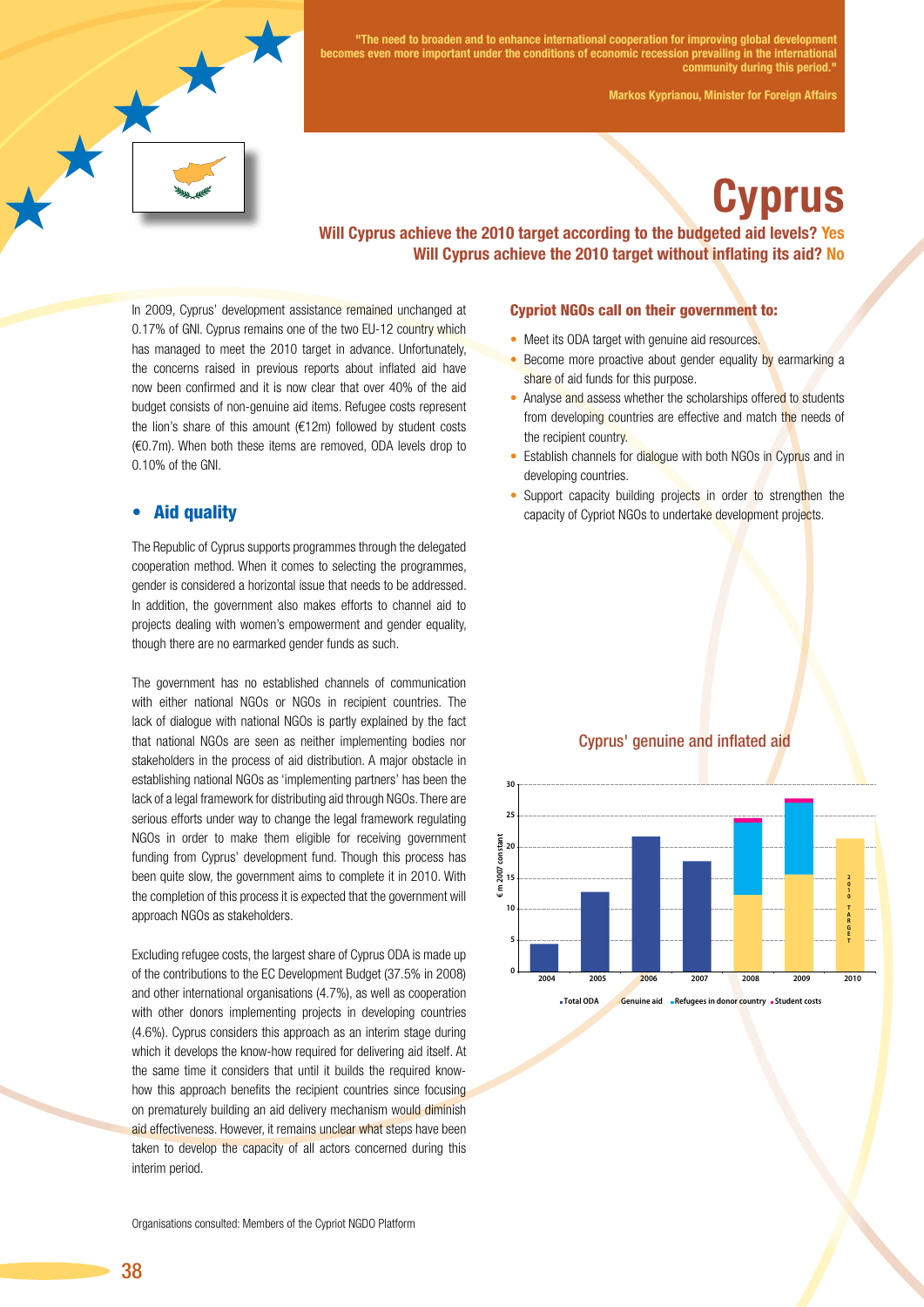"I believe that the Senate with its adoption of the Bill on Development Cooperation and Humanitarian Assistance sends an important message, unambiguously conirming that the Czech Republic takes international development cooperation and humanitarian aid seriously, with a long-term perspective, stressing its predictability."

Jan Kohout, Minister of Foreign Affairs, April 21st 2010

# Czech Republic



Will the Czech Republic achieve the 2010 target according to the budgeted aid levels? No Will the Czech Republic achieve the 2010 target without inflating its aid? Unlikely

Oficial igures show that in 2009 the Czech Republic provided 0.12% of its GNI in aid. This is the same level of ODA provided in the last 4 years and confirms the lack of progress towards the 0.17% target. Relative aid levels have not dropped in the last year, which is mainly because of the GNI reduction as a result of the economic crisis. However, in absolute terms ODA has contracted from €173m in 2008 to €161m in 2009.

### • Aid quality

2009 was significant for the Czech Republic as the country held the EU Presidency that year. Despite the fall of the government during the Presidency, the Czech Republic performed well and the visibility and capacities of development cooperation within the MFA were increased. Despite the interruption of the transformation process during the Czech Presidency, the second half of the year was dedicated to the introduction of the Act on Development Cooperation and Humanitarian Aid in the Parliament and to the preparation of the new "Concept on Czech Development Cooperation" 2011–2017 (i.e. development cooperation strategy), including the selection of the new geographic and sector priorities.

Consultations with Civil Society are now conducted on a more frequent and substantial basis, which demonstrates the increasing role of CSOs in Czech Development Cooperation. Since 2008, FoRS, the Czech platform of NGDOs, has observer status in the Czech Council on International Development Cooperation, which is an inter-ministerial advisory body to the MFA. In 2009, FoRS was consulted during the preparation of the two important documents specified above, the Act and the Strategy. Czech NGOs have been highlighting the issue of gender for some time and it has now been included in the new development Strategy as a cross-cutting issue.

Development cooperation continues to be part of Czech Foreign Policy. Some of the current top recipient countries, such as Serbia, Bosnia and Herzegovina or Moldova, demonstrate that existing political and economic relations prevail over socioeconomic or human development indicators when it comes to ODA allocation. From 2011, the government is likely to decrease the number of "programme" countries from 8 to 4 following the recommendations of the OECD and the World Bank. Yet, only one of these countries is a Least Developed Country, Ethiopia, which shows that fighting poverty in the poorest countries is not an important criterion for the government.

#### Czech NGOs call on their government to:

- Ensure steady increases in absolute and relative ODA numbers, and binding schedules for achieving the ODA targets.
- Increase the funding for Least Developed Countries and Low Income Countries.
- Take a gender perspective into account in all programmes and projects of development cooperation from their inception to their final evaluation.
- Increase the proportion of bilateral aid and implement the system of multi-year financing of bilateral cooperation projects.
- Conduct regular evaluations and publish evaluation reports in order to ensure transparent Czech development cooperation.

### **Czech Republic's genuine and inflated aid**

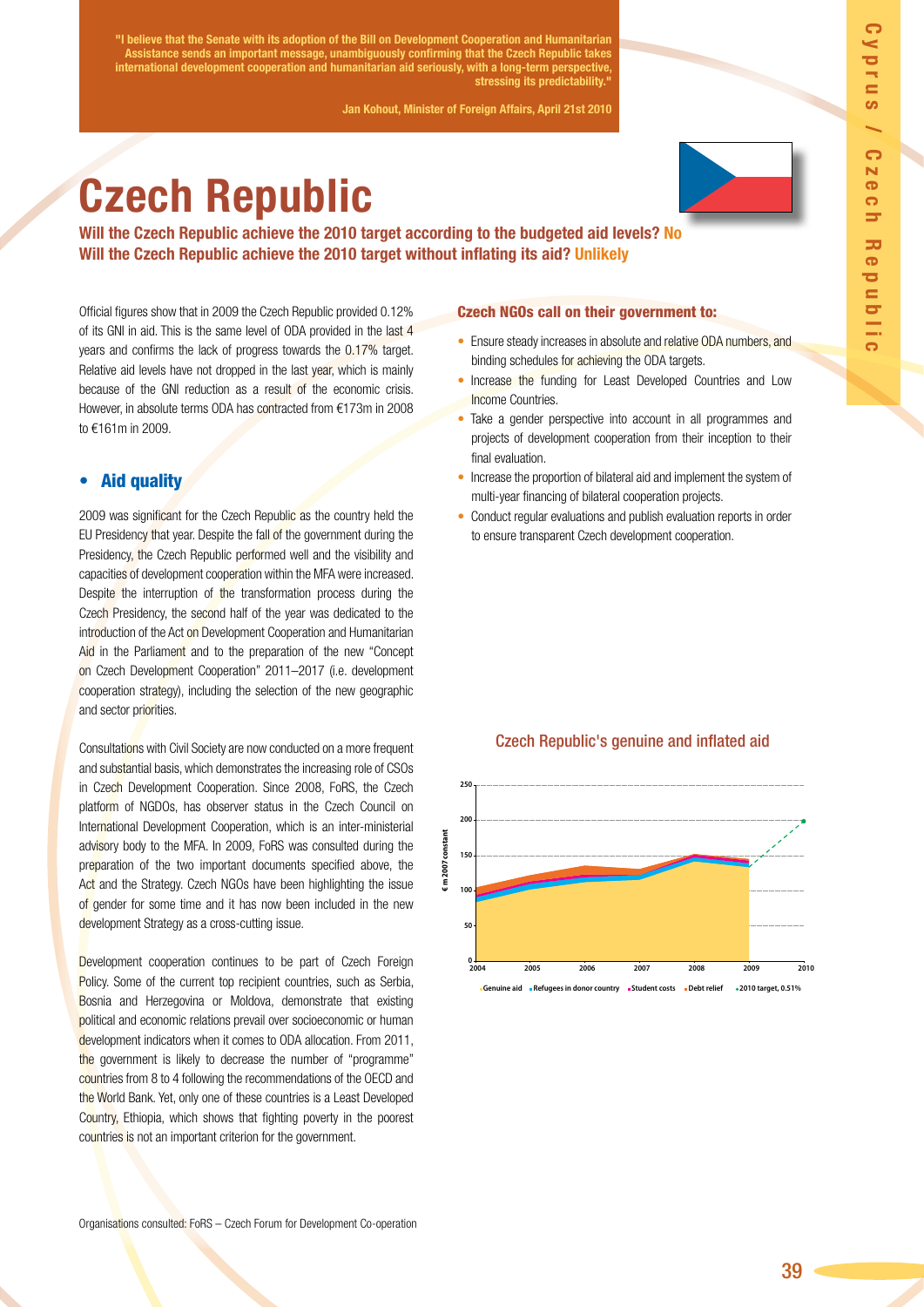

Andrus Ansip, Prime Minister

**Estonia** 

# Will Estonia achieve the 2010 target according to the budgeted aid levels? No Will Estonia achieve the 2010 target without inflating its aid? No

In 2009 Estonia provided €14m in aid, down from €16m in 2008. As a consequence of the impact of the crisis, ODA as percentage of GNI increased from 0.10% in 2008 to 0.11% in 2009. The government expects aid levels to remain stable in 2010, and to start increasing again in 2011. This means that the 0.17% target will not be met in 2010. Among the oficial 2009 aid igures, the government reports close to €0.1m in refugee and student costs. Though relatively small, the figure set a negative precedent in terms of aid inflation.

# • Aid quality

Estonia does not have a system in place to consistently evaluate the content and effectiveness of development projects. For several years, civil society and other actors have condemned this problem, but no actions to address it have been taken to date.

Gender is a priority content area in the national plan for development cooperation, but despite occasional political statements on the importance of global gender issues there is still low political will to create a gender strategy. The implementers of development cooperation also have low awareness of gender issues. Gender indicators are not a requirement for most projects and it is not clear how many resources are earmarked for dealing with this topic. As two thirds of Estonia's ODA is spent through multilateral EU channels, it is dificult to assess expenditure on gender issues. Looking at the MFA budget for development cooperation and humanitarian aid, merely 7% of all ODA spending was on gender-related activities.

Some other priorities in the national development plan include sustainable development and climate finance. The government takes the Paris declaration principles into account in its policies, but there are no separate and concrete tools for guaranteeing ownership, harmonisation and accountability in these fields. Estonia only reports climate spending as ODA by OECD-DAC criteria and does not collect data on non-ODA climate financing, which makes it dificult to monitor the country's total activities in this area. Estonia has committed to support climate financing with 3 million EUR between 2010 and 2012, but it is not yet clear where this money will come from.

Technical assistance is another focus of work in Estonia's development cooperation. The government has not defined any guidelines to improve donor coordination of technical assistance, but it generally follows the EU Code of Conduct on Complementarity and Division of Labour in Development Policy. Technical assistance is not jointly selected and managed with partner countries, but it is

Organisations consulted: Estonian Roundtable for Development Cooperation (AKU).

demand-driven and based on the recipient country's development plan. Moreover, the applicant must have a partner organisation in the recipient country. Estonia's technical assistance is focused on increasing the administrative capacity of its partners, but most of the cooperation is short term.

#### Estonian NGOs call on their government to:

- Adopt a legally binding timetable for reaching its ODA commitment by 2015.
- Move support from short to long term technical assistance (TA) projects, find more effective alternatives to TA and reduce the proportion of TA.
- Commit to regular evaluations of aid activities and their effectiveness.
- Increase ODA spending on women's empowerment and introduce gender indicators to evaluate development aid.
- Establish clear and concrete mechanisms for quaranteeing the ownership, harmonisation and accountability of climate finance.
- Increase spending on climate change relief from sources of finance additional to ODA.



#### Estonia's genuine and inflated aid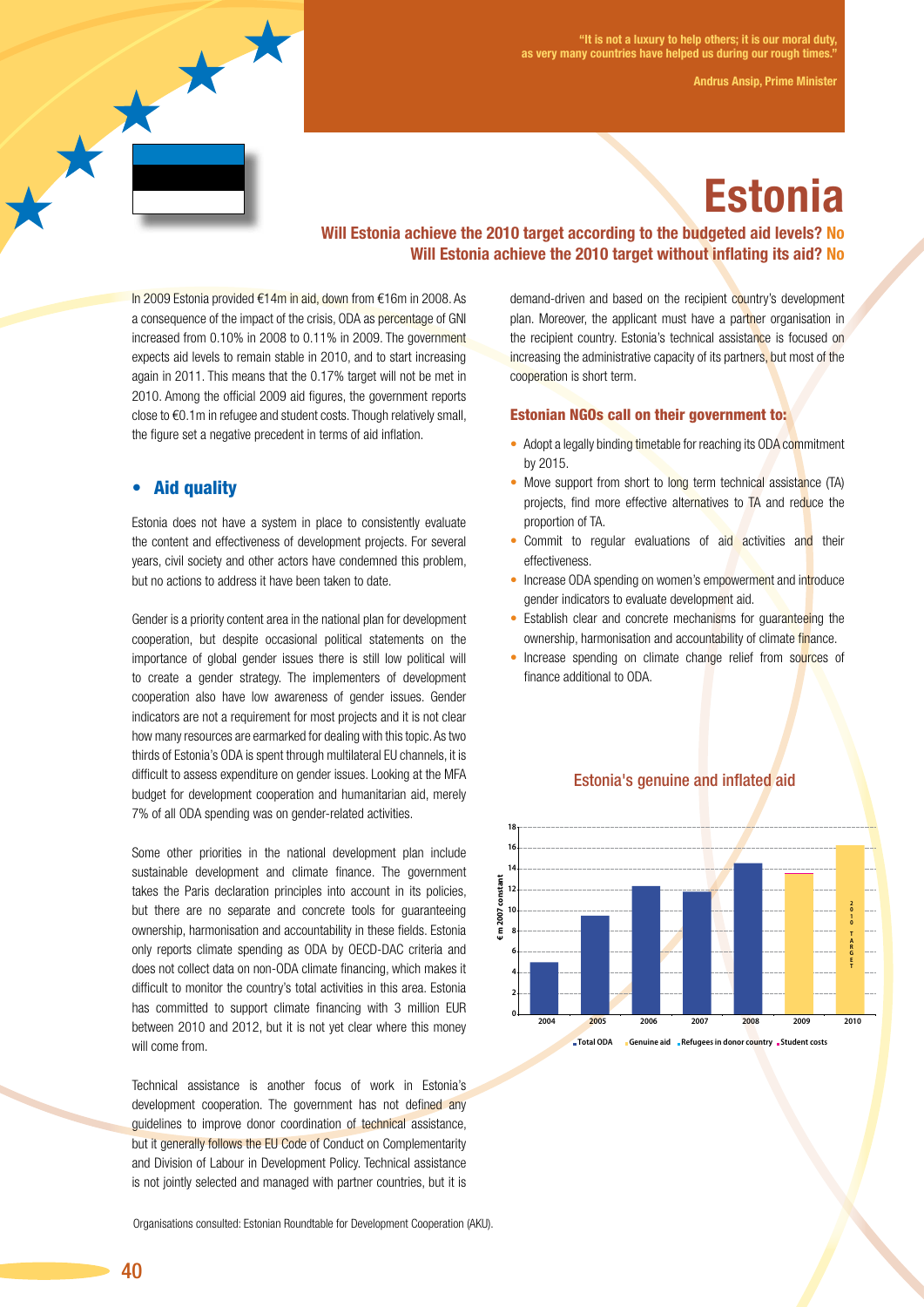m

László Várkonyi, State Secretary

# **Hungary**

Will Hungary achieve the 2010 target according to the budgeted aid levels? No Will Hungary achieve the 2010 target without inflating its aid? No

In 2009, Hungary increased ODA levels to 0.09% of GNI, up from 0.08% in 2008. However, bilateral ODA has almost disappeared, with the exception of international obligations in Afghanistan. Moreover, there is no roadmap for reaching the ODA commitments, nor any clear focus on Hungary's contribution to reaching the MDGs. Non-genuine aid items are included in the figures, but given the lack of information available, it is unclear which items refer to which year and what the real percentage is. Scholarships are increasingly being reported, as well as "democracy support", however the specific purpose, content and methodology for evaluation and impact assesment is missing.

# • Aid quality

Gender equality and women's empowerment is not a priority for the Hungarian government. To date there are no gender plans, strategies or indicators in the framework of development assistance. Information about development cooperation is not fully accessible, sufficiently disaggregated or accurate. Furthermore, statistical background data is not provided alongside the scarce data available, which makes the analysis of the information very difficult. National legislation provides for free access to information, but on some occasions it has been necessary to remind officials of this right. There are also many exceptions, such as a rather flexible understanding of trade secrets, which can be used as an argument to deny access to some information.

Hungary does not have a clear framework for ODA allocation, but current trends indicate that poverty reduction is not a priority. Approximately 78% of all bilateral ODA is allocated to five countries: Afghanistan, Ukraine, Serbia, Kosovo and Montenegro. Only one of these, Afghanistan, is an LDC. China and Georgia are also important recipient countries. In addition, most bilateral aid has not been proven to target the MDGs or sectors supporting basic services. Consequently, it seems clear that aid is mostly provided in line with foreign affairs, migration and economic priorities.

#### Hungarian NGOs call on their government to:

- Increase the share of bilateral aid and genuine aid.
- Assess aid effectiveness and improve aid quality by implementing mechanisms for the monitoring and evaluation of aid programmes, including indicators on gender equality and ecological sustainability.
- Provide disaggregated data in order to measure impact on gender equality.
- Improve access to development data, statistics, reports and project evaluations. Transparency should be reinforced with the elaboration of a database and the establishment of a documentation centre, including comparable and disaggregated data each year.
- Create a legislative framework for ODA with the involvement of all relevant stakeholders.
- Allocate ODA based on poverty reduction priorities, increase support to LDCs and provide more predictable aid.





Organisations consulted: Hungarian Association of NGOs for Development and Humanitarian Aid (HAND)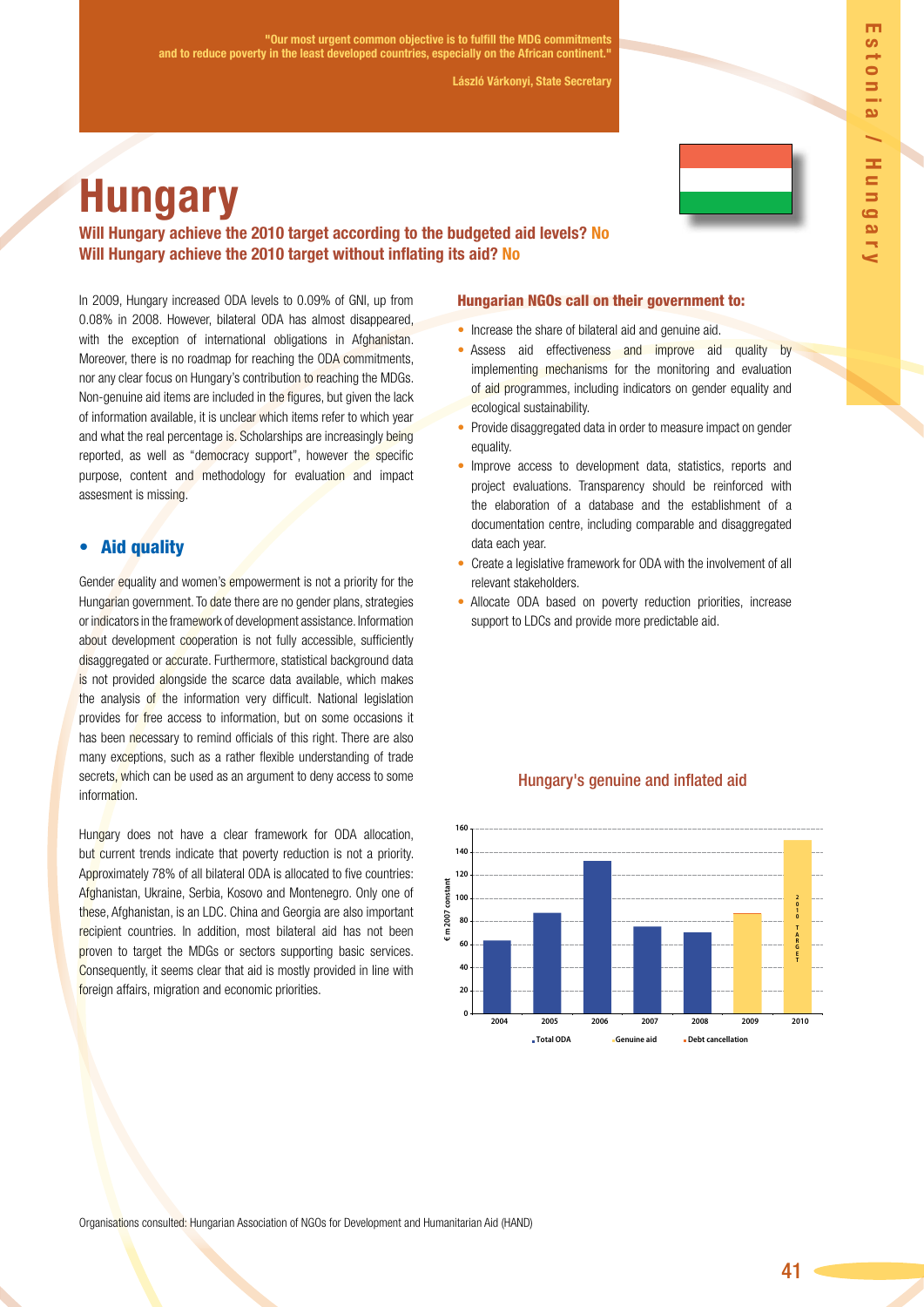

"Even though the inancial crisis has negatively affected Latvia's development co-operation policy, we have learnt a lot from it. At the same time, this cannot continue in the long term because we risk los our expertise capacity.

Evija Dumpe, Deputy Director, Department for Economic Affairs and Development Cooperation

# Latvia

# Will Latvia achieve the 2010 target according to the budgeted aid levels? No Will Latvia achieve the 2010 target without inflating its aid? No

Latvia has been one of the European countries most severely hit by the economic crisis. In 2009, most of the development budget, with the exception of contributions to multilateral mechanisms, was suspended. The total budget was significantly reduced, but as it was already small, absolute aid igures remained around €15m. Aid as a % of the GNI increased slightly from 0.07% to 0.08% as a consequence of the shrinking level of economic output.

# **Aid quality**

The government discloses a significant amount of information on development assistance and a fair amount of it is available online. Nonetheless, it is difficult to find detailed documents on the criteria used to evaluate projects or the evaluations themselves. Better disclosure and dissemination of information, particularly information on the evaluation of development assistance, should help to improve the quality of Latvia's development co-operation.

Democratic ownership is another area in need of further efforts. Although the Department for Economic Affairs and Development Cooperation says that it prioritises the needs and interests of partner countries, there are very few mechanisms that ensure or monitor this. When announcing tender competitions, the government should ask for more detailed information on how each project addresses the priorities of the partner-country and include this type of criteria when it evaluates the results.

Under the current circumstances in Latvia, it is crucial to raise public awareness about the importance of development co-operation. A better informed civil society would not only make the ministry more accountable but also make sure that the flow of bilateral development aid is resumed soon and the absolute volume of Latvia's ODA increases in the coming years.

The principle of gender equality does not play a significant role in Latvia's development co-operation policy as a whole. In the past, there have been a few projects specifically targeting women, but there are no real gender-based indicators used in project evaluations. In grant applications, potential project implementers do have to explain how they plan to take the special "needs and wants of men and women" into account.

#### Latvian NGOs call on their government to:

- Strive to reach the 0.33% target by 2015.
- Be careful not to politicise its aid.
- Implement a monitoring system to ensure that ODA targets the priorities of partner countries.
- Implement an effective evaluation system and publish the evaluations conducted by the MFA.

#### Latvia's genuine and inflated aid

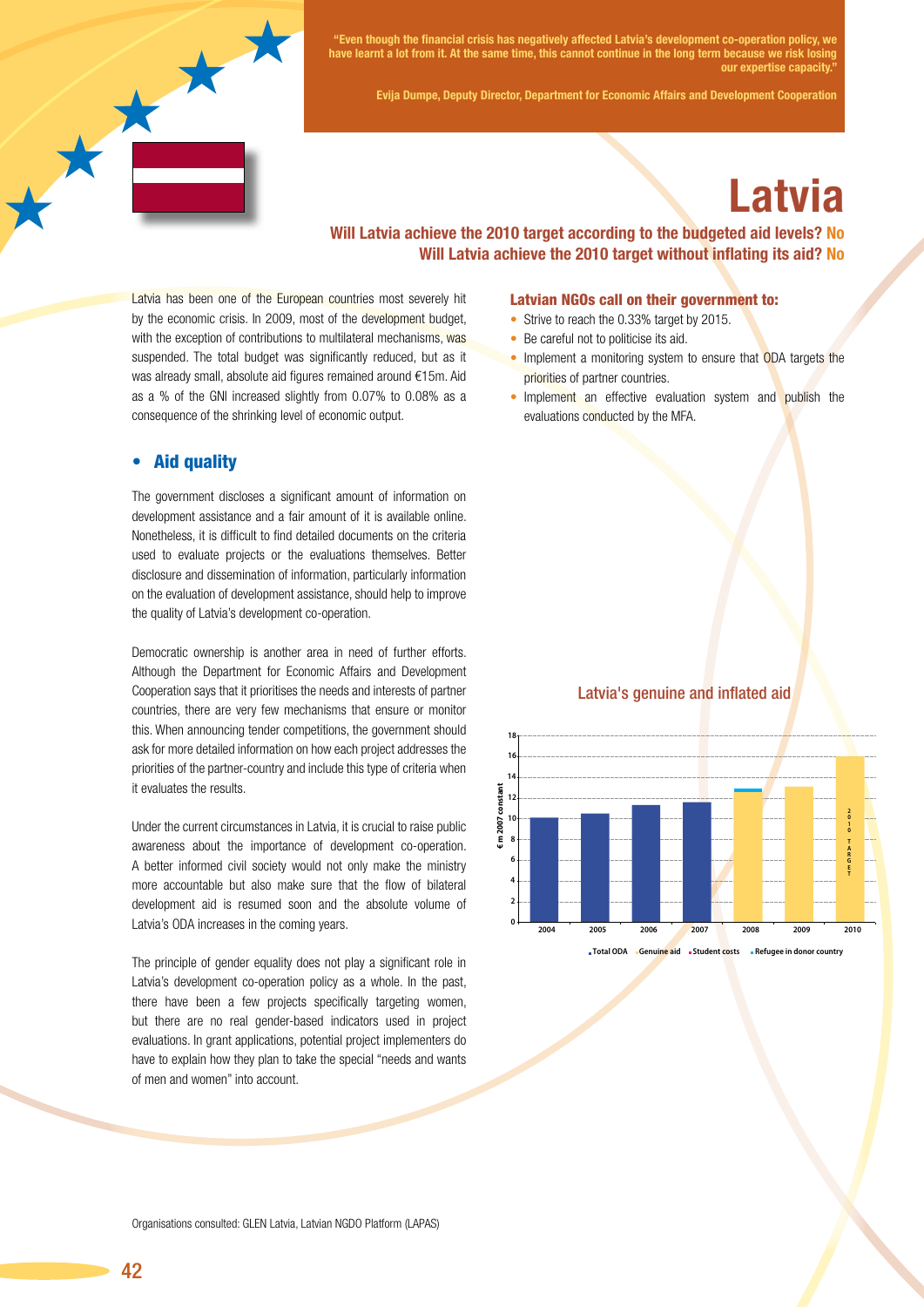"Our state will take the lead in gender equality"

Dalia Grybauskaitè, President of the Republic of Lithuania

# Lithuania

Will Lithuania achieve the 2010 target according to the budgeted aid levels? Unlikely Will Lithuania achieve the 2010 target without inflating its aid? Unlikely

The Republic of Lithuania has stated that it will strive to achieve the commitments to provide 0.17% and 0.33% of GNI by 2010 and 2015 respectively. In 2009, the Government provided €30m in ODA, amounting to 0.11% of the GNI. In absolute figures, Lithuania's aid levels plummeted below 2007 levels. Although the 2009 figures represent a €4m drop from €34m in 2008 to €30m in 2009, ODA as a percentage of GNI remains at 0.11% for the third year in a row. This is, however, the result of the impact of the financial crisis on the GNI, and it is worth noting that Lithuanian ODA is inflated with student costs. If Lithuania wants to reach its 2010 target, genuine aid levels must increase from €30m to €46m.

Lithuanian NGOs acknowledge the efforts of the Lithuanian government in 2009, but also remind the government that more efforts and extensive increases will be needed in the coming years if it wants to fulfil its 0.33% target by 2015.

# • Aid quality

Lithuanian ODA is granted in 5 priority cooperation areas: the promotion of democracy, rule of law and human rights, economic development, euro-integration processes and administrative capacity building. Given the rather small allocations for bilateral development cooperation and democracy promotion programmes (€2m), further division under vertical priorities is regarded as hair-splitting.

National CSOs are advocating for a greater relevance of gender equality in development policies. The opening of the European Institute for Gender Equality last December and the Lithuanian Presidency of the OSCE in 2011, represent an excellent opportunity to work and make progress on gender issues. CSOs are hoping to translate this opportunity into a development practice by harnessing the existing momentum and using it to reinforce the role of gender issues in the new law on Development Co-operation and Humanitarian Aid the government is currently drafting.

There are no accountability or evaluation mechanisms in place to guarantee that Lithuanian aid is being effective in fighting poverty and fostering development. Mutual accountability has never been a subject of public debate and aid is generally perceived as an instrument of foreign policy. The government also fails to evaluate its development policies and programmes, constraining progress on democratic ownership and accountability.

The government needs to make further efforts to improve transparency and data available on development policies and ODA flows. There is insufficient information published through the Internet, and activity descriptions do not include analytical data. For instance, a simple breakdown of aid figures per project is still unavailable and national CSOs face significant problems when trying to scrutinise Lithuanian ODA.

Lithuanian ODA focuses on areas where it has a comparative advantage and the main recipients are: Afghanistan, Georgia, Belarus, Moldova, and Ukraine. Thematic priorities reflect the European Neighborhood Policy, but show little commitment with general poverty reduction goals. This is further confirmed by the fact that Lithuanian ODA has a strong focus on neighbouring countries and only includes one LDC, Afghanistan (€0.8m), which despite being an LDC is a recipient country defined along strong geopolitical lines.

### Lithuanian NGOs call on their government to:

- Set clear and transparent criteria for the selection of geographical and thematic priorities in drafting the Law of Development Cooperation and Humanitarian Aid replacing the "Policy provisions of Development Cooperation of the Republic of Lithuania in 2006-2010".
- Introduce legislation setting quaranteeing steady annual increases in order to fulfil its international commitments (0.33% of the GNI by 2015) and improve the predictability of aid flows.
- Ensure specific dialogue meetings with the participation of CSOs in policy construction process and formulate a distinct gender equality, sexual and reproductive health and rights strategy.
- Start regular external evaluations of Lithuanian ODA programmes' results and achievements and make the results public.
- Provide development assistance according to poverty reduction goals and ensure sufficient additional (non-ODA) budget for climate and security related issues.



**35 40 45** 

#### Lithuania's genuine and inflated aid

**0 5 10 15 20 25 30 2004 2005 2006 2007 2008 2009 2010 € m 2007 constant Total ODA Genuine aid Student costs 2 0 1 T A R G E**

Organisations consulted: LITDEA - National NGO network for development education and awareness-raising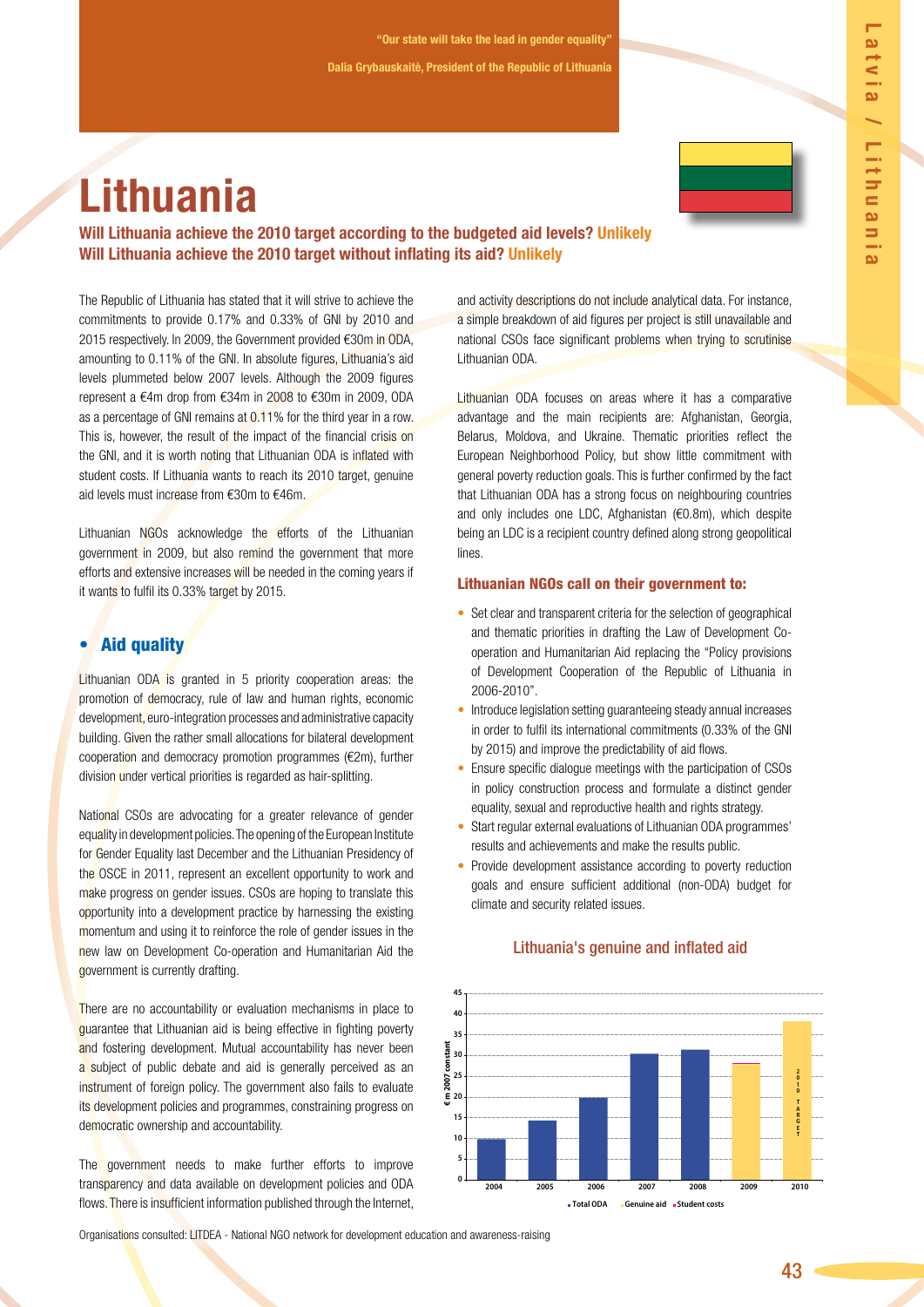NGOs from the umbrella organisation SKOP (www.skopmalta.org) say the government has failed to comply with its request to publish "a clear and transparent breakdown of its ODA expenditure." [...] "Given the lack of data, SKOP is nt on Malta's aid delivery in 2007. However, SKOP encourages the governn positive track record of 2005, while publishing a clear and transparent report of ODA igures."

To date, the Maltese government has still not issued a breakdown of its ODA ex

Matthew Vella - Development NGOs call on Malta to publish aid igures, Malta Today, April 9th 2008

# Malta

# Will Malta achieve the 2010 target according to the budgeted aid levels? No information available Will Malta achieve the 2010 target without inflating its aid? No

Official figures show that in 2009 Malta maintained ODA levels at 0.20% of GNI, the same figure as in 2008. However, there are no traces of the 43% ODA budget increase announced last year. Moreover, national NGDOs are concerned about potential aid inflation, mainly through the reporting of expenses related to irregular migration and students from developing countries as ODA. Unfortunately, detailed information has not been made available and the real extent of the problem remains unclear.

### • Aid quality

Malta's Overseas Development Policy (Oct. 2007) includes a short section on gender equality (section 3.9, p.18). The government states that it shares the view of civil society that fostering gender equality is crucial for poverty reduction, economic growth, peacebuilding and security. National CSOs consulted in Malta are unaware of programmes or initiatives to implement policy-related genderspecific development measures, but have commented that the Ministry for Foreign Affairs supported a number of gender-related development initiatives organised by the "STOPoverty! Neqirdu l-Faqar!" Campaign (Malta's GCAP) and SKOP.

Aid transparency is one of the main challenges in Malta. Despite several requests from national NGDOs, the national platform (SKOP) and the Maltese AidWatch working group over the past years, and the commitments made by the government, a breakdown of aid igures has never been made available. In 2008, the information was demanded in parliament, but in reply, only the overall total figure was provided. The government argues that since Malta is not a member of OECD-DAC, it is not legally obliged to release detailed data on development related spending. However, transparency and the right of access to public information is a basic civil right which should not be ignored.

Over the past two years, the Ministry of Foreign Affairs and SKOP have engaged in structured dialogue which has contributed to improvements in terms of collaboration and exchange of opinions. However, the national platform and its members hope for further structured collaboration and the development of an equal partnership for development between the government and civil society. It is felt that the government could make better use of the expertise, experience and networking of Maltese NGDOs. This could enhance the government's efforts in development cooperation, which are limited at present due to the lack of human and financial resources.

Despite the oficial commitments to meeting the Millennium Development Goals and a moderate increase in staff working on development issues, the failure to ensure sufficient resources on development-related matters from the government's side concerns SKOP.

#### Maltese NGDOs call on their government to:

- Improve transparency by providing a clear breakdown of ODA figures.
- Make a clear distinction between development funds and budget related to irregular immigration, and do not apply conditionality and implement the principle of untied development aid.
- Support the role of CSOs, especially in the South, by expanding consultation processes and increasing financial support, and by supporting the capacity building of Maltese NGDOs.
- Develop clear criteria and processes with regards to project selection, expenditure and evaluation.
- Devise a development strategy with poverty reduction goals as the main criterion for the allocation of aid and a specific focus on gender-related issues.
- Continue building up development structures and capacity in order to improve efficiency and transparency.



#### Malta's total oficial development assistance

Organisations consulted: SKOP – AidWatch Working Group and its members: Inizjamed, KOPIN.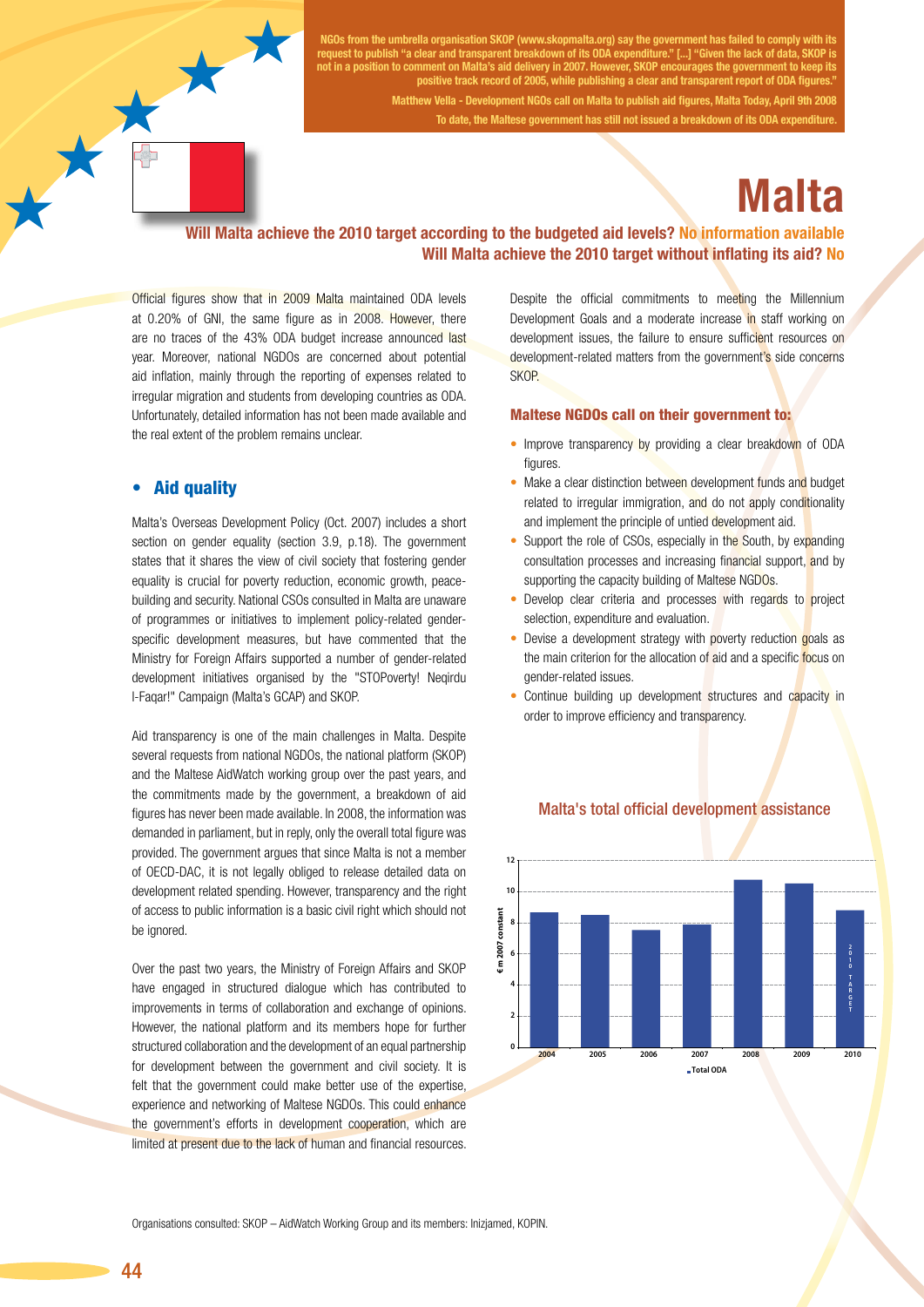"Poland is a large country. We are the 18th biggest economy in the world and the 6th biggest in the EU. If we have ambition to play an important role, we have to be a substantial donor."

Paweł Wojciechowski, Deputy Minister of Foreign Affairs

# Poland

# Will Poland achieve the 2010 target according to the budgeted aid levels? No Will Poland achieve the 2010 target without inflating its aid? No

In 2009, Poland provided 0.08% of its GNI as ODA, the same level as the previous year. With only one year to go, it is clear that Poland will fail to reach its target of 0.17% of GNI by 2010. Additionally, close to 9% of the country's ODA was made up of student and refugee costs. When this is discounted, Poland's genuine aid amounts to only 0.07% of the GNI. The failure to increase aid levels in the past year shows that Poland is failing to pull its weight as one of the biggest economies in Europe.

# • Aid quality

Polish ODA is strongly driven by political interests. Most of the aid is allocated to four target countries of the EU Eastern Partnership  $(EqP)$  – Belarus, Ukraine, Georgia and Moldova – with the aim to foster their integration with the European Union. Poland's priority countries for aid expenditure also include Afghanistan and Angola. Afghanistan, the only LDC among the priority countries, accounts for 30% of bilateral ODA and is managed mostly by the Army Provincial Reconstruction Team. Development assistance to Angola in 2009 was mostly made up of loans tied to domestic interests. The same happened with China, which despite not featuring as a priority country, has in fact been the largest recipient of bilateral aid since 2007. Aid to China is provided with the objective of promoting exports.

The relationship between the Polish government and NGOs is getting worse. Consultation processes can be better described as a public relations exercise orchestrated by the government, rather than as a real effort to promote the principles of democratic ownership. The Polish government treats NGOs mainly as implementers of development projects. To date, the process of consultation feels completely artificial and NGO contributions are not usually taken into account. Moreover, NGO initiatives to discuss policy documents have been ignored. At present there are no mechanisms of consultation with partner countries whatsoever.

The 2003 Polish Aid Strategy includes limited wording about gender equality, but this has not been translated into practice (no earmarked budget lines, priority sectors, indicators for evaluation or any detailed information on the ODA volumes allocated to gender). As the MFA stated in a recent letter: "the drafting of a gender strategy for Polish aid is not possible, among others, because of the cultural differences in the partners' countries and the fact that the sustainable approach to development is per se mainstreaming gender equality and women's empowerment into development practices". This shows a total lack of understanding and recognition of gender equality and women's empowerment in the context of development.

#### Polish NGOs call on their government to:

- Establish a binding timetable to reach its aid commitments.
- Focus aid on poverty reduction and align development aid to universally agreed sets of standards on development cooperation, including the Paris Declaration and AAA.
- Introduce a strategy on development cooperation requiring the MFA to put a greater focus on poverty, rights and democratic ownership. Poland should also introduce proper legislation in order to be able to implement this strategy.
- Start mainstreaming gender equality and women's empowerment in all development practices.
- Align ODA with partner countries' priorities and improve dialogue with them.
- Ensure transparency and cross-sector dialogue beyond the current promotion of aid programmes.
- Join the OECD DAC.



#### Poland's genuine and inflated aid

Organisations consulted: Grupa Zagranica (Polish platform), including: Polish Humanitarian Action, Polish Green Network and the Institute of Global Responsibility.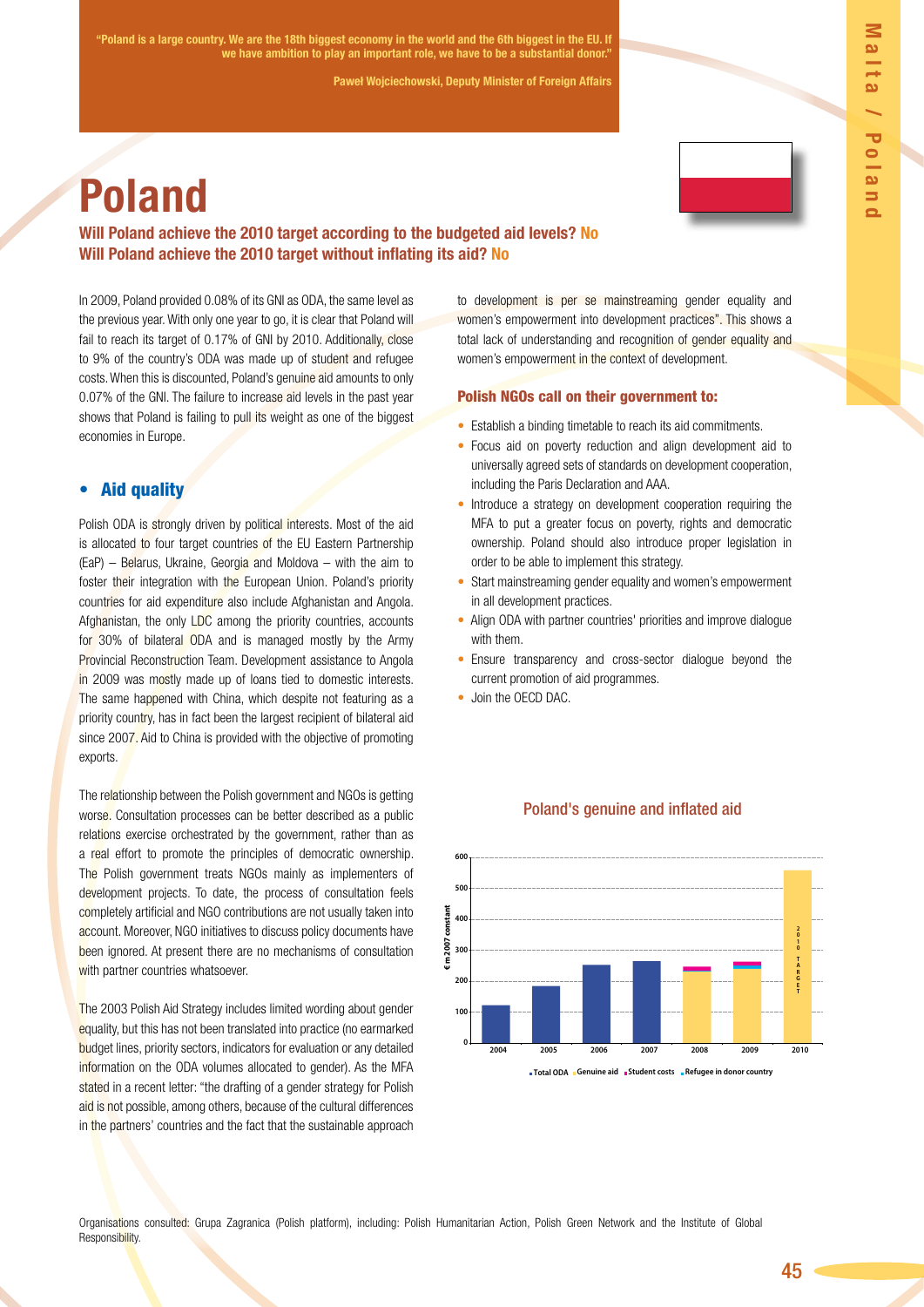

"There is no better answer to the many challenges and problems that we face internationally than solidarity. Sooner or later we will all be faced with dificult problems to solve. But then, with partners on our side, or the international community as a whole, no dificulty will be impossible to overcome.''

Traian Basescu, President of Romania, January 2010

# Romania

# Will Romania achieve the 2010 target according to the budgeted aid levels? No Will Romania achieve the 2010 target without inflating its aid? No

2009 in Romania was both an electoral and a "crisis" year, which influenced the Romanian ODA budget. Overall ODA dropped from €94m in 2008 to €91m in 2009. Most of this represents the obligatory contribution of Romania to the EU development cooperation budget. Nervertheless, the Ministry of Foreign Affairs (MFA) ODA budget for 2010 for bilateral aid doubled, from €1.9m to €3.8m.

Renewed intentions to revise existing legislation foresee the establishment of an Implementation Unit within the ODA Division of the Romanian MFA with the aim to bring more autonomy to the programming and implementation of national policy for development cooperation. Everything depends on the revision of the legislation (HG 747/2007) which, since the end of 2008, has been blocked within the MFA.

This positive trend does not mean that Romania will even come close to achieving the 0.17% of GNI target in 2010. Political will is missing. For instance, there is no reference whatsoever to development cooperation in the foreign affairs programme of the new government for the period 2009-2012.

In terms of inflated aid in 2009, student costs (almost €21m) and debt relief  $(€1.9m)$  continued to be counted as ODA. When discounted, Romania sees the ODA igure dropping to 0.06% of its GNI.

### • Aid quality

For 2010, the MFA has committed to being more proactive in providing information on ODA to the public and sharing it with the parliament and other institutions. Information available on the ODA dedicated website is scarce, as a relection of the limited number of development programmes and seemingly absent programming exercises. No reporting of the assistance awarded to priority countries (Georgia, Republic of Moldova and Serbia) has been released by the MFA. The process of decision-making in development cooperation in Romania is confusing and opaque.

The MFA's ODA budget for bilateral aid in 2010 is €3.8m of which €2m has been speciically allocated to the Republic of Moldova. Additionally, in a surprise move during his visit to Chisinau at the end of January 2010, the Romanian president announced supplementary aid to the country worth  $\epsilon$ 100m over the next 4 years. This shifts substantial resources and attention to development assistance for the neighbouring state which is politically and historically important

to Romania. The €100m will be managed directly by Romanian line ministries, which indicates a certain possibility of tied aid.

According to the National Development Strategy, development education is a particularly important field of development cooperation policies, although in 2009 the MFA continued to provide little support for development education at national level. In order to achieve its own commitments to awareness raising at home, Romania continues to rely heavily on Romanian NGOs accessing EU funding. In 2010 the situation is likely to worsen, with even less public funding allocated.

#### Romanian NGOs call on their government to:

- Adopt the legislative and institutional changes (HG 747/2007) needed for Romania to actually implement its own development policy.
- Elaborate transparent annual and multi-annual programmes and provide an adequate ODA budget to match its commitments in the field of development cooperation.
- Improve aid transparency and allow for genuine and effective consultation with civil society at all levels of policy-making.
- Ensure that the funds allocated for the Republic of Moldova are provided in accordance with the Paris Declaration and the Accra Agenda for Action.
- Support and coordinate a multi-stakeholder process to reach a common understanding of development within the national context and elaborate a national strategy for development education.



#### Romania's genuine and inflated aid

Organisations consulted: FOND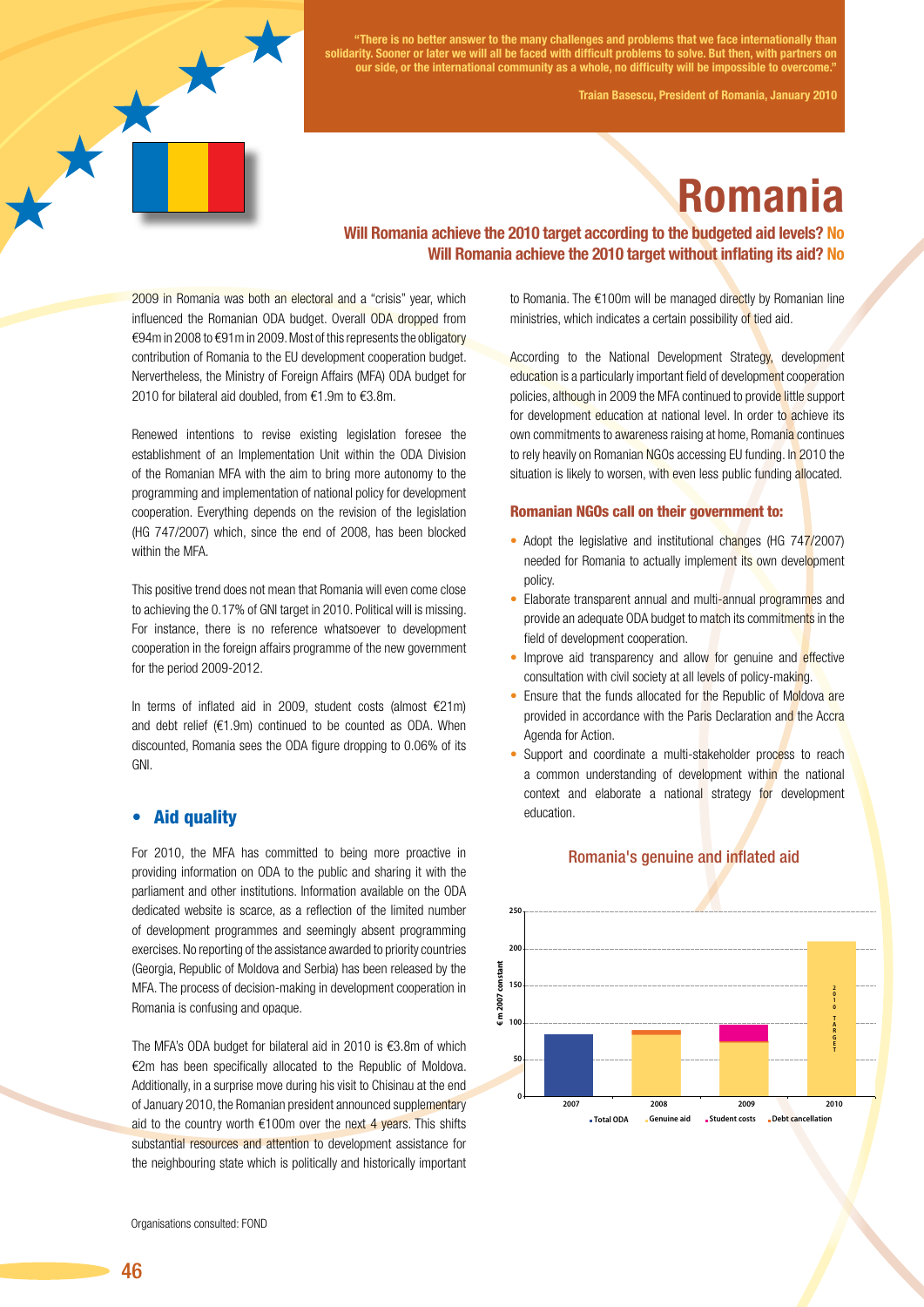"It is our responsibility to use the limited amount of bilateral ODA effectively in order to really help the people make a change and improve their lives."

Miroslav Laj**č**ák, Minister of Foreign Affairs

# Slovakia

# Will Slovakia achieve the 2010 target according to the budgeted aid levels? No Will Slovakia achieve the 2010 target without inflating its aid? No

In 2009, Slovakia decreased its aid levels to 0.08% of the GNI, down from 0.10% the previous year. The drop from €65m in 2008 to €54m in 2009 is explained by the lack of debt relief. Aid igures are also slightly inflated with student and refugee costs. On the positive side, the amount of bilateral ODA increased by  $\epsilon$ 2m over the last year, to reach €7.5m in 2009. Nonetheless, the economic crisis and slow progress over the last years mean that it will fail to fulfil its commitment to reach 0.17% of GNI by 2010. Current estimations predict that the 2010 aid level will be around 0.08% of the GNI.

# **Aid quality**

There is no specific gender strategy in Slovak ODA. Official regulations acknowledge the importance of the MDGs, but they do not prioritise gender equality or empowerment of women as development issues. The small size of the ODA budget and other priorities the country wants to address as a 'new donor' have contributed to the low profile of gender equality, which is not one of the main priorities even among national NGOs. Nonetheless, the government is using ODA money to fund a number of projects targeting women's empowerment. The government is also working on a country strategy paper for Afghanistan 2011 - 2013. Following the suggestions of national NGOs, this document will consider gender equality and women's empowerment as a cross-cutting issue.

Slovak NGOs consider that the geographical allocation and poverty focus of the aid budget are moving in the right direction. The medium-term strategy for Slovak ODA 2009-2013 deines two groups of priority countries: programme countries, Serbia, Afghanistan and Kenya, with higher priority and budget allocation; and project countries, including the LDCs Ethiopia and Sudan and other 4 LICs. Serbia remains the top recipient of ODA with 39% of project aid in 2009. At the same time, the list of recipient LDCs and LICs has increased in number, though its share of ODA only represented 24% of project aid in 2009.

Conversely, aid fragmentation is becoming a source of concern in Slovakia. With a small bilateral budget of €7.5m, Slovakia is funding 45 projects in 14 recipient countries. Most of this projects are being implemented in Serbia (11 projects), followed by Kenya (5), Afghanistan, Sudan and Bosnia (4 in each country). In addition, the destination of ODA in recipient countries shows that the government still needs to improve the poverty focus of aid flows. In 2009, only 13% of bilateral ODA was spent on health and education, 4% on social infrastructure and 5% for agriculture and food security, while 49% went to infrastructure and 11% for business activities.

#### Slovak NGOs call on their government to:

- Increase ODA despite the financial crisis (the developing countries will feel the impact of the crises more than developed crisis).
- Include gender equality and women's empowerment as crosscutting issues in country strategy papers for programme countries.
- Increase the poverty and MDGs focus of Slovak ODA, allocate at least 50% of project ODA to LDCs or other low income countries and limit the use of aid in pursuing foreign policy interests.
- Reduce fragmentation and transaction costs by defining a shorter list of priority countries.



#### Slovakia's genuine and inflated aid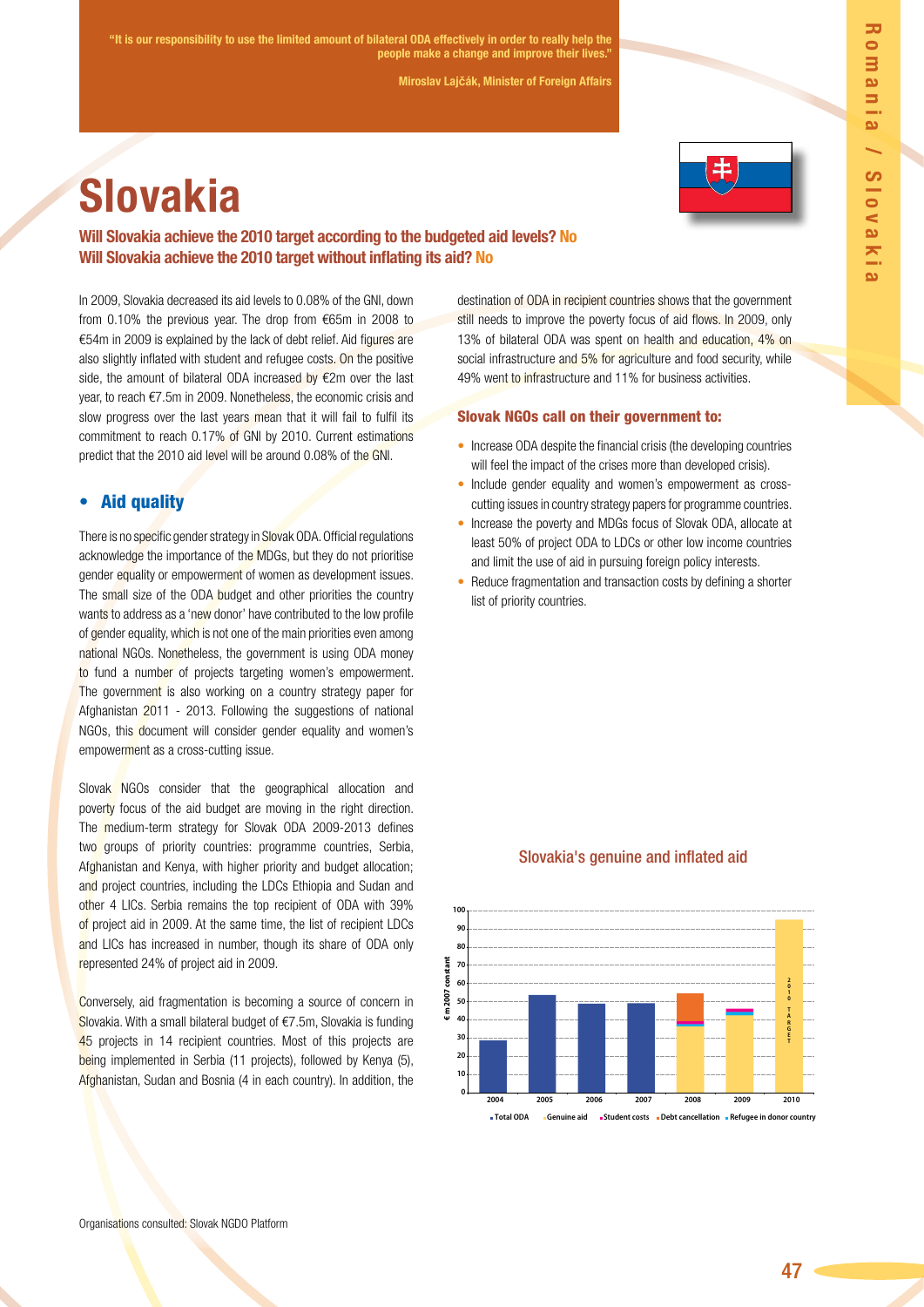

"Slovenia's foreign policy will [...] enhance the reputation of our country [...] by being involved in global efforts to tackle and eradicate poverty and environmental problems."

The Coalition Agreement on Cooperation in the Government of the Republic of Slovenia, 2008 – 2012

# Slovenia

# Will Slovenia achieve the 2010 target according to the budgeted aid levels? Possibly Will Slovenia achieve the 2010 target without inflating its aid? No

According to the figures provided, Slovenia increased its ODA by €51m or 0.15% of GNI in 2009. Therefore, it is still possible that the 2015 ODA target will be reached on time. However, much more political will and concrete measures, alongside annual binding timetables to demonstrate year-on-year budget increases, will be needed if SIovenia wants to fulil its international commitments.

Inflated aid represents at least 12% of ODA and is mostly related to refugee and student costs.

### • Aid quality

Gender equality and women's empowerment are a cross-cutting issue in Slovenian ODA. However, there is no gender strategy in place or effective evaluation mechanism to assess the gender dimension of development projects. Moreover, in 2009 no speciic funds were earmarked for gender projects and only 1.4% of ODA was allocated to such activities.

The government also needs to improve the level of transparency. There is no information available on negotiations and aid allocation processes, and the website of the Ministry for Foreign Affairs is not updated regularly. On the positive side, annual reports and reporting processes in general are improving. 2010, for instance, marked the irst time that a framework programme was prepared and made publicly available. Unfortunately, most key documents are only available in Slovenian, making it dificult for southern partners to access them. Although there is still plenty of room for progress, Slovenian NGOs have noticed a number of positive steps that have been taken in the previous year. NGOs are particularly looking forward to seeing a real transparent and participatory implementation of the promises made for 2010, including improvements in monitoring and evaluation, the move towards programme approaches and more ODA being channelled through CSOs.

Another important problem for Slovenian ODA is fragmentation. In 2009, 217 different activities/interventions were funded with ODA money in a total of 57 countries. The large number of recipient countries, coupled with a relatively small overall amount of ODA, means that Slovenian aid is deeply fragmented. Although Slovenia has selected its ODA priority countries, currently there are no other concrete guidelines and measures taken in order to reduce the level of fragmentation. Additionally, only 4.5% of bilateral ODA has been allocated to LDCs, which clearly indicates that poverty reduction is not the main goal of Slovenian ODA.

Consultations with national NGOs are still done on an ad hoc basis and are insuficient. CSOs are usually not involved in the strategic planning of ODA. Equally, no meaningful consultation process has been established with southern CSOs.

At present, there are no mechanisms in place to monitor and evaluate development programmes and projects. However, there are initiatives in place to improve monitoring throughout 2010. This has been welcomed by national NGOs.

#### Slovenian NGOs call on their government to:

- Prepare annual binding timetables to demonstrate year-on-year budget increases to achieve ODA commitments.
- Reduce inflation of aid by excluding refugee and student costs from ODA reporting.
- Take measures to reduce aid fragmentation and work towards the full implementation of the following principles: policy coherence for development, complementarity and division of labour, and coordination (3Cs).
- Improve consultation processes and involve CSOs and other relevant stakeholders in all strategic planning of ODA.
- Conduct independent external evaluations of ODA, and make sure that the process is participatory and transparent, and that the outcomes of the evaluations are made public.
- Provide more timely and detailed information on development aid flows, negotiations and procedures. Improve access to aid information also for southern partners and sign up to the International Aid Transparency Initiative (IATI).



#### Slovenia's genuine and inflated aid

Organisations consulted: Sloga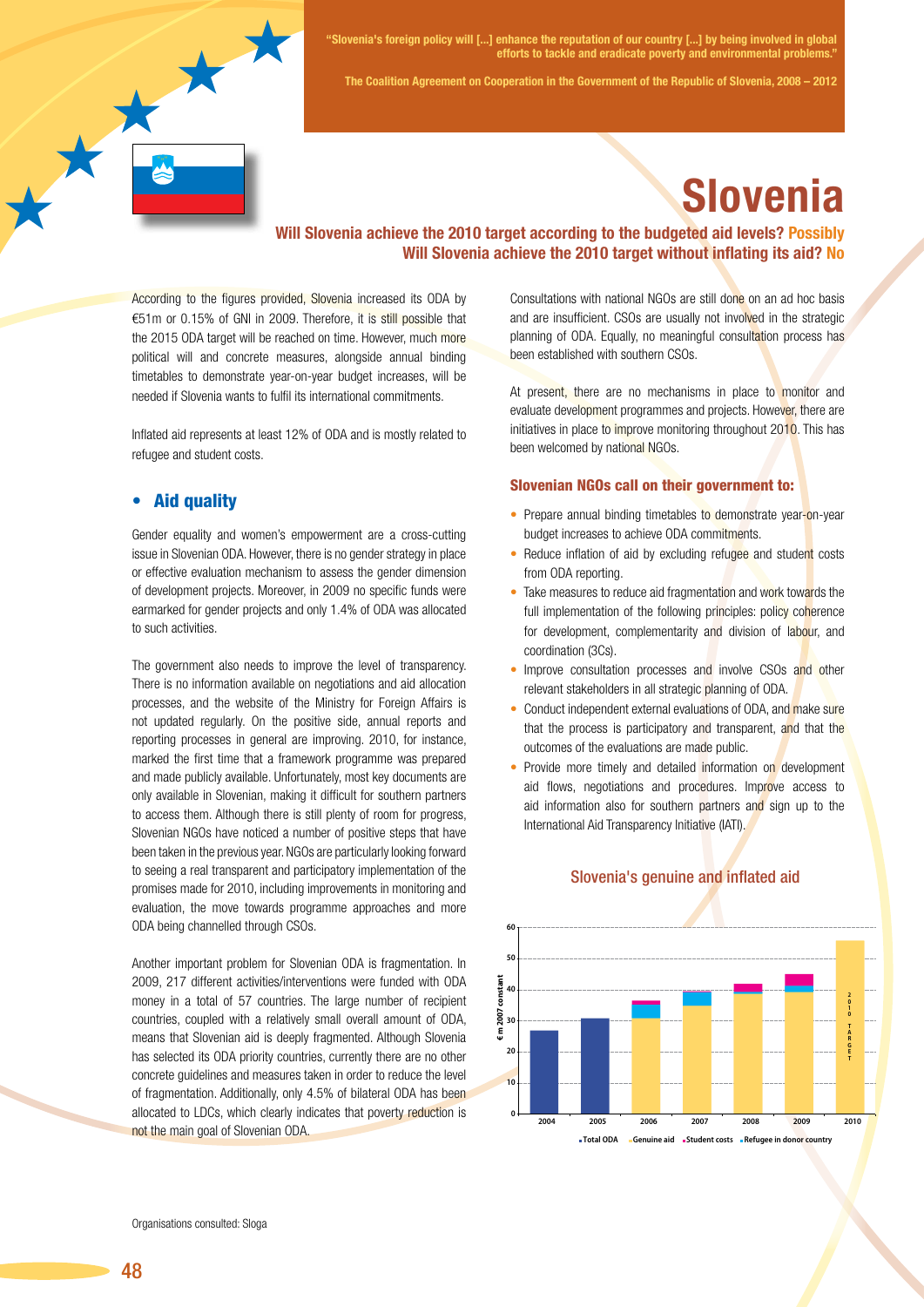# Note on methodology and data sources

All 2009 data for EU countries comes from the OECD press release of April the 14th, the DAC reference statistical tables published on the same day, the OECD online database and the Commission staff working paper SEC(2010) 420, published on April the 21st 2009.

Data for previous years comes from the same data sources. In order to compare across years, data for EU members reporting to the OECD DAC was extracted in 2007 constant prices and then transformed into Euros, using the oficial OECD annual exchange rate. Data for EU countries not reporting to the OECD DAC was taken from the Commission working paper and the national governments and transformed into constant prices using the deflators available at EuroStats.

Exchange rates: official OECD annual exchange rates have been used and, when not available, the annual exchange rates have been obtained from EuroStats.

Refugees and student costs: figures are based on the official 2009 government estimates obtained by national platforms from their governments. When not available, we have forecasted 2009 spending from existing trends. We used series in 2007 constant prices to forecast the amount for 2009, and then inflated the figures to 2009 prices using the OECD deflators and exchange rates.

Tied aid: reporting on tied aid is confusing because governments are free to report on the tying status of technical co-operation, which includes student costs. Likewise, reporting practices for refugee costs are not very clear. In order to work out genuine tied aid igures, national platforms asked their governments about their individual reporting practices on the issue and we have calculated the inal igure according to this information.

Transparency index: the transparency table on page 16 is based on a perception index compiled through questionnaires completed by national NGO platforms participating in this report. The questionnaire contained a total of 20 questions on: i) the level of pro-activity in implementing initiatives conducing to greater transparency; ii) the amount and type of information on development policies, figures and practices made publicly available; iii) the existence and maturity of independent evaluation mechanisms, as well as the dissemination of the results; iv) the level of openness for civil society participation in development processes; and v) the existence and level of progress over the last years. The answers to each of the questions were allocated to one of the five categories mentioned above and assigned a value of 0, 0.33, 0.66 or 1 depending on the answers. Subsequently, all questions were weighted and compared. The results were circulated among national platforms to improve the quality of the results, ensure comparability and make any necessary amendments.

# Acronyms

- AAA Accra Agenda for Action
- ACP African, Caribbean and Pacific countries
- ADA Austrian Development Agency
- AECID Spanish Agency for International Co-operation and Development
- **CSOs** Civil Society Organisations
- **DAC** Development Assistance Committee of the OECD
- DFID United Kingdom's Department for International Development
- EC European Commission
- EDF European Development Fund
- EU European Union
- EU-12 European Union new member states
- EU-15 European Union old member states
- FDI Foreign Direct Investment
- GDP Gross Domestic Product
- GNI Gross National Income
- **HIPCs Heavily Indebted Poor Countries**
- IMF International Monetary Fund
- IPAD Portuguese Institute for Development Assistance
- LDCs Least Developed Countries
- MDGs Millennium Development Goals
- **MFA Ministry of Foreign Affairs**
- MS European Union Member States
- **NATO** North Atlantic Treaty Organisation
- NGDOs Non-Governmental Development Organisations
- NGOs Non-Governmental Organisations
- **ODA** Official Development Assistance
- OECD Organisation for Economic Co-operation and Development
- PD Paris Declaration on Aid Effectiveness
- TA Technical Assistance
- UK United Kingdom
- **UN** United Nations
- WB World Bank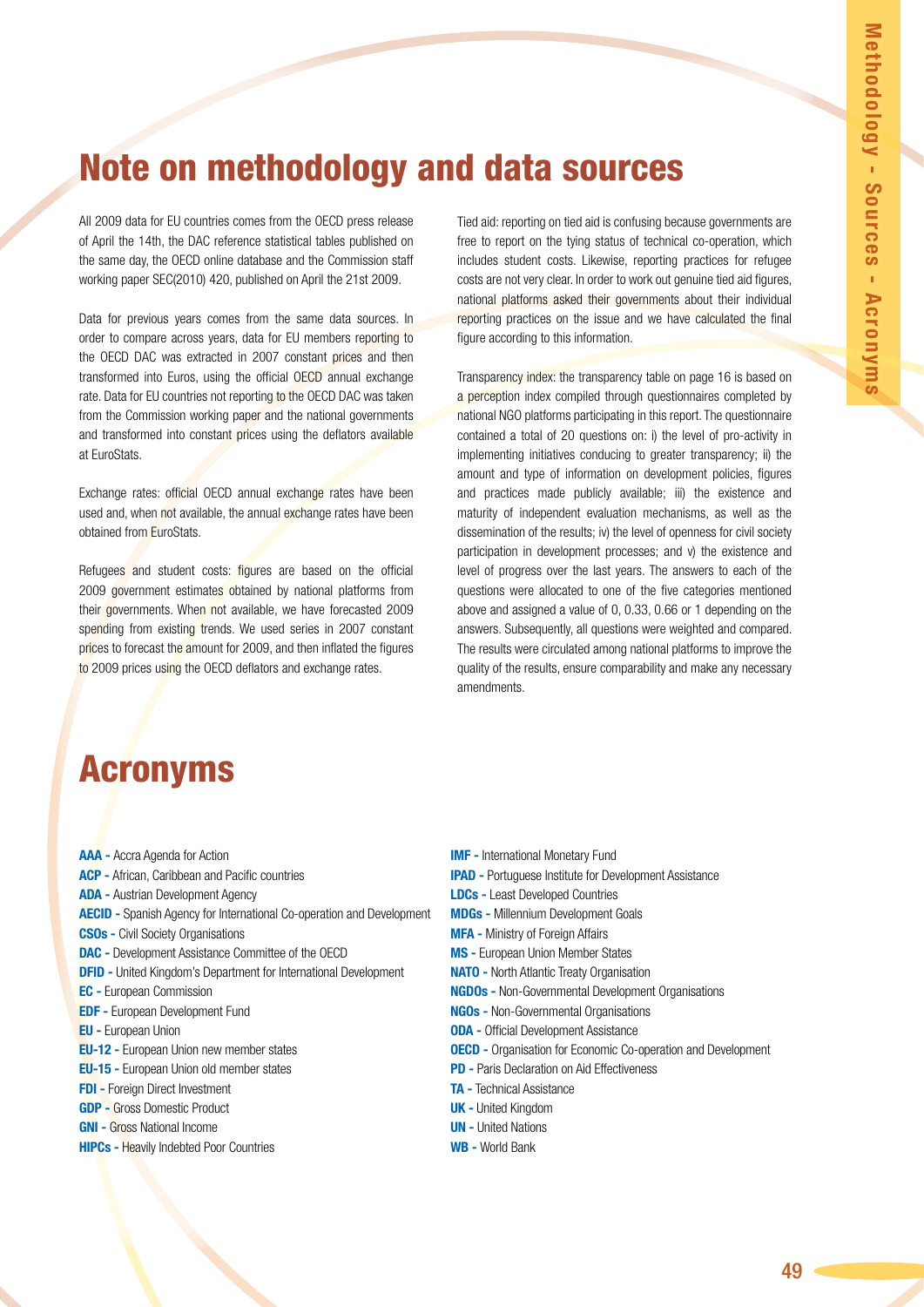# **Endnotes**

- <sup>1</sup> SUN (2009) The Millennium Development Goals Report 2009. United Nations, New York
- <sup>2</sup>Ibid
- <sup>3</sup> UN (2010) Keeping the promise: a forward looking review to promote an agreed action agenda to achieve the Millenium Development Goals by 2015. Report of the Secretary General, section 1.4, p2
- <sup>4</sup> Calculations made by the author using the OECD online database and information from IMF (2009) Fiscal Implications of the Global Economic and Financial Crisis. IMF: Washington DC. SPN/09/13
- <sup>5</sup> Speech of Miquel Ángel Moratinos, Spanish Ministry of Foreign Affairs, during the award ceremony of the "I PREMIO EDUACACION PARA EL DESARROLLO VICENTE FERRER", September 14th 2009
- <sup>6</sup> Based on 2009 data released by the OECD

\*\*

- <sup>7</sup>UNESCO (2010) Education for All Monitoring Report 2010. UNESCO, Paris <sup>8</sup> Ibid
- <sup>9</sup> ODI & Mokoro (2009) Sector Budget Support in Practice. Literature Review. Overseas Development Institute and Mokoro
- <sup>10</sup> ActionAid (2010) Fertile Ground. How governments and donors can halve hunger by supporting small farmers. ActionAid
- <sup>11</sup> See endnote 1
- <sup>12</sup> See endnote 1
- <sup>13</sup> World Bank (2010) Global Monitoring Report 2010. The MDGs after the Crisis. World Bank, Washington
- <sup>14</sup> World Bank (2010) Global Economic Prospects 2010: Crisis, Finance and Growth. World Bank, Washington
- <sup>15</sup> See the following website: http://www.wfp.org/content/
- un-food-agency-says-200-million-more-people-hungry
- <sup>16</sup> Ravaillon, M. (2010) Bailing out the World's Poorest. Policy Research Working Paper 4763. World Bank, Washington DC
- <sup>17</sup> Ravallion, M. and Lokshin, M. (2007) Lasting Impacts of Indonesia's Financial Crisis," Economic Development and Cultural Change, 2007, 56(1), pp. 27-56
- <sup>18</sup> See endnote 14
- <sup>19</sup> See endnote 1
- <sup>20</sup> Kar, D. and Cartwright-Smith, D. (2009) Illicit Financial Flows from
- Developing Countries: 2002-2006. Global Financial Integrity, Washington DC <sup>21</sup> Brussels Declaration. See the Report of the Third United Nations Conference on the Least Developed Countries. A/CONF.191/13, 20 September 2001.
- <sup>22</sup> Paris Declaration on Aid Effectiveness (2005) Available at: http://www.oecd.org/dataoecd/11/41/34428351.pdf
- <sup>24</sup> EC (2009) Aid Effectiveness Agenda: Benefits of an European Annroach. Project No. 2008/170204 - Version 1. Study Prepared by HTSPE
- <sup>25</sup> See page 3 EC (2009) Aid Effectiveness after Accra Where does the EU stand and What more do we need to do? European Commission. SEC(2009) 443
- <sup>26</sup> Kar, D. and Cartwright-Smith, D. (2009) Illicit Financial Flows from Developing Countries: 2002-2006. Global Financial Integrity, Washington DC
- <sup>27</sup> Anderson, E. (2006) Potential impacts of climate change on \$2-a-day poverty and child mortality in Sub-Saharan Africa and South Asia. Overseas Development Institute, UK
- <sup>28</sup> Stern, N. et al (2006) The Economics of Climate Change: Stern Review. HM Treasury, London
- <sup>29</sup> According to Lord Stern, the figure for the whole world could reach 2% of the world's GDP a year or US\$ 1.21tr, up from the original 1% or US\$ 600bn announced in the Stern Review, published in 2006. See: http://www.guardian.co.uk/environment/2008/jun/26/climatechange. scienceofclimatechange
- <sup>30</sup> CAN (2009) Fair, Ambitious & Binding: Essentials for a Successful Climate Deal. Climate Action Network International
- <sup>31</sup> See the following news items: Merkel, http://online.wsj.com/article/SB125785716192141031.html; Sarkozy and Brown, http://online.wsj.com/article/SB100014240527487042 40504574585894254931438.html;

 Warren Buffet, 'Overcoming Short-Termism : A call for a more responsible Approach to Investment and Business Management' published by the Aspen Institute, 9 Sept. 2009; George Soros, http://www.asiasociety.org/business-economics/development/

george-soros-open-societies-sovereignty-and-international-terrorism; Jeffrey Sachs, http://www.guardian.co.uk/commentisfree/2010/ mar/18/robin-hood-tax-benefits and http://robinhoodtax.org.uk/debate/ in-the-news/350-economists-call-for-a-financial-transaction-tax/

- <sup>32</sup> Schulmeister, S. (2009) A General Financial Transaction Tax: A Short Cut of the Pros, the Cons and a Proposal. WIFO, Wien
- 33 CONCORD (2009) Lighten the Load: In a time of crisis, European aid has never been more important. CONCORD, Brussels
- <sup>34</sup> See endnote 24
- <sup>35</sup> NAO (2008) Department for International Development Providing budget support to developing countries. National Audit Office
- 36 OECD (2001) Untying Aid to the Least Developed Countries. OECD Policy Brief, Paris
- <sup>37</sup> See endnote 24
- 38 The MDG Africa Steering Group (2008) Achieving the MDGs in Africa. Recommendations of the MDG Africa Steering Group. UNDP
- <sup>39</sup> OECD (2010) 2008 Survey on Monitoring the Paris Declaration. Making Aid More Effective by 2010. OECD, Paris. Available online at: http://www.oecd.org/dataoecd/58/41/41202121.pdf
- <sup>40</sup> OECD, Action Pland to Implement the PD/AAA. Last retrieved 29/04/2010. Available at: http://www.oecd.org/document/6/0,3343, en\_2649\_3236398\_18638150\_1\_1\_1\_1,00.html
- <sup>41</sup> See World Health Organisation, 10 facts on maternal health http://www.who.int/features/factfiles/maternal\_health/en/index.html and Hogan, MC et al. (2010) Maternal mortality for 181 countries, 1980-2008: a systematic analysis of progress towards Millennium Development Goal 5. Lancet, 2010. DOI:10.1016/SO140-6736(10)60518-1.
- <sup>42</sup> UN Millennium Project, Halving hunger: It can be done, UNDP, 2005, p.5; UN, 'Empowering women: The key to achieving the Millennium Development Goals', International women's day backgrounder, 2003, www.un.org; Centre for Land, Economy and Rights of Women, Mainstreaming gender in agricultural programmes within the context of NEPAD's strategy on agriculture and rural development, Nairobi, 2006, p.iv
- <sup>43</sup> FAO (2009) Bridging the Gap: Fao's Programme for Gender Equality in Agriculture and Rural Development. FAO, Rome
- <sup>44</sup> Jones, N; Holmes, R, and Espey, J. (2010) Progressing Gender Equality Post-2015: Harnessing the Multiplier Effects of Existing Achievements. IDS Bulletin Volume 41 Number 1 January 2010.
- 45 See endnote 41
- <sup>46</sup> Klasem S. and Lammana, F. (2009) The Impact of Gender Inequality in Education and Employment on Economic Growth: New Evidence for a Panel of Countries. Feminist Economics, Volume 15, Number 3, July 2009
- 47 Accra Agenda for Action, para. 24a
- <sup>48</sup>Accra Agenda for Action, para. 25b
- <sup>49</sup> EC (2010) Aid Effectiveness Annual Progress Report 2010. Commission Staff Working Document. SEC(2010) 422 final
- <sup>50</sup> Calculations based on information available on the OECD online database
- <sup>51</sup> According to 2008 data available in the OECD onlinedatabase
- <sup>52</sup> CONCORD (2009) Lighten the Load. In a time of crisis, European aid has never been more important. CONCORD, Brussels.
- <sup>53</sup> Government of Denmark (2010) Frihed fra fattigdom frihed til forandring Udvikling 2.0 - strategi for dansk udviklingspolitik. Draft strategy for Danish Development Cooperation.
- <sup>54</sup> Christine Andela, COSADER, speech given during the AidWatch Southern Engagement Seminar held in March 2010 in Brussels
- 55 Ruben Fernández, ALOP/Mesa de Articulación, speech given during the AidWatch Southern Engagement Seminar held in March 2010 in Brussels
- <sup>56</sup> See: Eurodad (2008) Critical conditions: The IMF maintains its grip on low-income governments; and Eurodad (2007) Untying the knots - How the World Bank is failing to deliver real change on conditionality.
- <sup>57</sup> Hellenicaid (2010) Annual Report of the Greek Bilateral and Multilateral Oficial Development Co-operation and Assistance, year 2008. Hellenicaid
- 58 OECD (2001) Untying Aid to the Least Developed Countries. OECD Policy Brief, Paris
- <sup>59</sup> OECD (2009) Untying aid: Is it working? Thematic study on the developmental effectiveness of untied aid: evaluation of THE implementation of the paris declaration and of the 2001 DAC recommendation on untying ODA to the LDCs. OECD, Paris
- <sup>60</sup> Ibid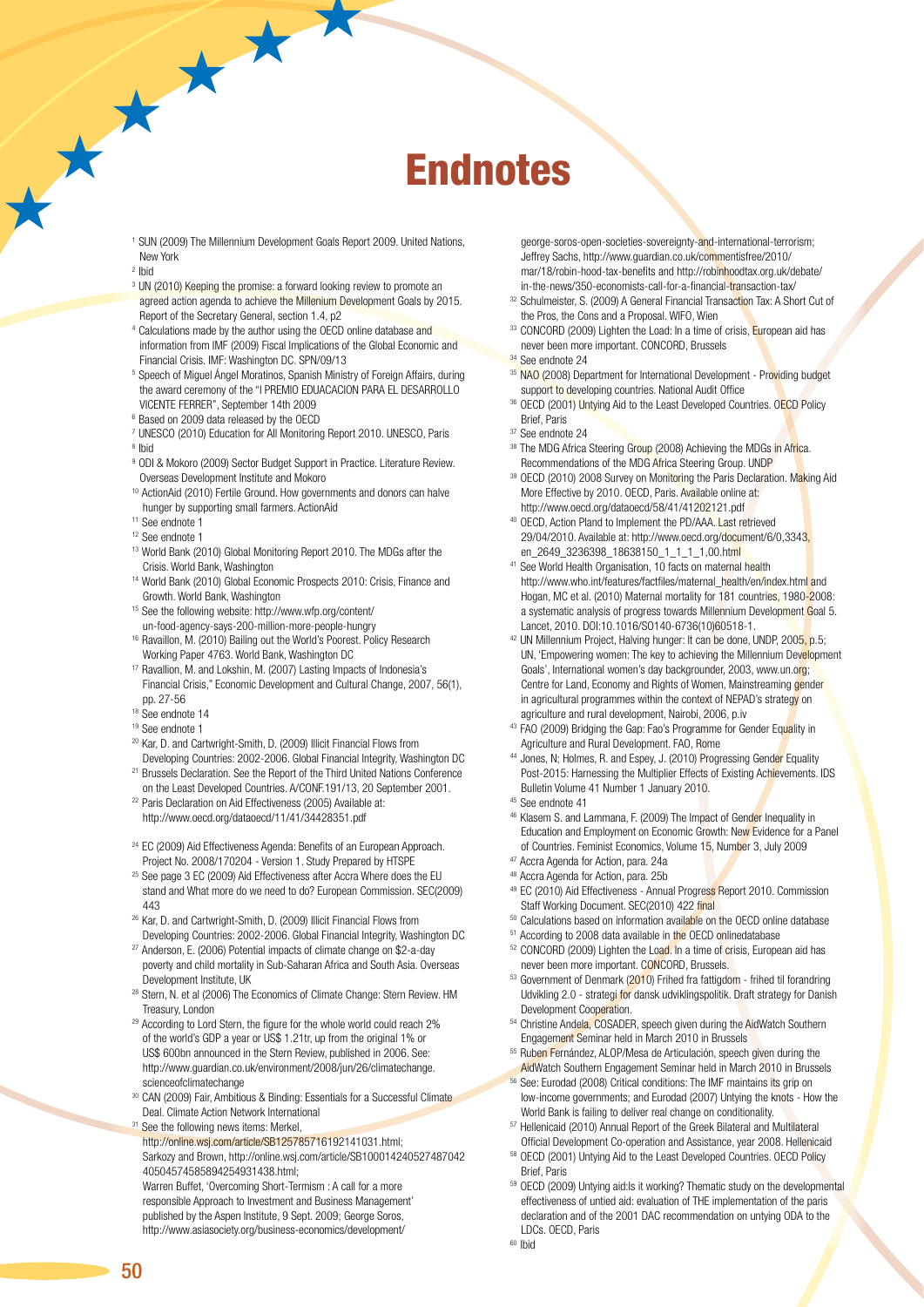

This report is co-financed by the European Union. The views expressed in this publication do not necessarily reflect the opinion of the European Commission.

This report is supported by a grant from Foundation Open Society Institute (Zug).

Publisher: O. Consolo, CONCORD, 10 sq. Ambiorix, B-1000 Brussels. June 2010.

CONCORD a.i.s.b.l : Square Ambiorix - 100 Brussels, Belgium - Tel: +32 2 743 87 60 - Fax : +32 2 732 19 34 For further information : http://www.concordeurope.org - secretariat@concordeurope.org

This publication has not been bleached and is printed on environmental friendly paper.